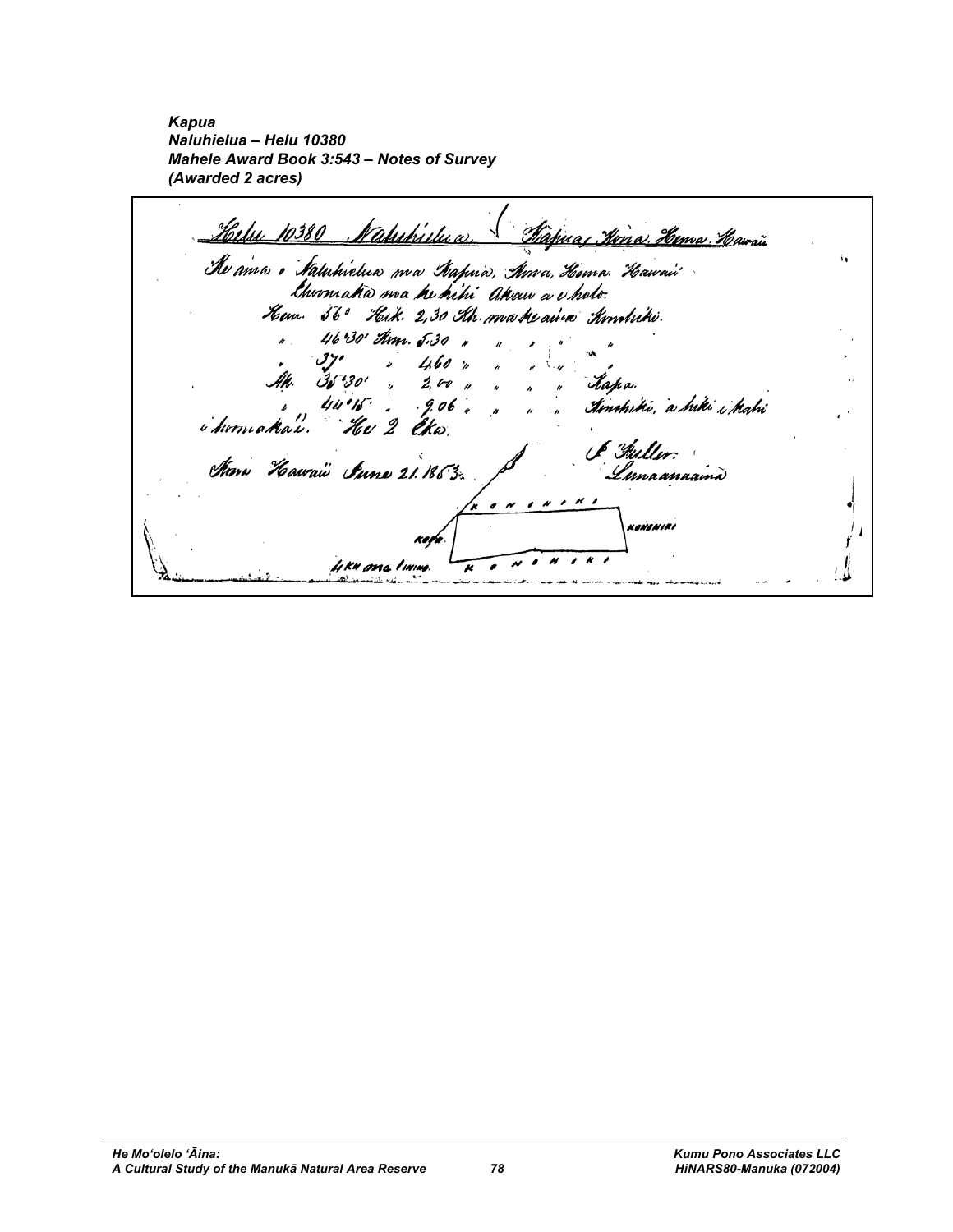*Kapua, Kapalilua Hawaii Namaielua – Helu 10527 Native Register Volume 8:597* 

,<br>Uus Itapun Kapun tahulun Hawrii<br>kuliane Mpun ki lihupuna no lilushoku mai, iia'au mali Namaulus  $10.52$ z Ho 'mahi'ai, 6 Mala kali, 8 Mala ualo 2 Mala mais, he, 10 Mala iljuv, Mida uhi, rea vuo 2 Madra ka hema, ke kia waa ma ka akan, in na Namaidhea il.

Here is my claim, Kapua is the *Ahupuaa*, gotten from Leleiohoku. Here are the fields I cultivated; 6 taro fields, 8 sweet potato fields, 2 sugar fields, 2 pandanus patches, 10 gourd fields, and 1 yam field. Here are the boundaries in Kapua, the shore on the south, the canoe *koa* on the north; there is 1 fishpond, and 1 house lot, 70 [fathoms] in circumference.

By me, Namaielua.

*Kapua Namaielua – Helu 10527 Native Testimony Volume 8:504* 

504 10527 Mamaislum & Dehemah 7 1549, g i tha Hale & bai: Nira K lh à Hono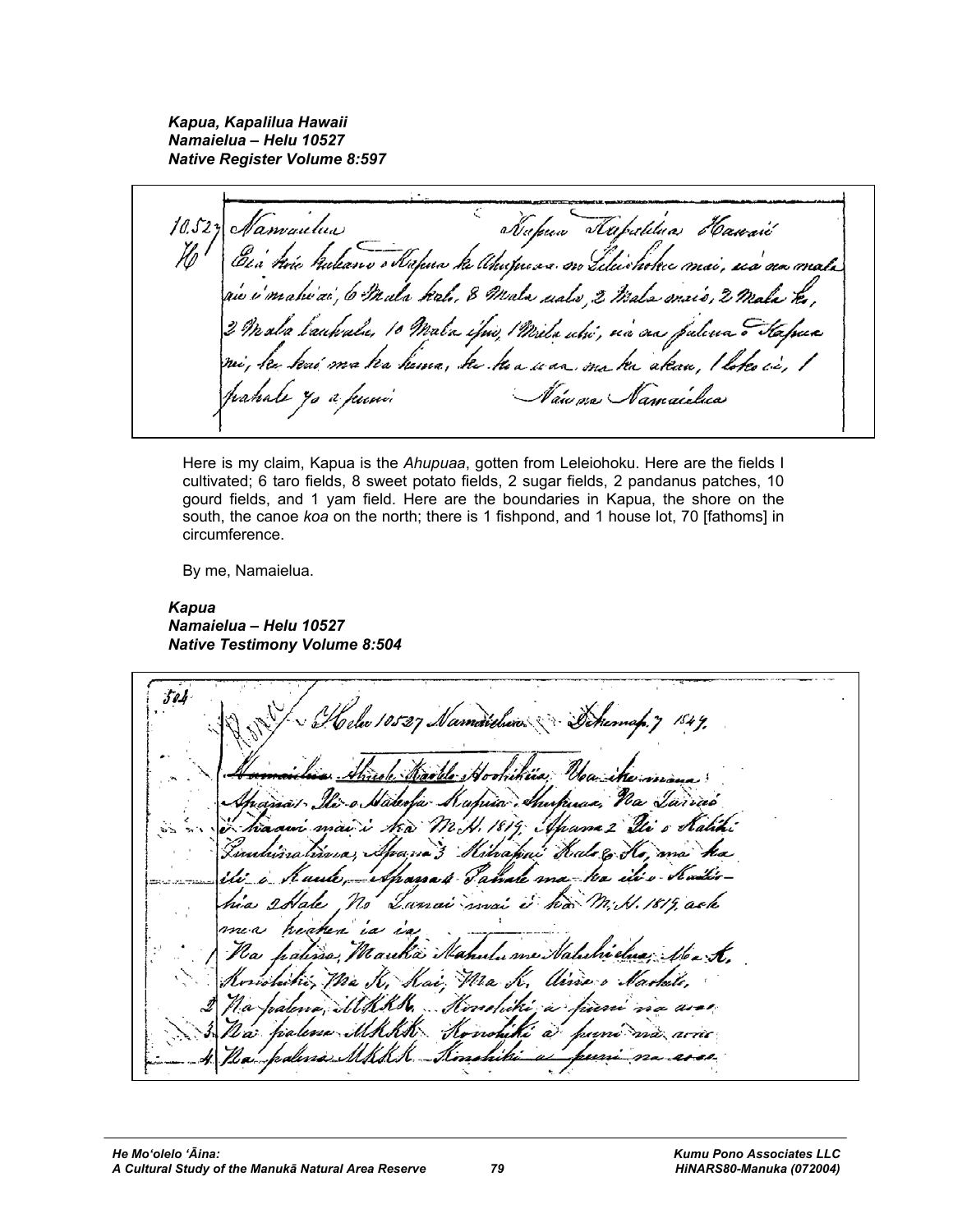Ahuole and Kaolulo Sworn. We know his land. Parcel 1, the *Ili* of Haleola, Kapua *Ahupuaa*. Lanai gave it to him in 1819. Parcel 2, the *Ili* of Kalihi at Puuhinahina; Parcel 3, there are patches of taro and sugar cane in the *ili* of Kaule; Parcel 4, a house lot in the *ili* of Kailiohia, with 2 houses. Gotten from Lanai in the year 1819. No one has objected to him.

- 1. The boundaries: Upland, Nahulu and Naluhielua; Kau, the *Konohiki*; Shoreward, the Sea; Kona, the land of Naolulo.
- 2. The boundaries, Upland, Kau, Sea, and Kona, the *Konokiki* on all sides.
- 3. The boundaries, Upland, Kau, Sea, and Kona, the *Konokiki* on all sides.
- 4. The boundaries, Upland, Kau, Sea, and Kona, the *Konokiki* on all sides.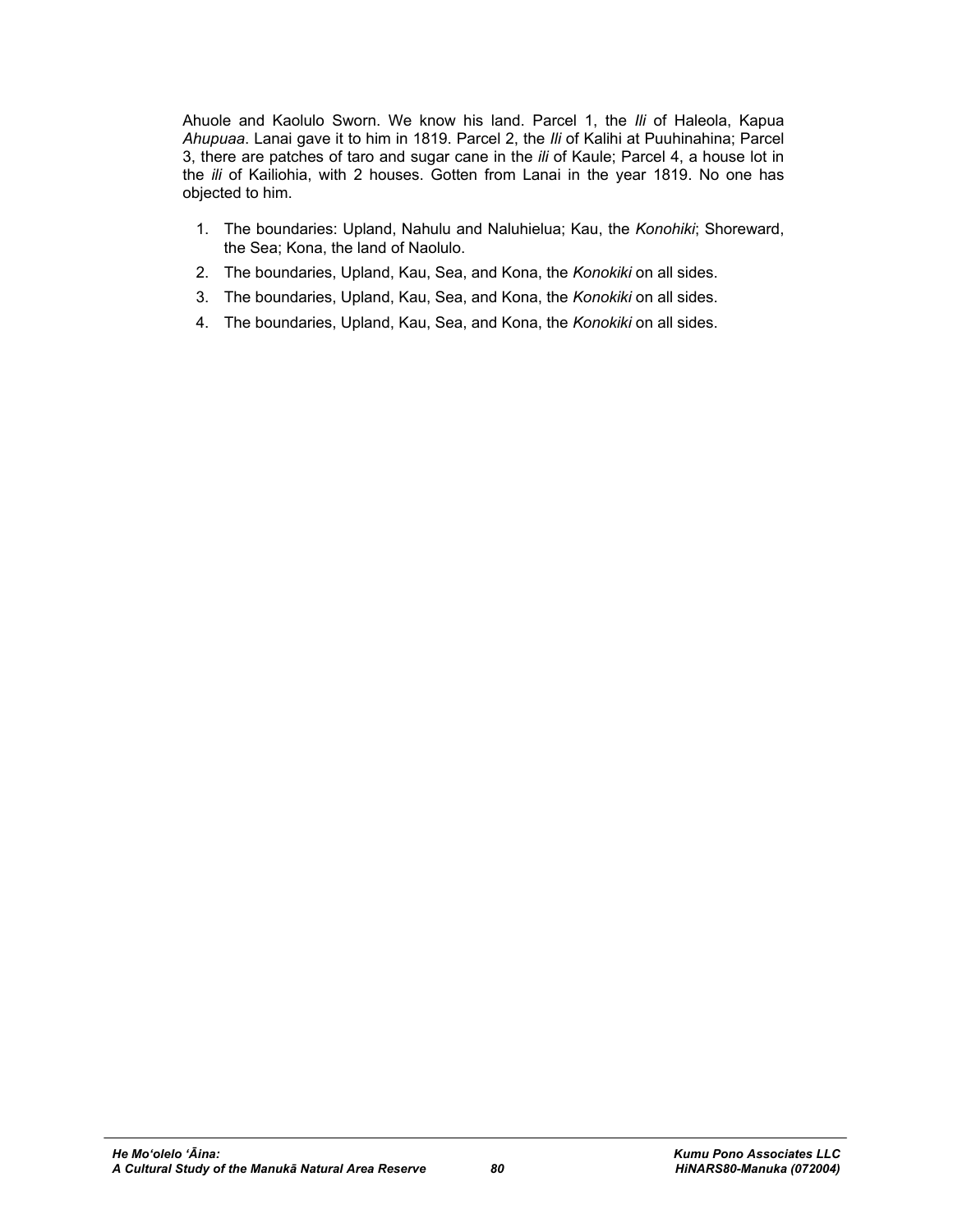*Kapua Namaielua – Helu 10527 Mahele Award Book 3:544 – notes of Survey (Awarded 4.47 acres)* 

Hele 10527 Namailus, Kapua Kena, Hema Hawai Alvama , *Va*maistua, ma Aapua; *Su*na, *Hor*ma, *Haucai*i<br>Ip. 1. Iahate, Chumi aha ma ke kihi Akau a e hoti. Hem 4' Hik. 1,40 Ah. ma ke Alanui. 85°30' Am. 1.58 " " "<sup>"</sup><br>"Ma**v**. SHR. g \* 134 +<br>g 3 ° 16 \* Hoik , 1,70 <sub>+</sub> . Ka Halepule. a hiti i kahi i homaka'i. He 22/100 CKW. Ap. 2. Ama mahiai. Chumaka ma ku kihi Kikina a e holv. M. 26° 45' Kem. 2.95 Kh. ma ke ama Kunkiki.  $8.60$ Hem.58°30' " " o Mapa.  $11.16$  $2.70$  $\mathcal{L}$  $\overline{\phantom{a}}$  $67030'$  $3.64$ Kinchiki. 29015' Heik. 3.60 II am a  $\mathcal{A}^{\mathcal{A}}$  $\overline{a}$ Kimmiki.  $67030'$  $\mathbf{r}$  $6.20$ a kiki i kahi st 1  $8,00$ i humaka'i. He 41/4 lka.  $\ddot{\varepsilon}$ I. Fuller.  $\stackrel{e}{\leftrightarrow}$ Ama Hawaii June 21. 1863. lmaanaamo 2kn. ma Innu  $\tilde{\phantom{a}}$ 11 KH prin Inne Ukupaulis <u>f 6, v</u>o Mr. L. Lee G. M. Robertson <u>S. Hekemlahar</u> I. H. Initt  $\frac{1}{2}$ Hombulu Okatoba 20.1863.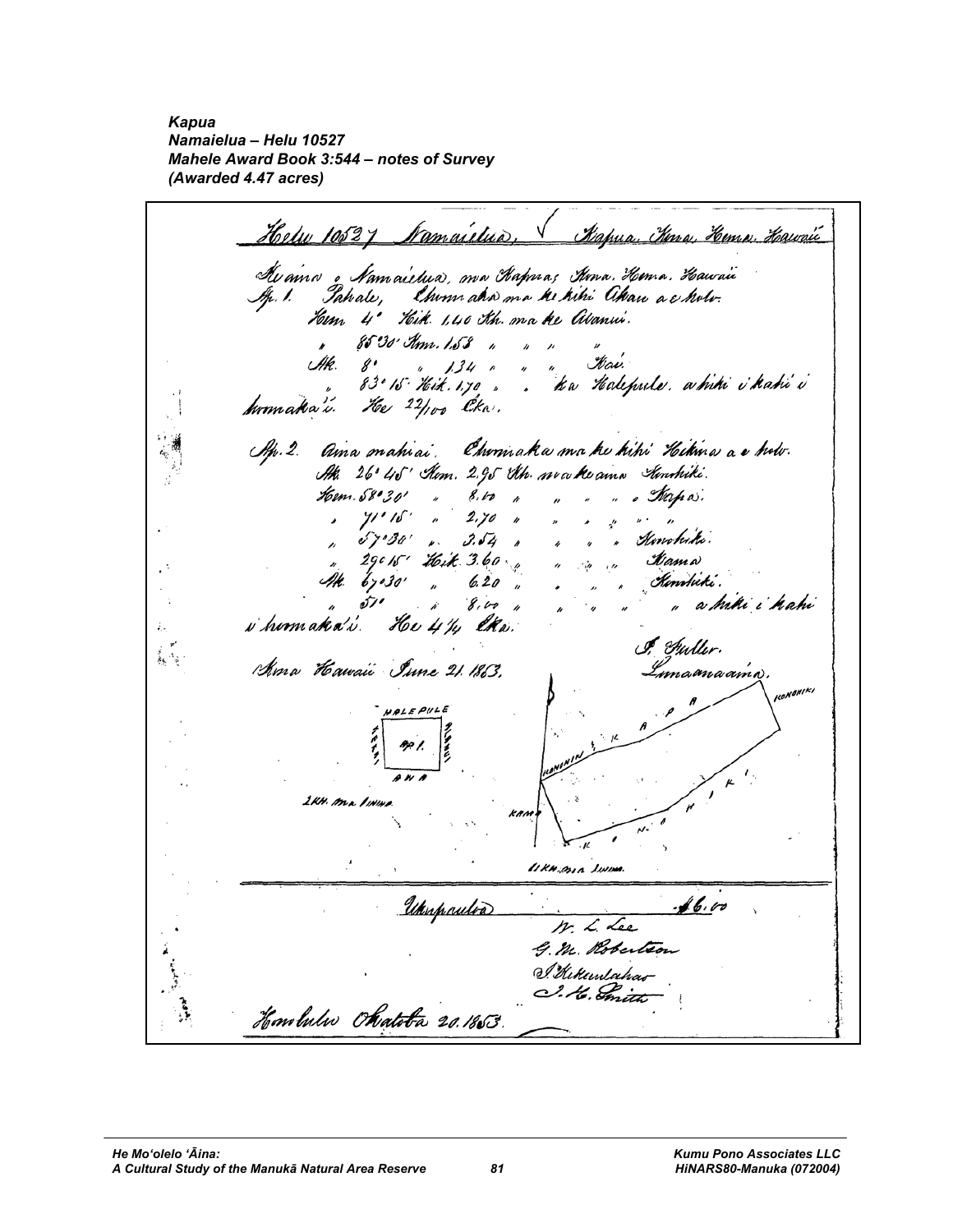*Kapua, South Kona, District 3 Nahulu – Helu 10528 Native Register Volume 8:597* 

- Kapus Ienz huna Spanzes<br>Namaclux ma Iuuhinahina ka mraisa iki Aahulu 10,528 E và hiv ili aina m'-'ke kai a ka uka, Mala untri, Mala kale 8, Mu lau ma Stahulu

Here is my *ili* land, gotten from Namaielua, at Puuhinahina, a small land section from the sea to the uplands. There are 4 sweet potato fields, 8 taro fields, and a banana field.

By me, Nahulu.

*Kapua Nahulu – Helu 10528 Native Testimony Volume 8:504* 

Helw 10528 Nahm ahufuraa, ma na 19 juste (inchiki Ma K,

Ahuole and Kaolulo Sworn. We know his *Ili*, Puuhinahina, at Kapua *Ahupuaa*, gotten from Lanai in the year 1819. No one has objected. The boundaries Upland, Kau, and Sea are the *Konohiki*; towards Kona, is Naluhielua.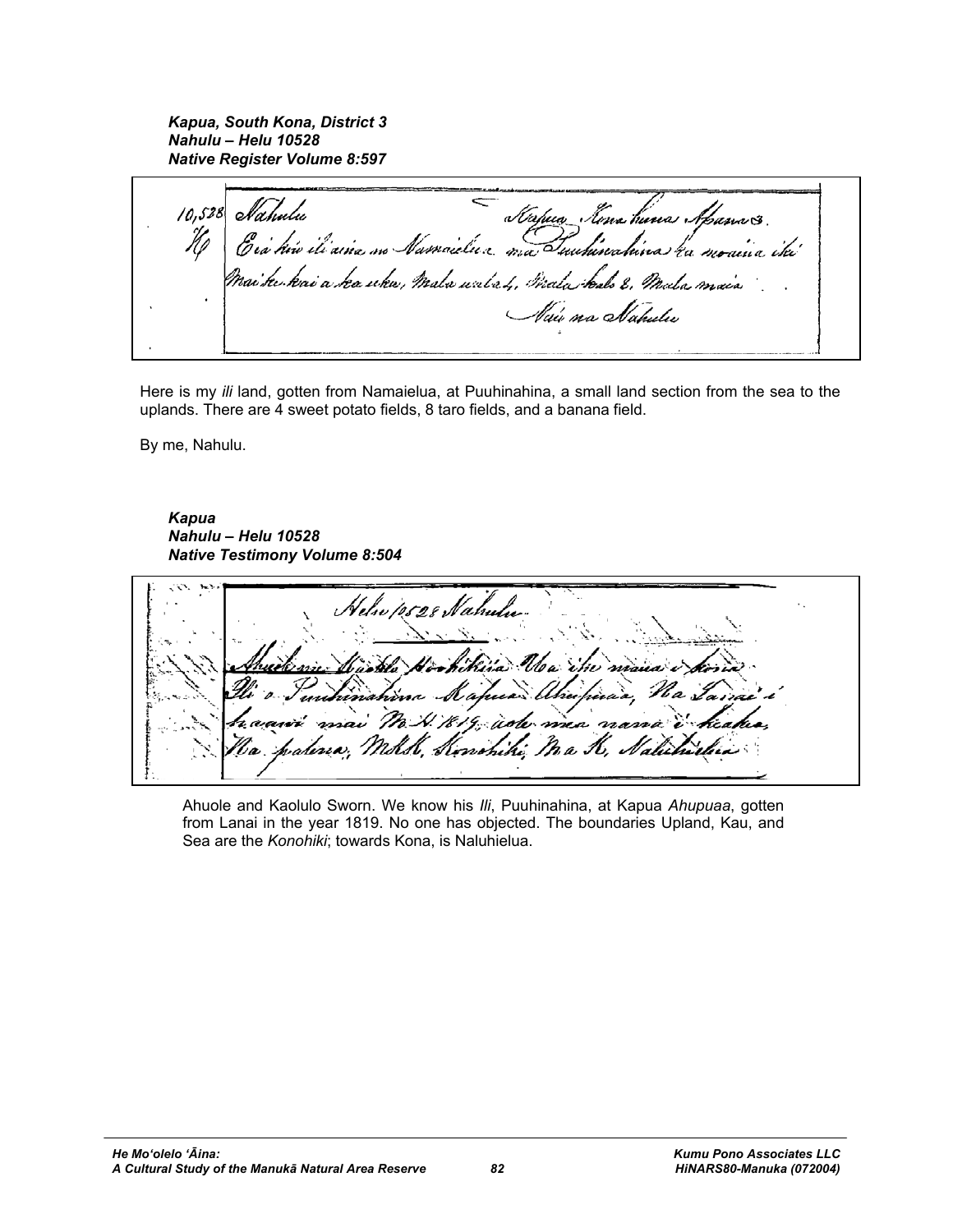*Kapua Nahulu – Helu 10528 Mahele Award Book 3:542-543 – Notes of Survey (Awarded 3 36/100th acres)* 

ं वं Hele 10528 Nahulu <u> Mapwa, Ama Kema Kawau.</u> Ke ama o Nahulw ma Kapua. Kma. Kema. Hawaw. l hvom aka ma he kihi Akau a e hvb<del>.</del> e manaas ma re nav saaw a'e nav.<br>Hem 27º "Hik. 3, vo Sth. ma ke ama Simhiho. 54045 Am. 6.00 , Kelji'am acle  $\mathbf{r}$  $59°15°$   $3.20$  $210°10'$  ,  $4.25$ Kembriki. Hik. 3.12 65°46' ", 5,90",<br>He 3 <sup>36</sup>/100 Cha a hiki ji kahi i homaka'i. ma Hawaii Anne 21.1853. ÿ  $\widetilde{\epsilon}$ 4 KHAM a IININA. ï 543 Unspantos  $1.80700$ Mr. L. Lee G. M. Robertson D. Sichaulahas O.K. Smith, Hemalulu Phatoba 20.185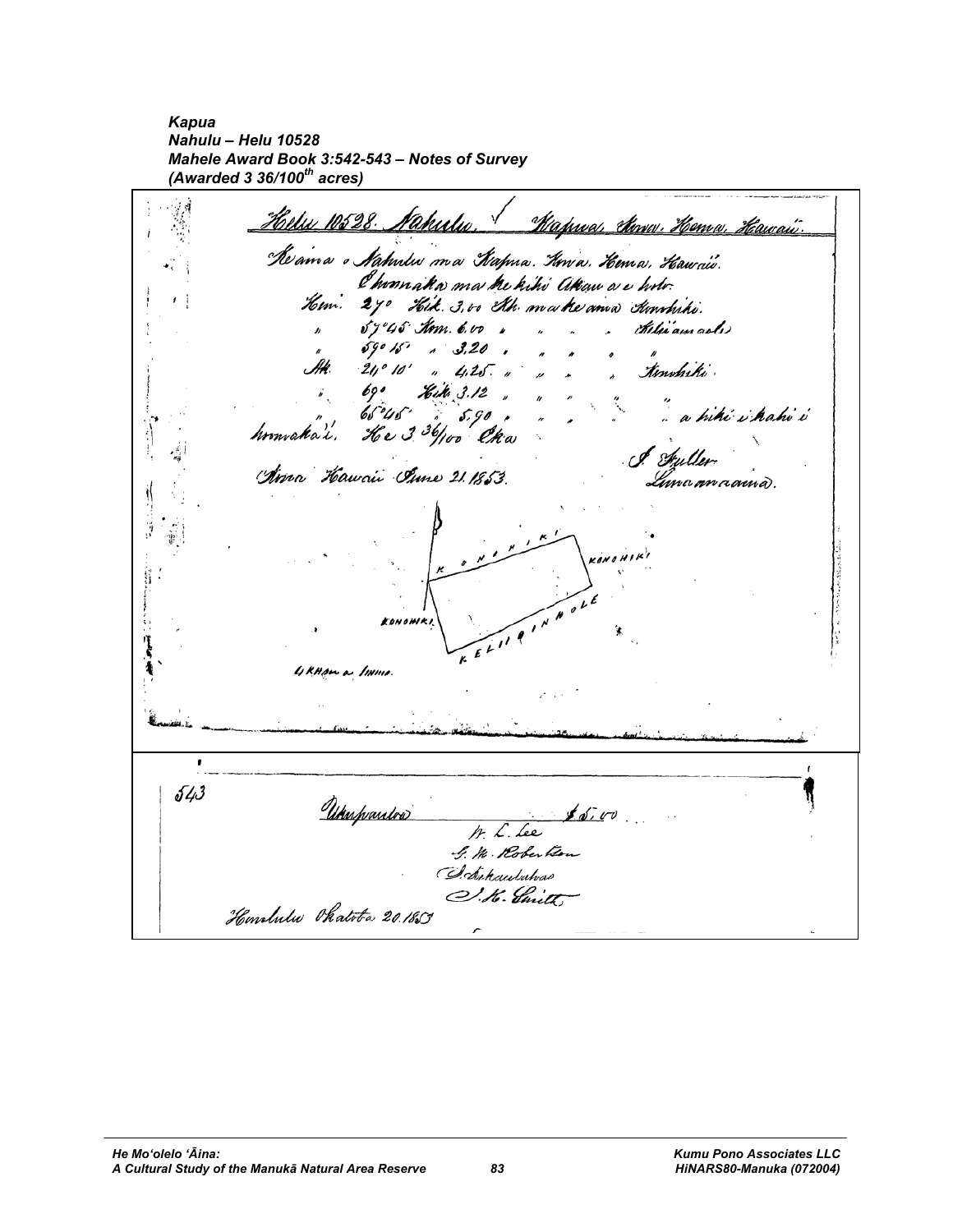*Kapua Naolulo – Helu 10530 Native Register Volume 8:597* 

 $10.530$ ili aivo no Nanraictus mai, Kauleokalani'h 'tí ains suuku , Mui ka uku kale, e ku kula usla, valo, 2 Mala ko, 1 Maria; 1 prv., aí lele no Nanvaielus Vimili llaic na A "Kapua Kona hem Afana \$.

Here is my *ili* land from Namaielua. Kauleokalani is the land parcel, it is just a little land section, from the upland taro planting area to the sweet potato fields (*kula uala*). There are 9 sweet potato fields, 5 taro fields, 2 sugar cane fields, 1 banana field, 1 squash field, and 1 pandanus patch. Here is my separate field from Namaielua, a field of eating gourds.

By me, Naolulo Kapua, South Kona, District 3.

## *Kapua*

*Naolulo – Helu 10530 Native Testimony Volume 8:505* 

lelio poso Hari rrhikiis

Ahulole and Kaolelo Sworn. We know his *Ili*, Kauleokalani at Kapua. Lanai gave it to him in the year 1819. No one has objected to him.

The boundaries, Upland, Kau, Sea, and Kona, the *Konokiki* surround it on all sides.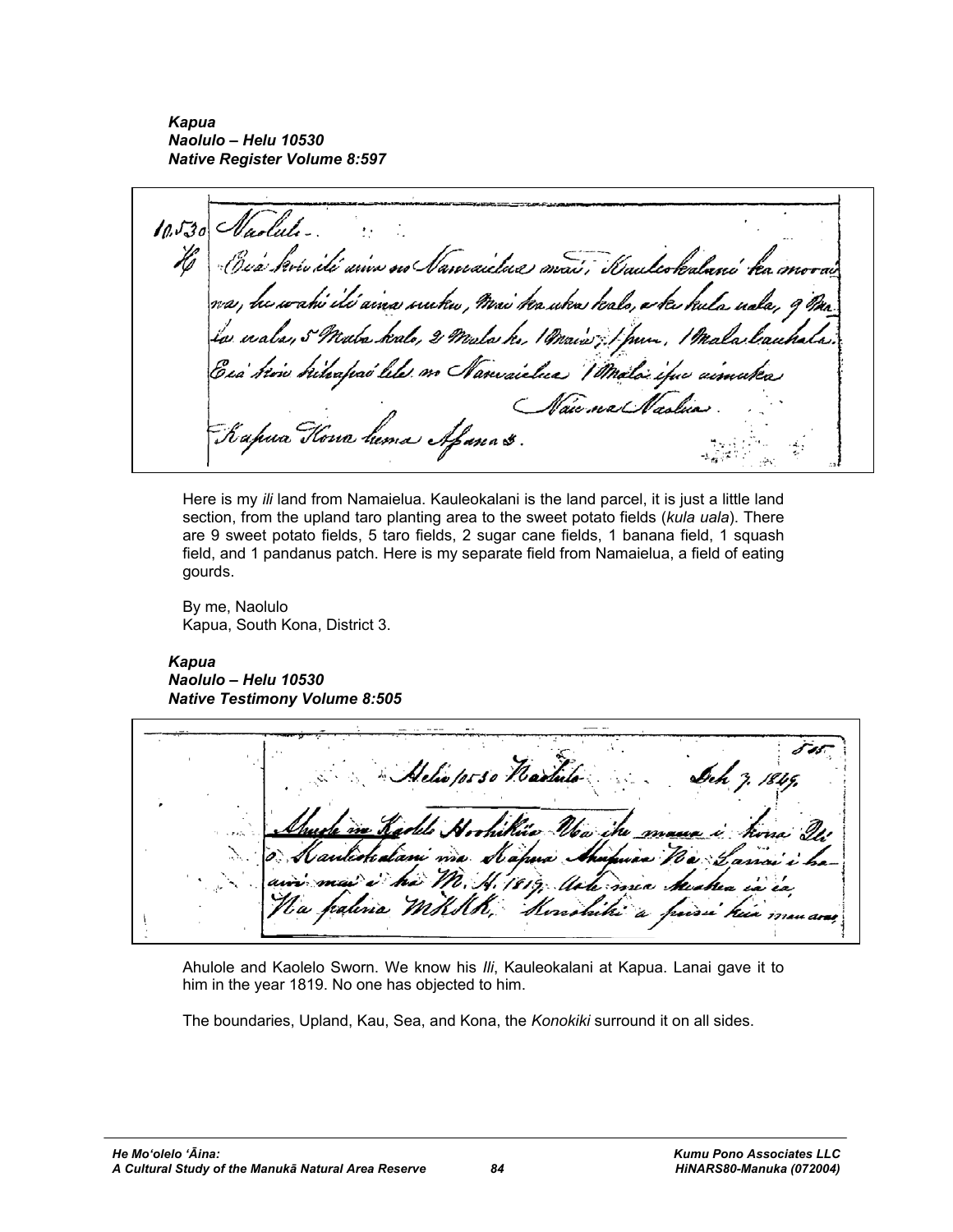*Kapua Naolulo – Helu 10530 Mahele Award Book 4:540 – Notes of Survey (Awarded 1 37/100ths acres)* 

Helu 10530 Navluto. ✓ <u>Mapua, Ken o Hema Hawia</u> Al ama e Kaolulo, ma Kapua, Kiwa Kema, Kawaw. Emmaka ma ku hiki Kombana a chole Henna. 36'45 Hik 3.60 Kh ma ke ama Konduki Maw, 52' , 4, 6% m<br>Maw, 52' , 4, 6% ,<br>Mema 62'16' , 4, 50 ,<br>Mema 62'16' , 4, 50 , ", <sub>a bi</sub>hi ihahi'i I. Huller. Ama Hawaii Sunc 21, 1863. Lunaanaama.  $k \overline{\theta}$ *NOWIKI* 2 KH. m a 1 Iniha ٠Q٠ Unipaidea <u>U</u>vo<del>.</del> M. L. Lee G. m. Rober I d'attauluhar Hemililio Chatoba 20.1853. I.H. Initt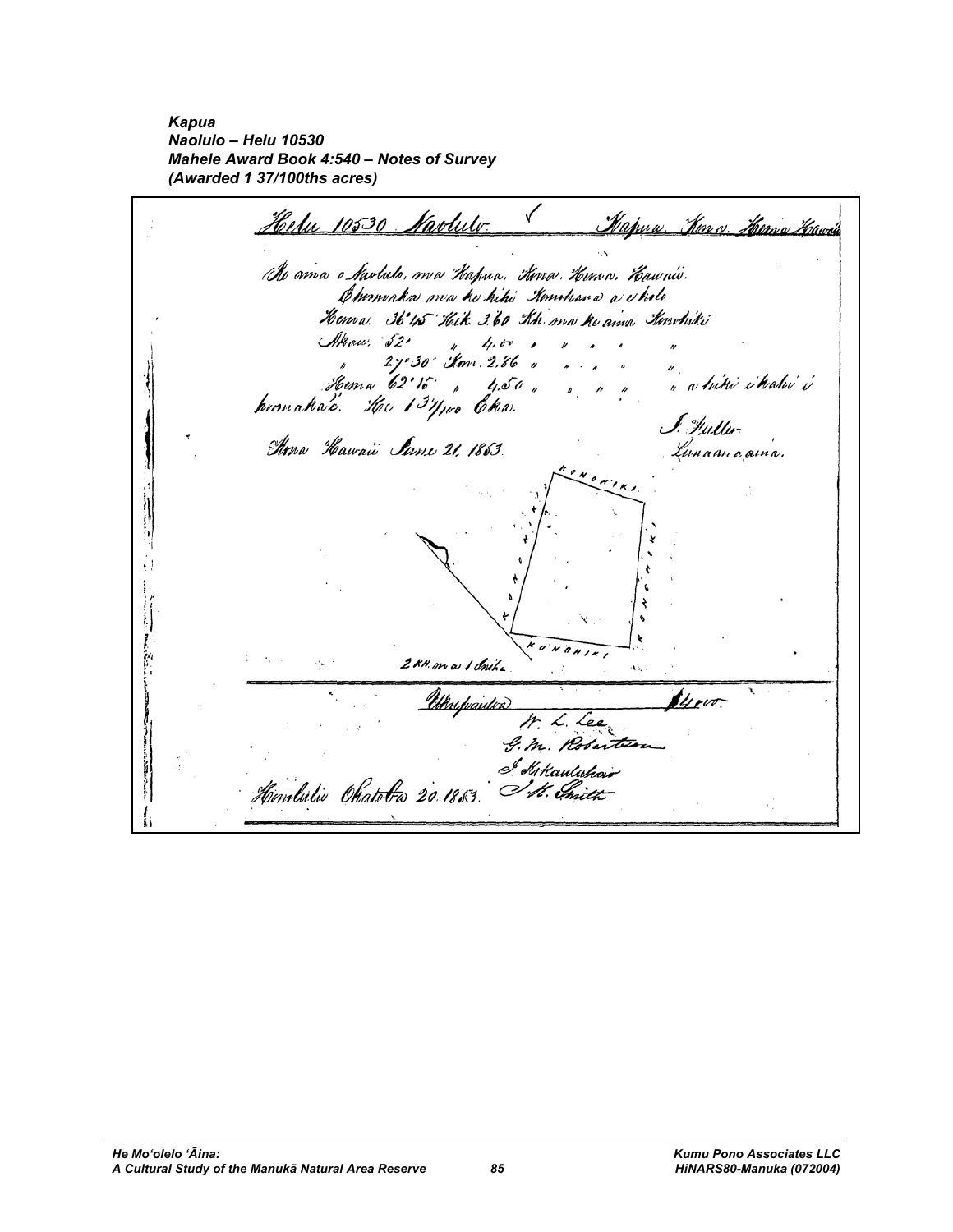*Manuka & Kapua Jan. 25, 1848 Palaualelo – Helu 10681 Native Register Volume 8:599* 

Hanuha *Ha*naii kuris etawalels 10.681 6 kw lunia *huona k*uleana aina , he ili aina kuu maQ d<br>alauati

O commissioners who quiet land titles, I have an *ili* land at Manuka, Lamakulua is the name. Here also is this, a sweet potato field at Kapua.

By Palaualelo.

*Manuka & Kapua Palaualelo – Helu 10681 Native Testimony Volume 8:503 (Not Awarded)* 

Achi 1681 Palanallo itria Voa itu s ma Marinha Ulmp kichea e uni i ka

S. Laanui and Kauwa Sworn. We have seen his *Ili*, Lamakulua at Manuka Ahup. Gotten form Puhi in the Year 1819. No one has objected to him. The boundaries surrounding the land are the *Konohiki*.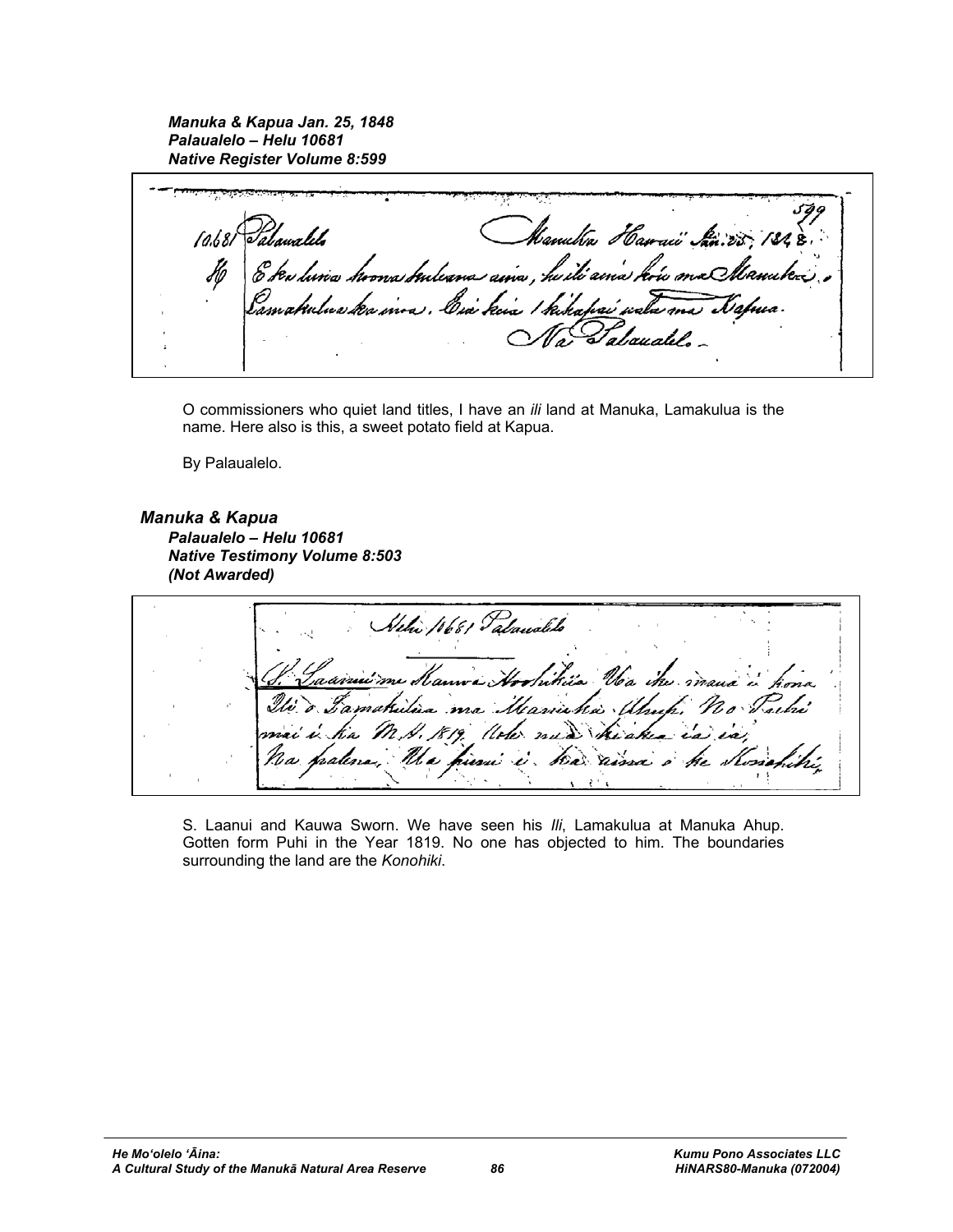*Pahoehoe 2 and Kaulanamauna Kepio – Helu 9737 Native Register Volume 8:569* 

Mokufuni' o Hawaii Spann 3, upua e /pahale , Na ka rata uala , / Mala k

Island of Hawaii, District 3 Pahoehoe is the *ahupuaa*, 1 house lot, and the fields worked by my own hands; 9 taro fields, 14 sweet potato fields, 1 coffee field, 1 banana field, 27 cocoanut trees, and 1 *kou* tree.

By Kepio.

*Pahoehoe 2 and Kaulanamauna Kepio – Helu 9737 Native Testimony Volume 8:577 (Not Awarded)* 

Al elu 4 iNamu mai Uhu wa fra va no i hamu a lohe m

Kalama and Kaulua Sworn. We have seen his *ili* Parcel, Kamuku at Pahoehoe 2 *Ahupuaa*. Kalama gave it to him in the year 1840. Parcel 2, a House lot at Kaulanamauna *Ahupuaa*, it was enclosed by his grandfather, and we have heard that it was he, who planted the cocoanut trees.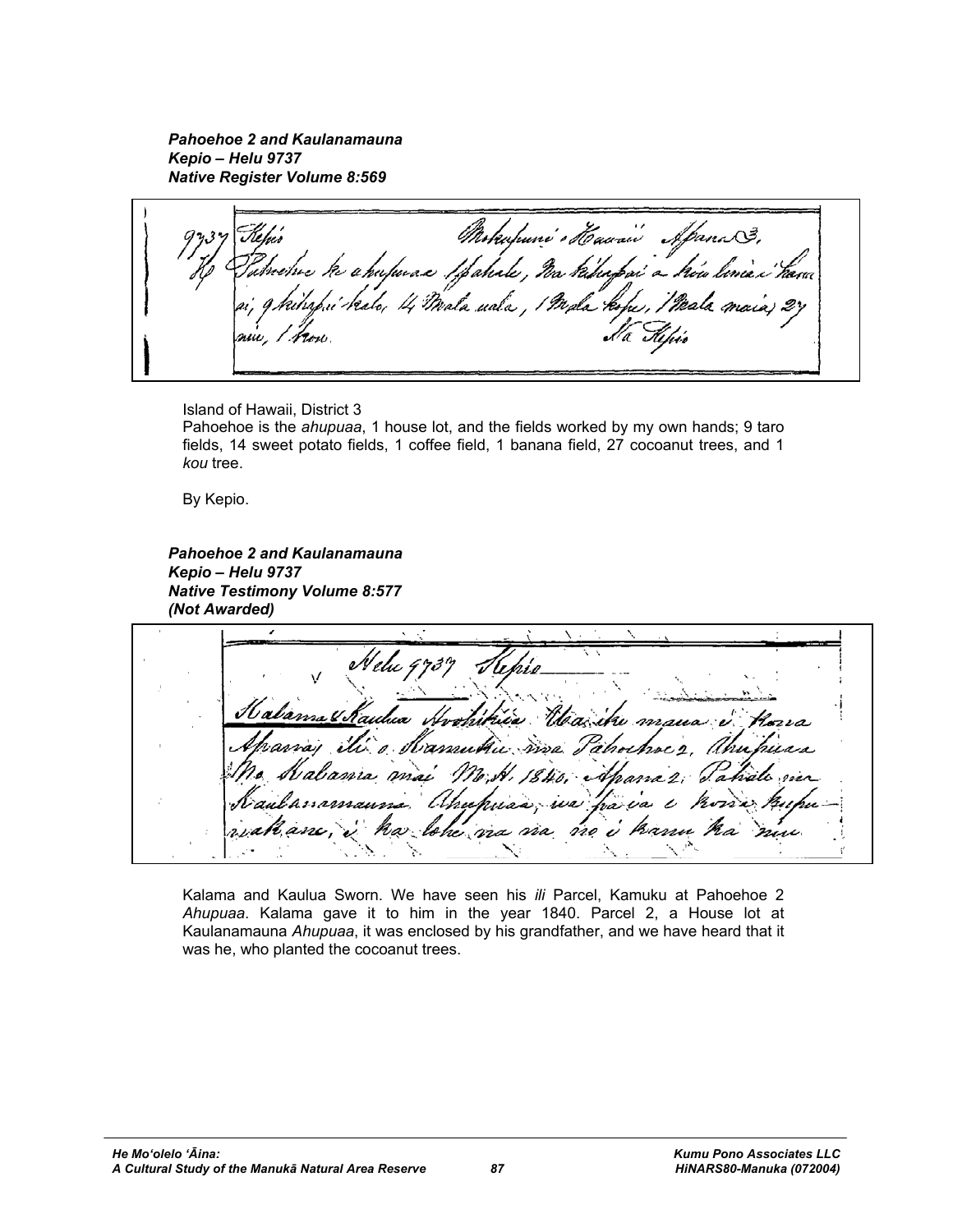## *Leasehold Interests and Land Use in*

## *The Government Lands of Manukā And Kaulanamauna*

The lands of Manukā and Kaulanamauna, as well as those of Kahuku and Kapu'a, were put to formal ranching uses in the years following the *Māhele 'Āina*. Belonging to the Government land inventory, communications between lessees and the Interior Department document early ranching uses of lands in the Manukā NAR. The records tell us that in the earliest lease from 1867, Manukā and Kaulanamauna were leased to native tenants. While grants were being given for other lands in the region, neither Manukā nor Kaulanamauna were sold. They remained under government control, even when the two *ahupua'a* were leased to W.T. Martin, in 1874, as a part of a regional ranching operation. Interestingly, the early records describe goats as the animals of the ranch, and the rights of access to hunt them was controlled by the lessees, with no outsiders allowed, and public notices on such restrictions being published in the native language newspapers. By the late 1880s, ranching interests expanded from goats to cattle, which were fattened on the Manukā-Kaulanamauna pasture lands, as a part of the ranching operation owned by the Martin family.

The following documents were found in the collections of the Hawaii State Archives and Bureau of Conveyances, and describe land use on lands now situated within the Manukā NAR, from the 1860s to 1900. Emphasis of selected place names and text have been used here, to direct reader's attention to particular points of reference, and names of individuals who have resided upon, or held leases on Manukā and Kaulanamauna.

## *February 11, 1861*

## *H.L. Sheldon, Kona Land Agent;*

#### *to S. Spencer, Clerk, Interior Department*

## *(Regarding application of G.B. Kalaaukane for land of Manuka):*

…Herewith I enclose a letter which I received from G.B. Kalaaukane respecting the Govt. land of *Manuka*, being the first land in Kau. As I don't know who is the Land Agent for Kau, I send the application to your Dept… [HSA, Interior Department, Lands]

## *May 28, 1861*

## *D.B. Lyman; to H.R.H. Lot Kamehameha, Minister of the Interior (Regarding Sheldon's application for a lease on the land of Manuka):*

…Judge Sheldon of Kona, Hawaii has applied for a lease of *Manuka*, a land lying in the district of Kau, between Kahuku & the border of Kona.

He wished a lease of the land for ten years. He offers \$50. per year payable every six months. The land is described as "a broad, short, rock land, food for nothing but goats. Has a good deal of wood on it, but it would cost as much as the wood is worth to get it to the shore." Mr. Sheldon wishes the land for raising goats. My son F.S. Lyman says "the land is almost entirely covered with *aa*, and as near as I can find out, the best thing that can be done with it is to lease it for the terms offered…"

P.S. I suppose the lease requested might disallow the cutting of wood or timber in any considerable quantities, if thought expedient by your Highness… [HSA, Interior Department, Lands]

## *December 12, 1861*

#### *H.L. Sheldon; to H.R.H. Lot Kamehameha, Minister of the Interior (Regarding Application for Lease of Manuka):*

…The undersigned respectfully prays that he may be granted a lease for the term of ten years next ensuing, of that Government *ahupuaa*, or land situated in the District of Kau, Island of Hawaii, and known as *Manuka*, said land in such lease to be described by its ancient boundaries. And he offers to pay a year rental therefore of \$50., half yearly… [HSA, Interior Department, Lands]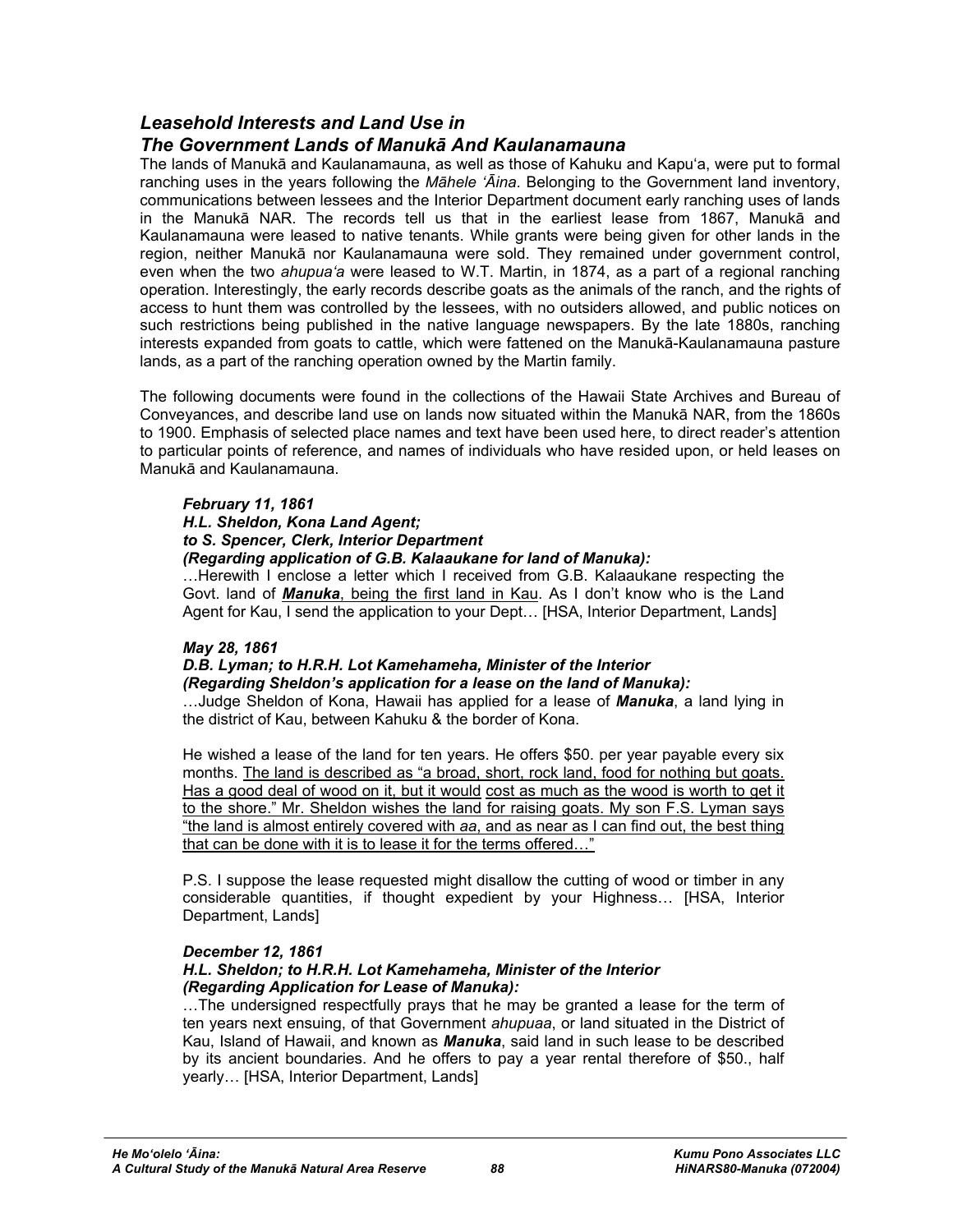### *July 11, 1862*

#### *D.B. Lyman; to S. Spencer, Clerk of Minister of Interior (Regarding Application for Lease of Manuka):*

…Waihiu and Hilinai wish to lease Manuka, a comparatively worthless land in Kau, on the border of Kona, for five years at \$60. a year.

There have been other applications, but theirs is the most favorable for the government.

Would it not be well to explore the right of lease at public sale, taking \$60. a year for the first bid…? [HSA, Interior Department, Lands]

#### *1865, September*

#### *Government Lands by F.L. Lyman.*

…Not Sold or Leased, in Hilo, Puna & Kau, Hawaii.

…Kau…:

8. *Manuka*, *ahupuaa*. [HSA, Interior Department Lands]

#### *ca. Jan. 1867*

*Keaka, Paahao, Kamaka and Kaua; to Minister of the Interior:* 

…We, the ones whose names are shown below, the persons residing on the Government land of *Manuka*, desire you to send up the lease of said land, in accordance with our talk at Waiohinu, at the house of W. T. Martin, at the time that you came with J. H. Coney. You said that you would return to Honolulu and confer with R. Keelikolani concerning said land, and if she has acquired it by lease, then you would write to W. T. Martin, and if not conveyed, then you would write also.

And, because we have heard today that R. Brown has acquired it by lease, therefore, we are going to be in trouble, we ask for your greatest kindness that you consent that said land be leased to us, for such proper sum that you may name for five years. We will not surrender the lease for said land, because, we have no kuleanas, and no purchased lands, so that we can give it up, you keep us in mind, the poor ones without land or it will be acquired by the foreigner, and we will then become wanderers.

Please consent that the lease be ours. You reply right away.

This letter was written by W. T. Martin, upon the request of these persons… [HSA, Interior Department, Lands]

## *February 20, 1867 H.A. Wideman, Interior Department Clerk; to F.S. Lyman, Surveyor (Regarding lease of Manuka):*

…Keaka, Paahao & Kamaka have applied for the Lease of lands of Manuka. In Kau, I suppose.

Not knowing the extent or quality of the land, we are at a loss what to do in this matter & would therefore feel obliged if you would give us the necessary information..

Be please also to inform us of what you think would be a reasonable rent for the land… [HSA, Interior Department, Lands]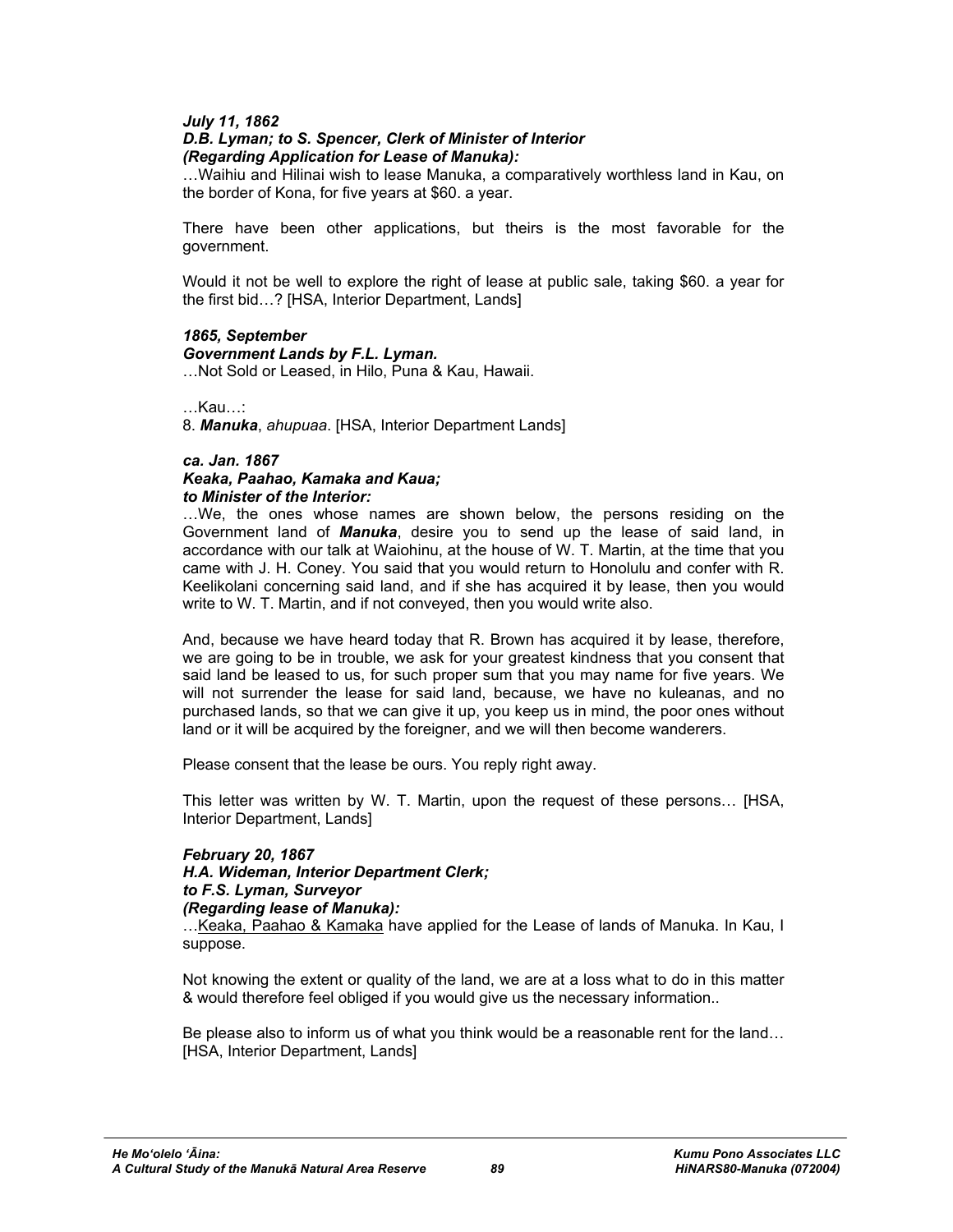#### *Waiohinu, Feb. 18, 1868. Keaka (by W. T. Martin), Hamohamo, Kakio, Kamaualena & Kuawaa; to H. A. Widemann, Esq.:*

…Because I am in trouble on account of my children being sick, so I will not come in person to Honolulu to meet you.

Therefore, I have given the sum of \$40.00 in the hands of W. T. Martin, and he will forward it to you, for that land of Manuka, Kau, which we leased in the year A. D. 1867 past. This is our request of you, that the lease be drawn up in the name of Keaka only, and we will be under Keaka. That Hilinai be set aside because he is against us, and he has taken the benefits from the land and given it to outside persons, and he has brought in ten dogs and more to chase goats, and we have warned him not to give away the benefits from the land to outside persons, and not to hunt the goats with dogs, or the goats will be scattered and go here and there, and the Government land would be without goats, but he did not agree, and he has denied that we had any authority on the land. Therefore, this is what is right, that it would be better that only Keaka be in the executed lease, and we under him that we might be all right. Set Hilinai aside. We are the only ones in this \$40., Hilinai has no money. He is saying that he will come to you for a lease of said land, for himself only, and that he will drive us out. Please consent to us, the greater number, or we will be in trouble through this Hilinai.

Through the direction of Keaka that their names be affixed to this petition, therefore it was affixed by W.T. Martin… [HSA, Interior Department, Lands]

#### *Kau, March 1870.*

#### *Keaka and Hilinai, et al.; to F.W. Hutchinson, Minister of the Interior.*

…We, Keaka et al, residents of the land of Manuka, because, we have not got altogether the rent of the land of Manuka, we ask you to be patient, and if we are ready by the arrival of the next vessel, then we will send it.

We also ask that you do not lease the land of Manuka to others, or we will then be greatly troubled… [HSA, Interior Department, Lands]

## *Keaiwa*

## *April 14th, 1870*

*J. Kauhane, Land Agent; to R.A. Lyman* 

#### *(Regarding lands leased in the District of Kau; see also communication dated, January 2nd, 1872.):*

…I have received your letter requesting to submit a report on the total number of all government lands here in Kau, their description and acreage, including the lands which I have leased with the Minister (of Public Lands). All that which I know perhaps will be reported, but, the total number of acres of land, I do not know. The following is the report on the same…

## District of Kau.

| <b>Manuka</b> No. of acres. |                                                         |
|-----------------------------|---------------------------------------------------------|
|                             | Not known.                                              |
| Time of Lease.              |                                                         |
|                             | Not known.                                              |
| Leaseholder.                |                                                         |
|                             | Not known.                                              |
| Pasture land.               |                                                         |
|                             | Lease rate, not known. [HSA, Interior Department Lands] |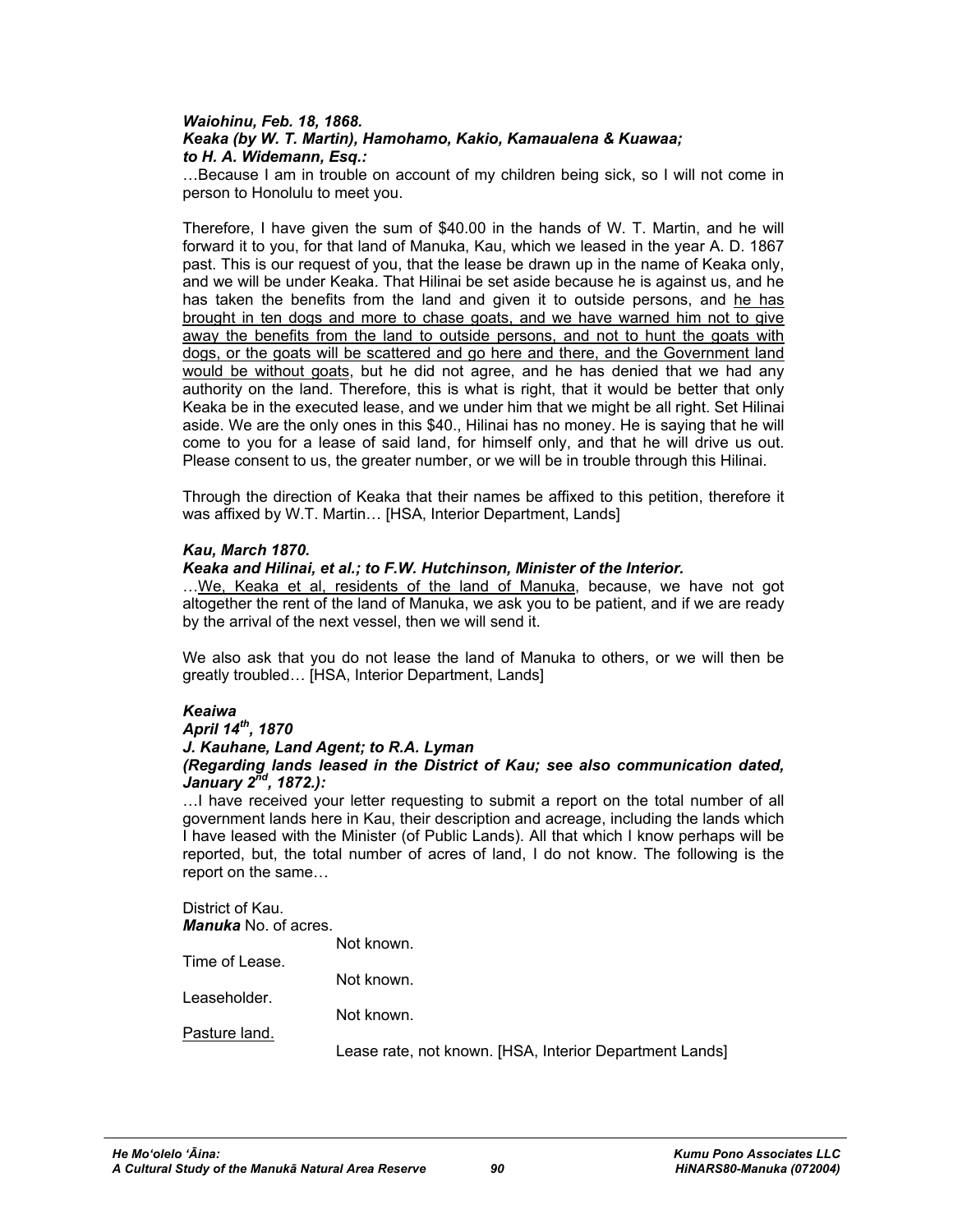#### *May 12, 1870 F.W. Hutchinson, Minister of the Interior;*

# *to W.T. Martin*

## *(Regarding partnership in lease of Manuka and Kaulanamauna):*

…I hereby consent to lease to the three of you, W. Thos. Martin, Keaka and Hilinai, the Government lands of Manuka and Kaulanamauna, in Kau, Hawaii, lying on the South side of Kau, between the lands of Kahuku and Kapua, in Kona. Fifty Dollars (\$50.) shall be the rental for said lands per year, payable semi-annually in advance to commence from the  $1<sup>st</sup>$  of June '70.

The lease to be held under a Tenancy at Will… [HSA Interior Department Letter Book, 1870:179]

#### *Waiohinu, Feb. 6th, 1871. W. Thomas Martin, & Co.; to Mr. C. T. Gulick*

…Excuse me on account of the time for the payment of the rent of the Government lands of *Manuka & Kaulanamauna* having gone by, being \$25.00 for the half year just elapsed.

If there is any money thought to be due me for my position of Road Supervisor for Kau for the A. D. 1870, ended Dec.  $31^{st}$ ., then, you pay that debt of mine, and credit my name, and if there is none, you let me know again so that I may understand, then I will make payment… [HSA, Interior Department, Lands]

## *November 27th, 1871*

# *C.T. Gulick, Interior Department Clerk;*

## *to W.T. Martin:*

Your communication of the  $6<sup>th</sup>$  of November, requesting the Minister of the Interior to Ascertain the boundaries of *Manuka and Kaulanamauna* has been received. The Minister is of the opinion, that it is useless to ascertain the boundaries of these lands at this time, for the reason that the land owners, such as the Konohikis, are the proper persons to ascertain the boundaries of their lands. The law was made purposely for them, for their unsurveyed lands, and that the remaining portions of said lands shall belong to the Government.

As there have been numerous complaints made against you as Road Supervisor, the Minister has therefore decided that you resign from said office, and which is being carried out by this trip of the vessel. The Commission of Mr. Richardson of Kau, as your successor is herewith sent, and that you will turn over to him, all monies, books and tools in your possession, belonging to said office… [HSA Interior Department Letter Book, 1871:582]

## *Kealakekua*

## *January 2nd, 1872 Chas. T. Gulick, Interior Department Clerk; to H.N. Greenwell, Kona Land Agent*

*(Regarding Lease held by W.T. Martin, on lands of Kaulanamauna and Manuka):*  ...I am directed by His Excellency the Minister of the Interior to acknowledge the receipt of your two letters of the  $20<sup>th</sup>$  ult... With regard to Lands I would say that no lands have been sold or leased of late in Kukuiopae #1. & #2., nor in Waikakuu, South Kona.

The Land of *Kaulanamauna* was rented to W.T. Martin in June 1870 from year to year, for which together with a land in Kau known as *Manuka* he pays \$50.—a year, but the land of *Kaulanamauna* was at that time represented to be in Kau… [HSA, Interior Department Letter Book 10:601]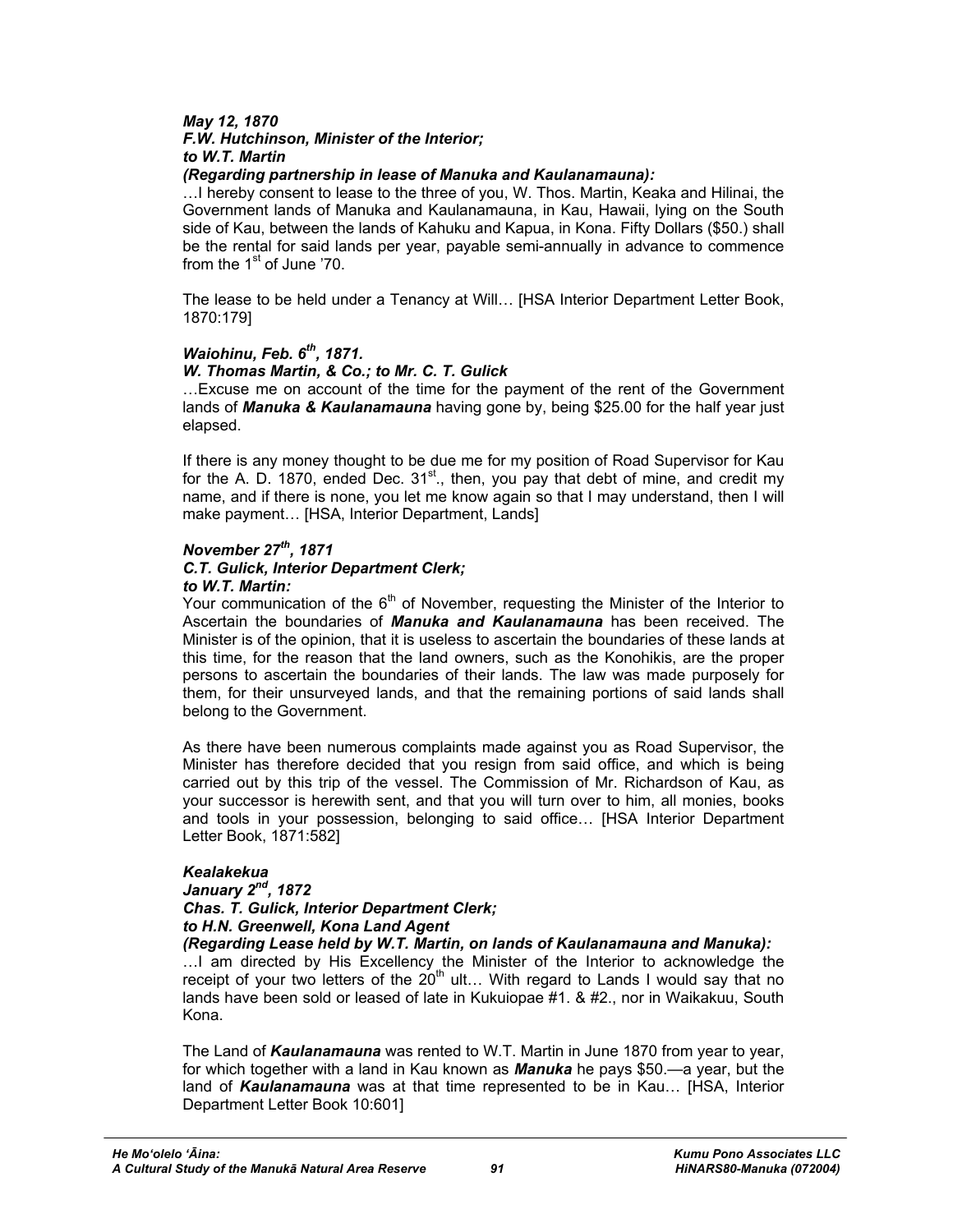#### *Waiohinu, Sept. 3, 1872. W. Thomas Martin, & Co. [Keaka & Hilinai mā]; to Mr. C. T. Gulick, Interior Department Clerk*

…I thank you very much for your great kindness to me in helping me with the position of Shipping Agent, I have received it, and I am greatly indebted for your kindness.

Because of my having heard rumors from the mouths of some of my friends, and whether it is true, and this is the rumor:

I was told that W. C. G. Jones and Co., the Company of Kahuku, had petitioned the Minister of the Interior for the lands of *Manuka* and *Kaulanamauna* to belong to them? If this rumor that I have heard be true, then you and the Minister consider us, the poor people. Therefore, I ask, and the others too, you and the Minister, to have the lease made to us of said lands for the term of 10 years, in such an amount that you may decide upon, because, it is not right that we be deprived of said lands, and to be given to rich foreigners, and our animals driven off together with our families, and to become wanderers of the land like people from foreign lands. Therefore, you be patient in consulting with the Minister about this matter so that we will be all right, and let us know right away, while the time is proper… [HSA, Interior Department, Lands]

## *August 28, 1874*

#### *W. Thos. Martin; to W.L. Green, Minister of the Interior:*

…I received the leases of the lands of Manuka & Kaulanamauna, and I signed my name to the said documents in the presence of a visitor in my house.

This is the mistake in said documents, it is stated the Government lands *Kaulanamauna & Manuka*, (in Puna), this is wrong. What is proper is at Kau. This part of the document should be changed if you consent to let me put in the word in place of Puna, Kau. That is ended.

I am inquiring of you as follows: All of the trees of the Government lands remaining unleased, like my lands; are the trees of said lands allowed to be cut and taken away and sold for money, or not? If the trees on other lands are permitted, then, it is not equitable. There is here in Waiohinu, many natives who come personally on the remaining Government lands under charge of J. Kauhane, and the trees are allowed to be cut down for selling purposes, and they are hauling it right along to this hour, and at the end of the year, each will have received a hundred dollars, less or more.

Therefore, I believe that this permission should be opened on all Government lands, and if not, they should all be prohibited, so that there will be no difference of receiving the benefit, or of being denied… [HSA, Interior Department, Lands]

One of the early large ranching interests to hold leases on the lands of Manukā and Kaulanamauna, was W. Thomas Martin, whose family played an important role in development and management of ranches in Ka'ū for nearly 100 years. In 1877, Martin took out a mortgage on his fee-simple and lease-hold interests in Ka'ū, and through the conveyance recorded in the Bureau of Conveyances (BoC), provides us with a description of land use activities in Manukā and vicinity.

#### *March 7, 1877 W.T. Martin; to W.H. Reed Chattel Mortgage of Ranching Lands and Livestock*

W. Thomas Martin, party of the first part, conveys to W.H. Reed, party of the second part…in consideration of the sum of Two Thousand (\$2000) Dollars, has bargained and sold and by these presents does bargain and sell unto the said party of the second part…the following described goods, chattels and property, namely fifty head or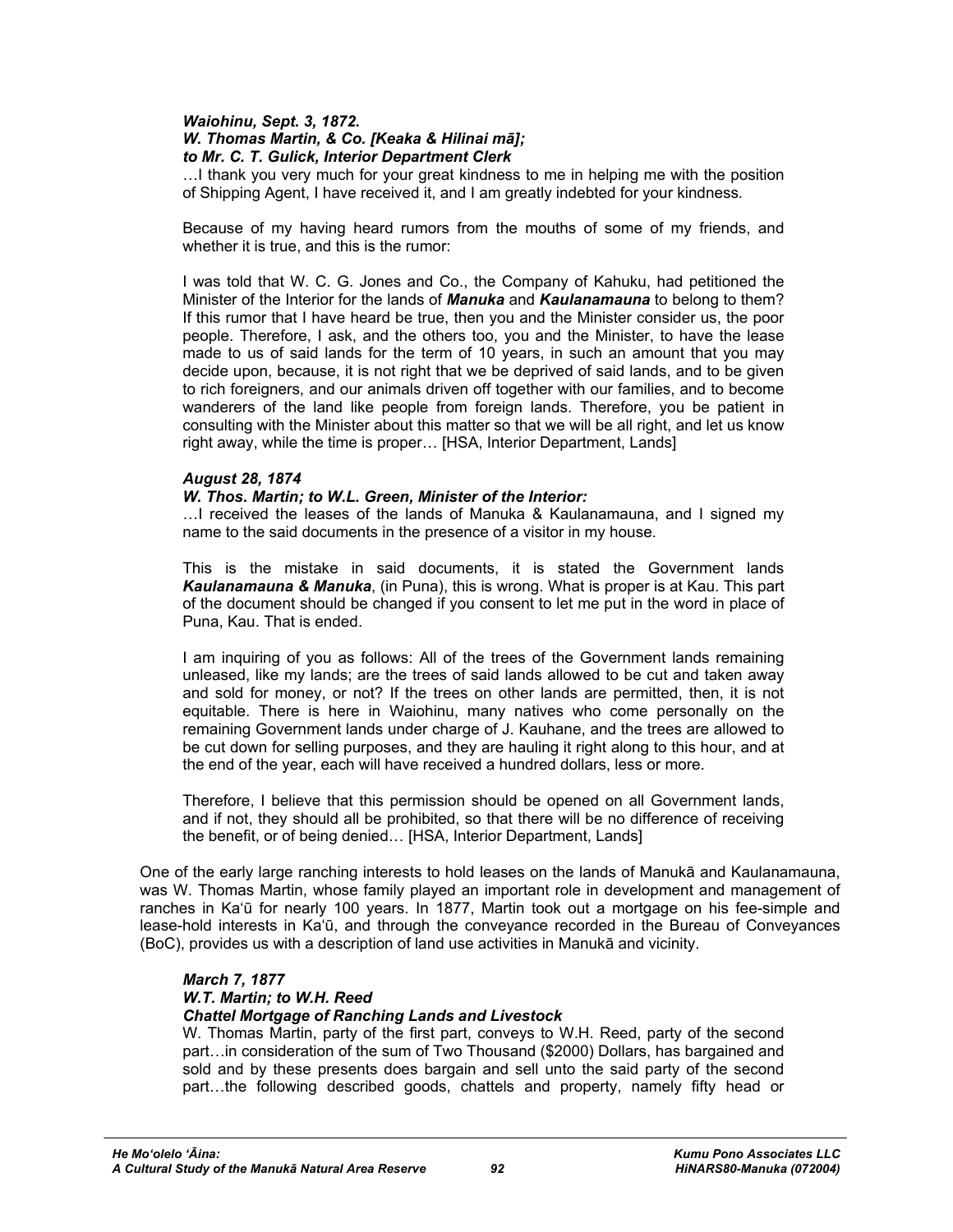thereabouts of mules and asses; thirty head of working oxen, now at Waiohinu…and branded **TM** and **HM**. One hundred and fifty cows and steers, now in the District of Kau…and branded **TM** and **HM**; also Three Thousand Goats marked by having both ears cut, now on the lands of *Manuka* and Kiolakaa in the District of Kau, Hawaii; and all the offspring and progeny of said goats; also all the tight, title and interest of the said party of the first part in and to the lands known as *Manuka* and *Kaulanamauna*, in the District of Kau…being a lease by the Hawaiian Government to the said party of the first part for a term of years, of which twelve years are yet remaining… [BoC Liber 48:454- 456]

Martin subsequently repaid his mortgage, and continued his lease-hold interest at Manukā and Kaulanamauna through the early 1890s.

Additional records describing lease-hold interests and later applications by native residents of Manukā and Kaulanamauna to have the lands laid out into homestead lots follow below:

## *Waiohinu*

## *Dec. 15, 1887*

#### *W.T. Martin; to L.A. Thurston, Interior Department:*

…Enclosed please find draft No. 1177 favor of P. Lee for \$30-dollars and No. 4897 certificate for \$20-dollars in payments of Lease of *Manuka* and *Kaulanamauna*. [HSA, Interior Department, Lands]

## *Waiohinu, Hawaii*

## *February 1, 1889*

#### *H.S. Martin; to L.A. Thurston:*

…On my return from Honolulu, I saw Mr. J.W. Kuaimoku of Kona, who spoke to me, asking if I wanted to secure the land of *Kaulanamauna* under a lease. I told him that I have had the lease of that land together with *Manuka*, both lands in the Kona district, for the last 15 years and paying a yearly rental of \$50.- dollars. The lease runs as follows.

*Manuka & Kaulanamauna*. Land in Puna to W.T. Martin.—

It should be Kona, and not Puna. If you wish to have the lands leased out; I will be very happy to secure it. Mr. Joseph Emerson will give you full particulars about those lands. [HSA, Interior Department, Lands]

## *March 4, 1889*

## *J.S. Emerson; to L.A. Thurston:*

…For the regard to the Gov't Lands of *Kaulanamauna* and *Manuka* I would report as follows. No reliable surveys or maps of these lands have yet been made. My estimates therefore are based on imperfect data. *Kaulanamauna* is the most Southern land in South Kona, about eight miles South of Hoopuloa landing. Its area, I estimate at 15000 Acres. *Manuka* which adjoins it, is in the District of Kau and is bounded by Kahuku on the East. Its area I estimate at 8000 Acres.

These lands are regarded as fairly good pasture lands, and are now used for fattening the cattle brought from Henry Martin's ranch in South Kau. It seems to me that lands are worth certainly not less than 20 cents per acre. At that rate *Kaulanamauna* ought to be worth \$3000.00 and to rent for \$300.00 per annum, while *Manuka* would be worth \$1600.00 and should rent for \$160.00 per annum. With my present information, I regard these figures as the best that can be given. Before selling or leasing for a long term of years accurate surveys should be made.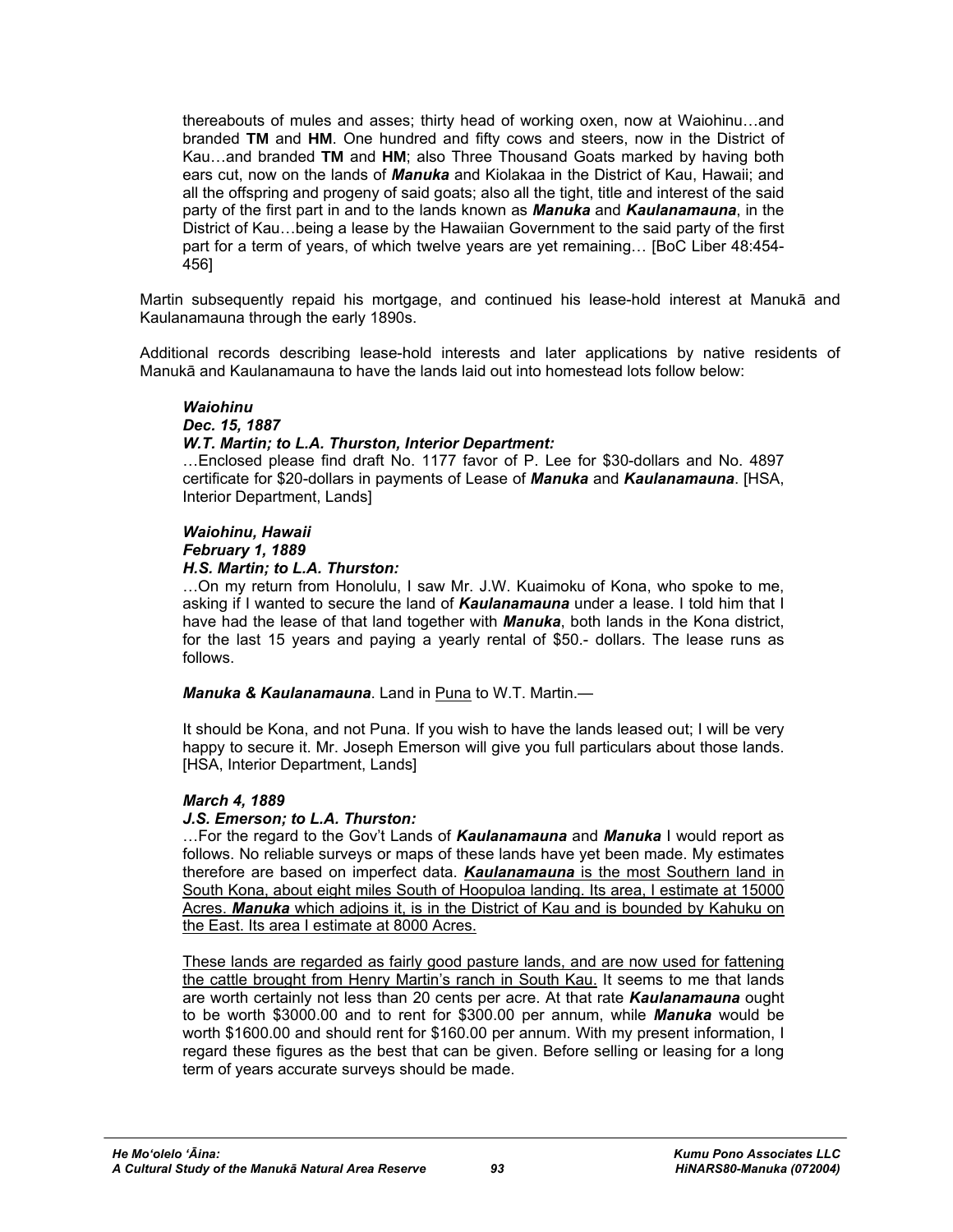As to the land of Olelomoana 2 in S. Kona, it is one of the unassigned lands, claimed by the Government… [HSA – DAGS 6, Hawaiian Govt. Survey]

## *March 5, 1891*

#### *J.T. Baker; to C.N. Spencer, Minister of the Interior:*

*(Applies to purchase lease of Manuka and Kaulanamauna):* 

…The undersigned respectfully makes application for a lease of the lands of Manuka and Kaulanamauna, Kau, Hawaii, for ten or fifteen years, for the sum of \$75. per annum… [HSA, Interior Department, Lands]

### *March 5th, 1891*

*Government Survey Report on Application for Gov't. Land. Applicant J.T. Baker.* 

Nature of Application.

To lease lands of *Manuka & Kaulanamauna*, in Kau.

Nature of Land.

Rocky, dry grazing land, and old lava tracts. Woodland above.

Are there springs, ponds, or streams on this land that should be preserved under Sec. 48, Civil Code.

None to my knowledge.

Estimated value of land.

Roughly estimated at \$5000.

Supplementary remarks and recommendations.

 It is very difficult to put a value on these lands, but from the large area (estimated approximately), and by comparison with other rentals received, I should judge \$200. per year to be a fair upset price. These lands are on the confines of Kau district, Kaulanamauna being in Kona, and Manuka, adjoining, in Kau.

#### J.F. Brown. [HSA, Interior Department, Lands]

## *July 18, 1891*

## *J.T. Baker; to J.H. Boyd*

## *(Regarding Application for Lease of Manuka and Kaulanamauna):*

…I pray your kindness that you enter in the application of ours for Manuka and Kaulanamauna, which the Minister spoke about, that if it were \$100.00, then he would advertise, and you let him know that I agree to give a Hundred Dollars per annum for said lands, whether for 15, or 20 or 25 years lease. And will you please let me know by letter to Hilo, I want to secure these lands for our work, if Kapua is also included. I will not forget, I will keep on getting the half-whites only. I wish us to be the leaders of our blood, and standing together in this work, and to show our love of country through proper living and work… [HSA, Interior Department, Lands]

#### *September 24, 1891*

#### *W.D. Alexander, Surveyor General; to C.N. Spencer, Minister of the Interior (Regarding survey of Kaulanamauna and Manuka):*

…I have the honor to enclose herewith descriptions of two lots in Kaohe, Hawaii. The description of the lands of Kaulanamauna and Manuka is being drawn up. Notes of survey and full instructions will be sent by this mail to Waipuilani....

Description of *Kaulanamauna and Manuka*, Hawaii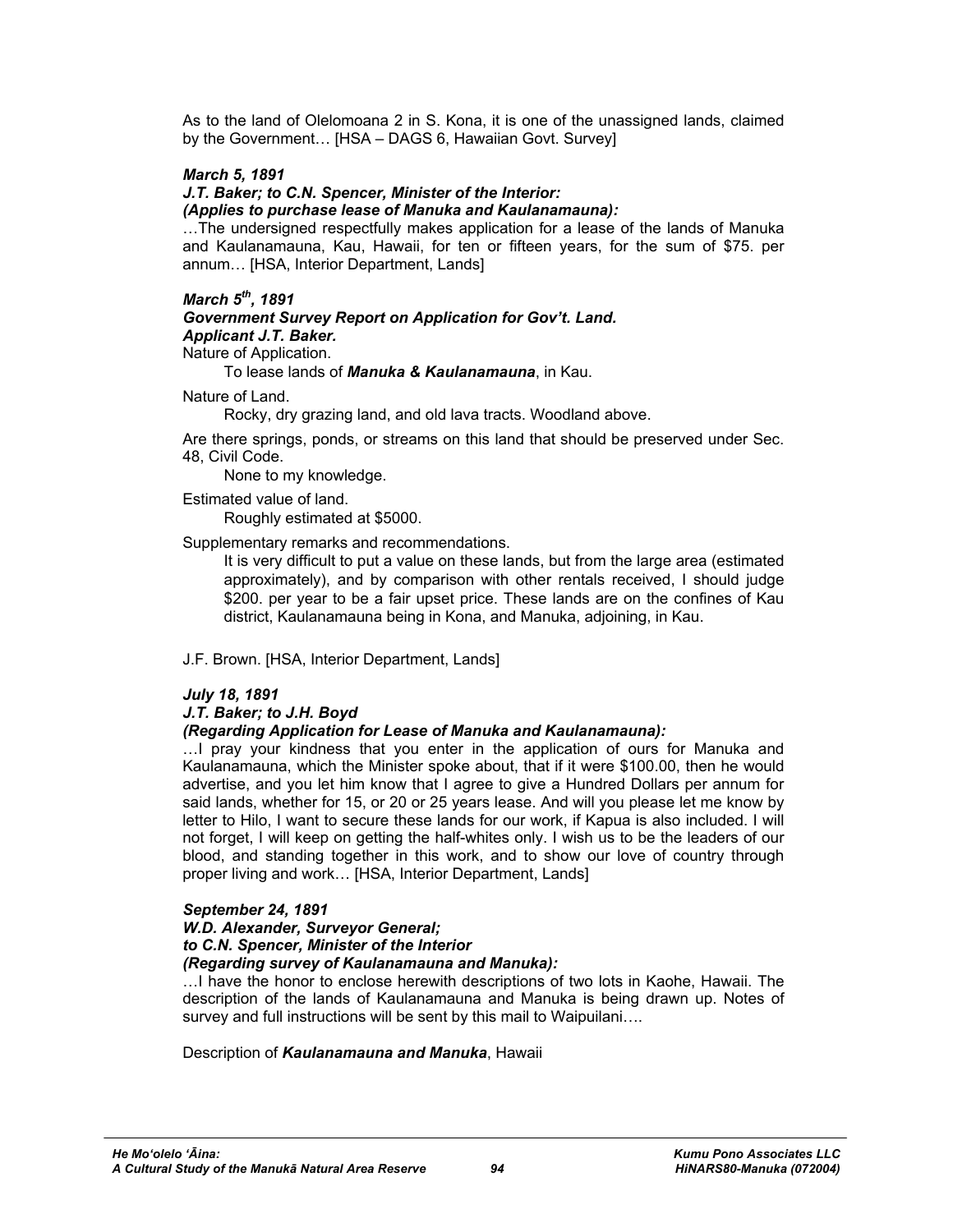Beginning at a point called Ahuloa on the sea coast on the boundary between Kapua and Kaulanamauna, and running — North East along the said boundary as per Certificate No. 101. to top of Crater called *Puu Ohohia*, on the boundary of Kahuku, the direct distance being 61500 ft. Thence, South west along Kahuku Grant 2791 to C.C. Harris, as per Certificate 85; to point at sea coast called *Lae humuhumu*; the direct distance being 65000 ft. Thence along the sea coast to the initial point, the direct distance being 34500 ft. more or less.

Area 26000 Acres more or less.

Noted compiled from map by J.S. Emerson. Reg. No. 1295.

Frank S. Dodge [HSA, Interior Department, Lands]

#### *July 28, 1893*

#### *Sam Kauhane; to J.A. King, Minister of the Interior (Applies to lease Manuka and Kaulanamauna):*

…I, the undersigned, make application that the lease of the Government Lands in Kau, that is, Kaulanamauna and Manuka, be granted for the rent of one hundred per annum… [HSA, Interior Department, Lands]

## *August 8th 1893*

*Government Survey Report on Applications for Gov't. Land.*  Applicant.

Saml. Kauhane.

Nature of Application.

To lease lands of *Kaulanamauna & Manuka*, Kona.

Amount offered.

\$100. per year.

Survey perfected or not.

General survey of outside boundaries. No survey in detail.

Area.

Total for the two lands estimated at 26000 Acres, more or less.

#### Nature of Land.

 In general, dry and barren. Probably 1/3 or more of nominal value only. Such portions as are of value are in scattering patches. The upper portion of the tract is wooded, but more thinly than the majority of Kona lands.

Objections, if any, to granting application.

 This tract of land seems to me in many ways similar to that tract of Crown land called Puuwaawaa, advertised for lease as 40000 acres at \$350 per year. On this basis of valuation, these Gov't. lands would be worth \$250 per year.

Supplementary remarks and recommendations.

 I have reason to believe that these lands are good fattening lands for cattle at certain seasons of the year.

 In so large an area some portions even though small might at some future time be used in cultivation, and a reservation made in a lease to lower the same. These lands were formerly leased at \$50 a year to T. Martin, but I do not consider that figure as any criterion of value, and would now consider \$200. per year a reasonable upset price.

J.T. Brown… [HSA, Interior Department, Lands]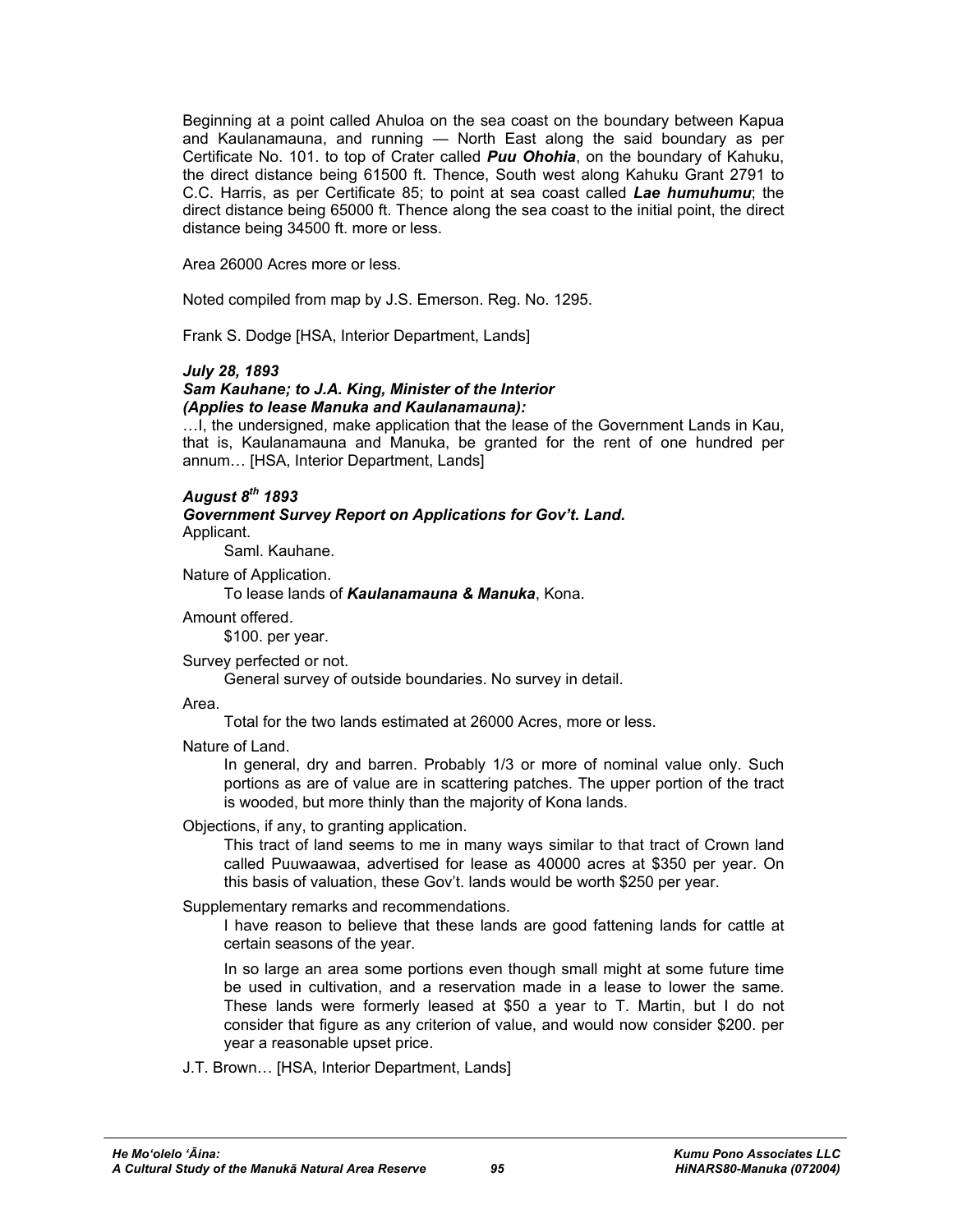#### *No date (ca. July, 1893) Jos. M. Kamikina and 12 others, Petition for Homestead Lots in Manuka & Kaulanamauna; to J.A. King, Minister of the Interior:*

…We, the undersigned, persons desiring to take and homestead on the Government lands of *Manuka and Kaulanamauna*, Kau, Hawaii, each covenant and agree to take and homestead on the above lands at the time when the homestead lands are all surveyed, if the Government is not ready to bear the cost of the surveys of the homestead lots, we agree to bear that burden if the Government will consent to make it a part of the purchase price of the area of the lots. We agree to occupy and cultivate on said lots without any delay, and to observe the Homestead laws…

Jos. M. Kamikina; Miss Kamaka; Miss Mery; J.H. Keaka; T.N. Kapaelauhala; M. Kamaka; J.H.K. Nahoa; H.J. Kalina; H. Pio, *Konohiki*; G.B. Kapo; Kaaihue; Kaholo. [HSA, Interior Department, Lands]

#### *August 16, 1893*

*J.M. Kamikina, Manuka, Kau; To J.A. King, Minister of the Interior (Regarding Application Above — that Manuka and Kaulanamauna be made into Homestead lots):* 

…We sent a letter asking Your Excellency, that is for the homesteading of lands on Manuka and Kaulanamauna.

A reply to this has been awaited for, and none has come… [HSA, Interior Department, Lands]

#### *September 3, 1893*

## *J.M. Kamikina and 20 others Apply for Development of Homestead Lots on Manuka and Kaulanamauna;*

## *to J.A. King, Minister of the Interior:*

…We, the undersigned, native Hawaiians living on the lands of *Manuka and Kaulanamauna*, in the District of Kau, Hawaii, whereas we wish to acquire means of living in comfort, and do some things which would benefit this living, and whereas we have not received any homes, neither lands from the beginning, but have lived a long time on the above lands, therefore we ask that there be surveyed and set apart some homestead for us on the lands of Manuka and Kaulanamauna…

J.M. Kamikina; Keaka; Hoopii; Kamaka; Kanoho; Kapea; Kamaka; G.B. Kapo; *Konohiki*; Samuela Kauhane; Kaholo; Pio; Kia; Halena; Lohiau; Kahele; Enoka; Mele; Kalili; Lahela; Kapoli…

[Note attached to above petition]

In re. Petition to have *Kaulanamauna and Manuka*, Kau, Hawaii, laid out into Homestead Lots.

The boundaries of these lands have not been definitely located, neither is it known for a certainty that any portions of the same would be suitable for Homesteading.

In view of these facts, it would seem advisable that someone either in Kau or from Honolulu, that has some knowledge of land matters, be authorized to inspect these lands and ascertain if any part or portions of the same could be laid out for Homestead purposes. Should tracts be found suitable for this object, he be instructed to canvas among the people who are desirous and willing to take up lots, more especially those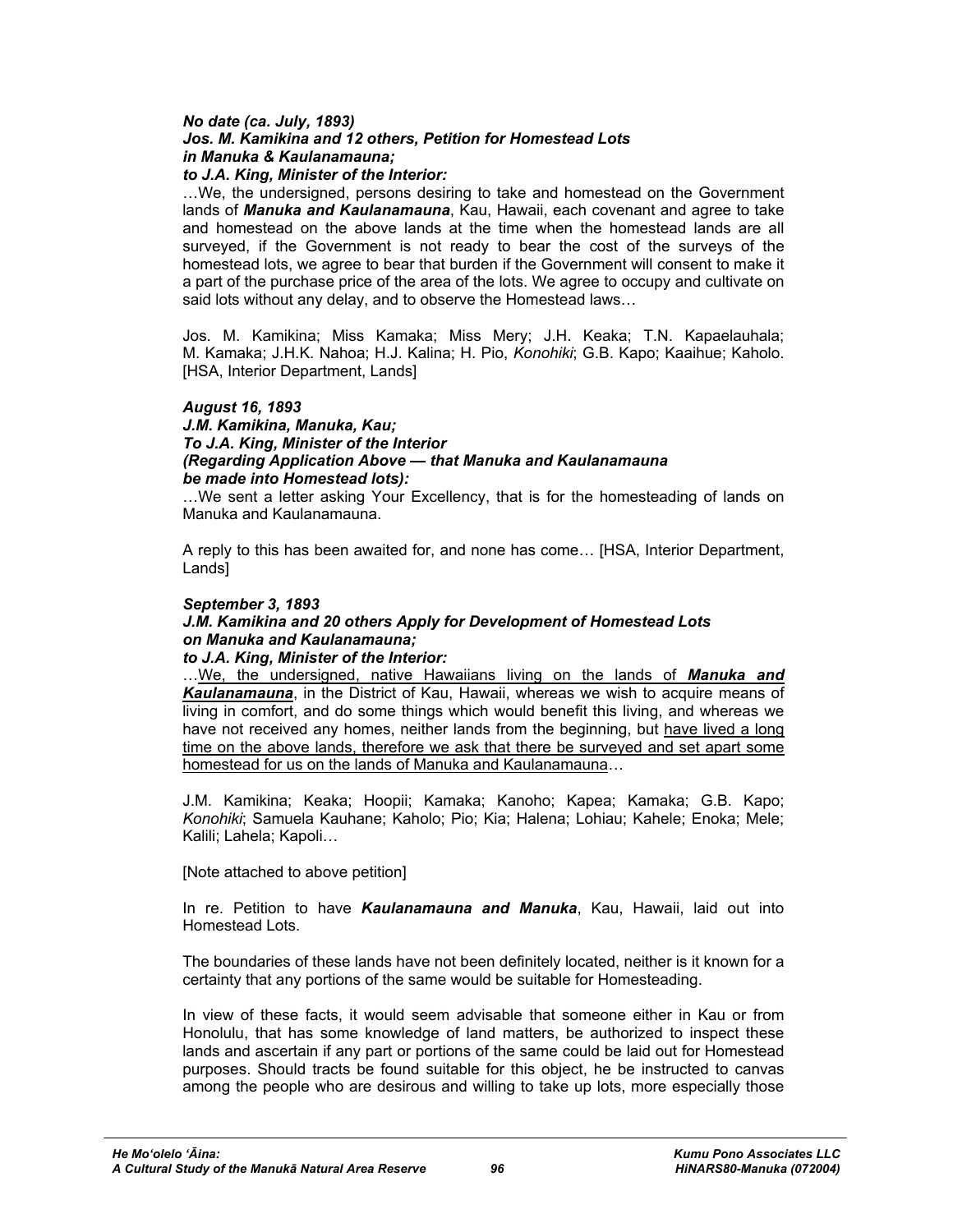living in the locality, and have them pledge in writing that they will take the lots when laid out. This will assure the Government a guarantee that the labor and expense that they will be put to, which will be considerable – to lay out these lots, will not be through away.

A mere petition to lay out lots, involves little or no responsibility on the part of the signers, and does not warrant the Government to make any outlay.

The matter of appropriation to defray the expenses of this work, is an important point to be considered in this connection. [HSA, Interior Department, Lands]

#### *September 12, 1893*

## *Samuel Kauhane; to J.A. King, Minister of the Interior*

#### *(Regarding his application to lease Manuka and Kaulanamauna):*

...I am in receipt of your letter of Aug 11<sup>th</sup>, informing me about the **Manuka and** *Kaulanamauna* lands, at Kona, Hawaii. I made a trip around those lands before I offered you my price for the lease of those lands, and found that the largest portions of the above said lands are covered with lava, and that there are but few places here and there surrounded by lava flows, fit to do anything with, and be able to pay the rent on the places. I could give but \$100. for the lease of those lands, and otherwise would be quite impossible for me to pay… [HSA, Interior Department, Lands]

#### *September 20, 1893*

#### *J.F. Brown, Government Surveyor; to J.A. King, Minister of the Interior (Describes the lands of Manuka and Kaulanamauna, in regards to Homestead applications):*

…In the matter of the petition, herewith, that the lands of *Manuka and Kaulanamauna* in Kau, Hawaii, be laid out in Homesteads, I beg to report.

That these lands contain as near as can be estimated 26000 Acres, a large part of which is totally unsuitable for homesteads. I do not know from personal knowledge, but am informed that there is a limited amount in the vicinity of the Gov't. road which might be adapted to homestead purposes. Form former experience, however, with petitions, and lists of names of this kind, I should advise that the land be laid out, only after inspection of the ground and canvas among the people of the locality to make sure that lots would be taken up. Signing names to a petition to divide up lands (at considerable expense to the Gov't.) involves little responsibility on the part of the signers, and gives no guarantee that the labor and expense will not be thrown away.

In the mean time it may be said that the lands are not under lease to anyone, and that there is no probability of any one occupying or resident on the land being disturbed.

I understand that there is no specific appropriation for homestead work of this kind, which I presume is a point to be considered in this connection.

The lands of Manuka & Kaulanamauna are on the limits of the Kona & Kau districts… [HSA, Interior Department, Lands]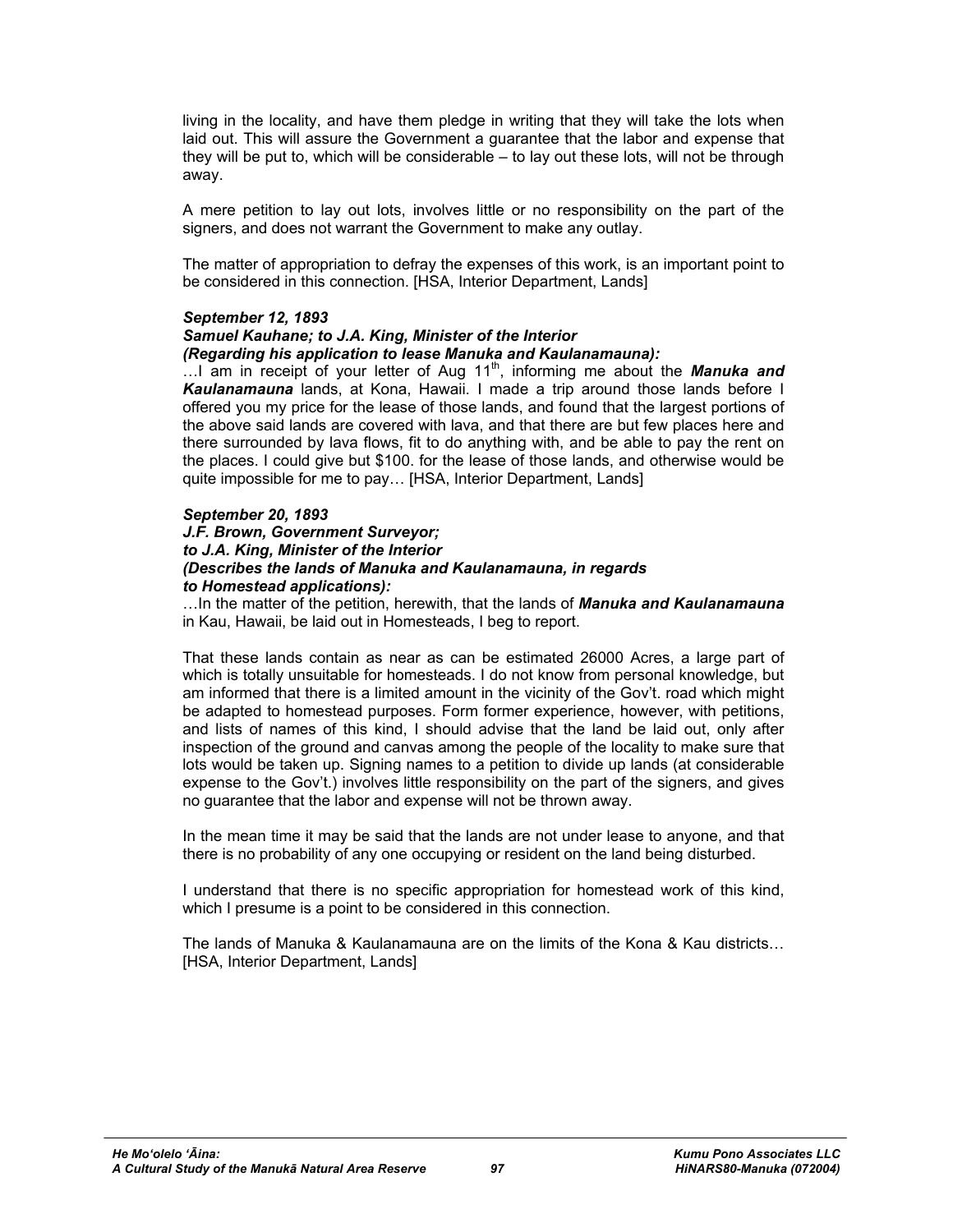#### *November 17, 1893 J.H. Boyd, Interior Department Clerk; to J.A. King, Minister of the Interior (Reports on Recommendations for Homestead Lots in Manuka and Kaulanamauna):*

...In accordance with your letter of instruction of the  $30<sup>th</sup>$  ult., I beg to make the following report on the Government Lands of *Kaulanamauna and Manuka* in South Kona, Hawaii.

*Kaulanamauna*. Is a small piece of Government land lying between the Crown Land of *Kaua* [Kapu'a] and the Government Land of *Manuka*. I found upon investigation a considerable portion of this land to be suitable for Homesteading, more especially above the road running to the edge of the thick forest and from the boundary of Manuka to Kaua, containing about 200 Acres more or less. Below the road is a narrow strip of about 50 to 75 acres, that could be laid into lots. The cost of surveying I should judge, will not be much; the land is easy of access and not overgrown with heavy under brush.

*Manuka*. Is an enormous large tract of lava land with intervening Kipukas suitable for agricultural purposes as well as for Homesteading. There are about 8 or 9 of these Kipukas, averaging from 10 to 50 acres each. One of these Kipukas is inhabited by a very industrious Native family who are anxious to Homestead the same. The remainder of this land is nothing but barren lava field of very little value, if any. The expenses of surveying will be nearly double the cost of surveying the Kaulanamauna lots. It is hard of access and the Kipukas are in different parts of the land.

#### Petitioners.

I met them as well as others, who are anxious to obtain lots at the boundary of *Kapuaa and Kaulanamauna*; they were industriously erecting a stone wall for the Waiohinu Grazing and Agricultural Co. They appear to me as men that will make good and industrious homesteaders.

I called them together and explained in detail what was expected of homesteaders under the homestead law. I further informed them that the expenses of surveying &c. may possibly have to be met by those who are willing to pledge themselves to take lots in proportion to the land acquired by them. They were all unanimous in expressing their appreciation of the action taken by the Government in sending someone to explain matters to them, but felt, in case the expenses of surveying were charged to them that the Government in their generosity should deduct the cost of survey from the appraised value of the lots.

In conclusion I will therefore recommend that the available tracts of the above Government lands be plotted out into Homestead Lots, and that an economical surveyor be sent up to do the work… [HSA, Interior Department, Lands]

The homesteading proposition was not acted on, and ranching interests were continued. It is also likely that through the early 1900s, a few native families, probably also tied to the ranching operation, continued to reside on lands which they had worked, as described in the preceding communication. Incorporation of the forest lands of Manukā, Kaulanamauna and Kapu'a in the South Kona Forest Reserve in 1911, further precluded development of other land uses on the mountain lands.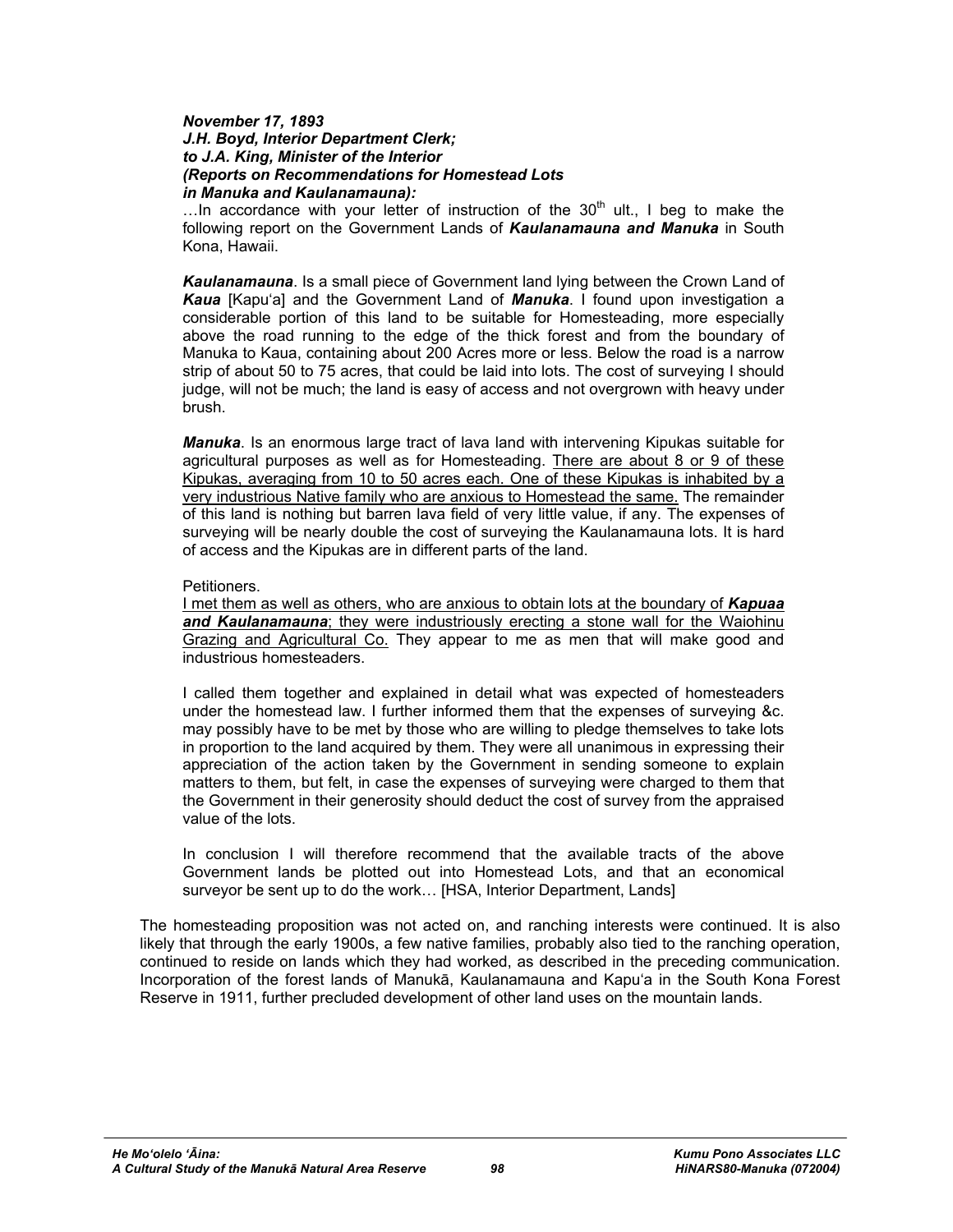## *Proceedings of the Boundary Commission: Documenting Traditional and Customary Practices, Historical Land Use and Land Boundaries (1873-1876)*

In 1862, a Commission of Boundaries (the Boundary Commission) was established in the Kingdom of Hawai'i to legally set the boundaries of *ahupua'a* that had been awarded to *Ali'i, Konohiki*, and foreigners during the *Māhele*. By the middle 1860s, land owners, or their lessees in various districts on the island, were petitioning to have the boundaries of their respective lands settled. Initially, G.M. Robertson, who was also a judge, began taking testimonies from native residents. Following Robertson's death, brothers, Rufus and Fredrick Lyman continued the work and collection of detailed testimonies for the Third and Fourth Judicial Circuits (Island of Hawai'i).

In 1874, the Commissioners of Boundaries were authorized to certify the boundaries for lands brought before them (W.D. Alexander in Thrum 1891:117-118). The primary informants for the boundary descriptions were old native residents (generally born between the 1780s to 1820s) of the areas being discussed. The native witnesses usually spoke in Hawaiian, and their testimony was translated into English and transcribed as the proceedings occurred.

Readers will note that there are significant inconsistencies in spelling of various words, including place names, people names, and features on the landscape. This is problematic, but with the help of maps produced as a part of the surveys to establish boundaries, and other period maps, many of the locations described can be identified. We have also observed that in some testimonies, when the original translator-transcriber used two of the same vowels, it indicated that he/she heard a lengthened pronunciation of a particular vowel. This emphasis of pronunciation is now indicated by a macron mark—for example, the word "*neenee*" (for *nēnē*), the native goose formerly hunted on the mountain lands. While in the modern context of the language, two of the same vowels are generally both pronounced, and broken by an *'okina* or glottal mark.

The narratives cited below, are verbatim transcripts from the testimonies given by native residents or land owners, and those given by surveyors who recorded the boundaries based on the testimony of native guides. The testimonies include descriptions of the primary lands which rise up from the ocean and form the boundaries between the Ka'ū and Kona Districts. The native testimonies describe a wide range of traditional practices including—travel; land use; resource collection; the traditional practices associated with the collection of, or "hunting" birds; and the subsequent practices associated with hunting introduced ungulates—all of which were under the control of *Konohiki <sup>10</sup>*; and changes observed in the landscape. It is of importance to note that the boundaries were known by the native tenants, and the rights to take or hunt resources in traditional times were fiercely protected individuals without chiefly, genealogical claims, or residency ties to given lands were not allowed to trespass and take resources from the *ahupua'a*.

Because Manukā and Kaulanamauna were given by the King to the Government Land inventory, there were no specific testimonies for the boundaries between those two lands. Their neighbors— Kahuku to the south; Kapu'a to the north, and Keauhou 2<sup>nd</sup> on the *mauka* side were described by native witnesses and surveyors. From their testimonies we learn about the lands that make up the Manukā NAR and practices of the traditional residents.

Underlining, square bracketing, bold and italic print are used by the compilers here, to highlight place names and particular points of historical interest recorded in the testimonies. The proceedings for the cited lands are given in alphabetical order, and date of recordation.

 $\overline{a}$ 

In regards to hunting, it will be noted that descriptions of traditional hunting practices are limited to native species of birds, including the *ua'u, nēnē, mamo* and *'ō'ō*; while description of historical hunting practices are limited to goats, which were hunted under contract of *Konohiki*, the Crown, or the Government.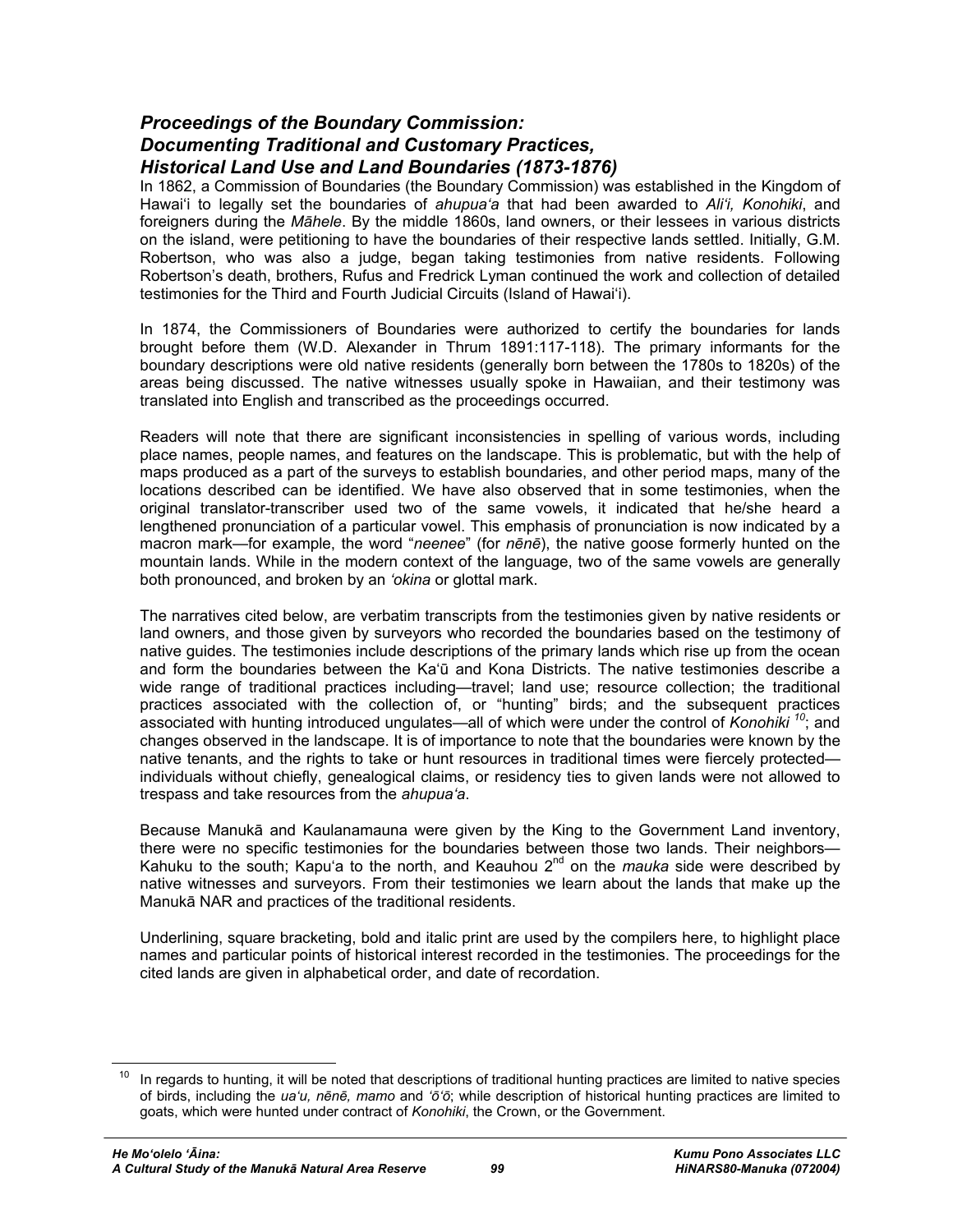## *Boundary Commission Testimonies and Records of Court*

The *ahupua'a* of Keauhou 2nd, cuts off nearly all of the lands of South Kona, and meets Kahuku, where they run together up to the summit of Mauna Loa. The testimonies for the mountain lands of Keauhou, are of particular importance to the historical record, as they describe sites, features, traditional, and historic practices in Keauhou and the lands which bound it. The following documentation is excerpted from the larger collection of testimonies for Keauhou, and includes specific references to lands in the study area, as well as in the larger region. While not always located in the immediate NAR, such historical descriptions provide us with an understanding of the kinds of traditional practices which may have occurred in the area, as well as describe the types of sites that may be encountered in the Manukā NAR.

## *Ahupuaa of Keauhou 2nd, Kona Hawaii Boundary Commission Volume A No. 1:240-241*

Honorable R.A. Lyman Boundary Commissioner for Island of Hawaii, Haw Is.

The undersigned would herewith make application for the settlement of the boundaries of the following named Ahupuaas or lands belonging to the Estate of Kamehameha Fifth, viz.

…*Keauhou* 2, Kona, Hawaii. Bounded by Gov't [sic] lands of *Keauhou* 1<sup>st</sup> & *Honalo*, also by G.W.C. Jones & Co. land of *Kahuku* of Kau, also by Kaumalumalu & Kaupulehu…

Your Honor will therefore please appoint a day for hearing the above application & grant a certificate in accordance therewith.

(Signed) Chas. R. Bishop Jno O. Dominis Admstrs. Est. of His late Majesty Kamehameha V. by F.H. Harris, their attorney

Hilo

August 16, 1873 [page 241]

## *Keauhou 2nd–Volume A No. 1:256-272*

The *Ahupuaa* of *Keauhou* 2nd, District of N. Kona Island of Hawaii

On this, the Fourth day of August A.D. 1873, the Commission of Boundaries for the Island of Hawaii, 3rd J.C. met at the house of Moses Barrett at *Keopuka*, South Kona, for the hearing of the application of Jno. O. Dominis, Administrator, Estate of Kamehameha V; for the settlement of the boundaries of *Keauhou* 2 in North Kona, Hawaii. After due notice served, personally on all owners of adjoining lands and their Agents as far as known.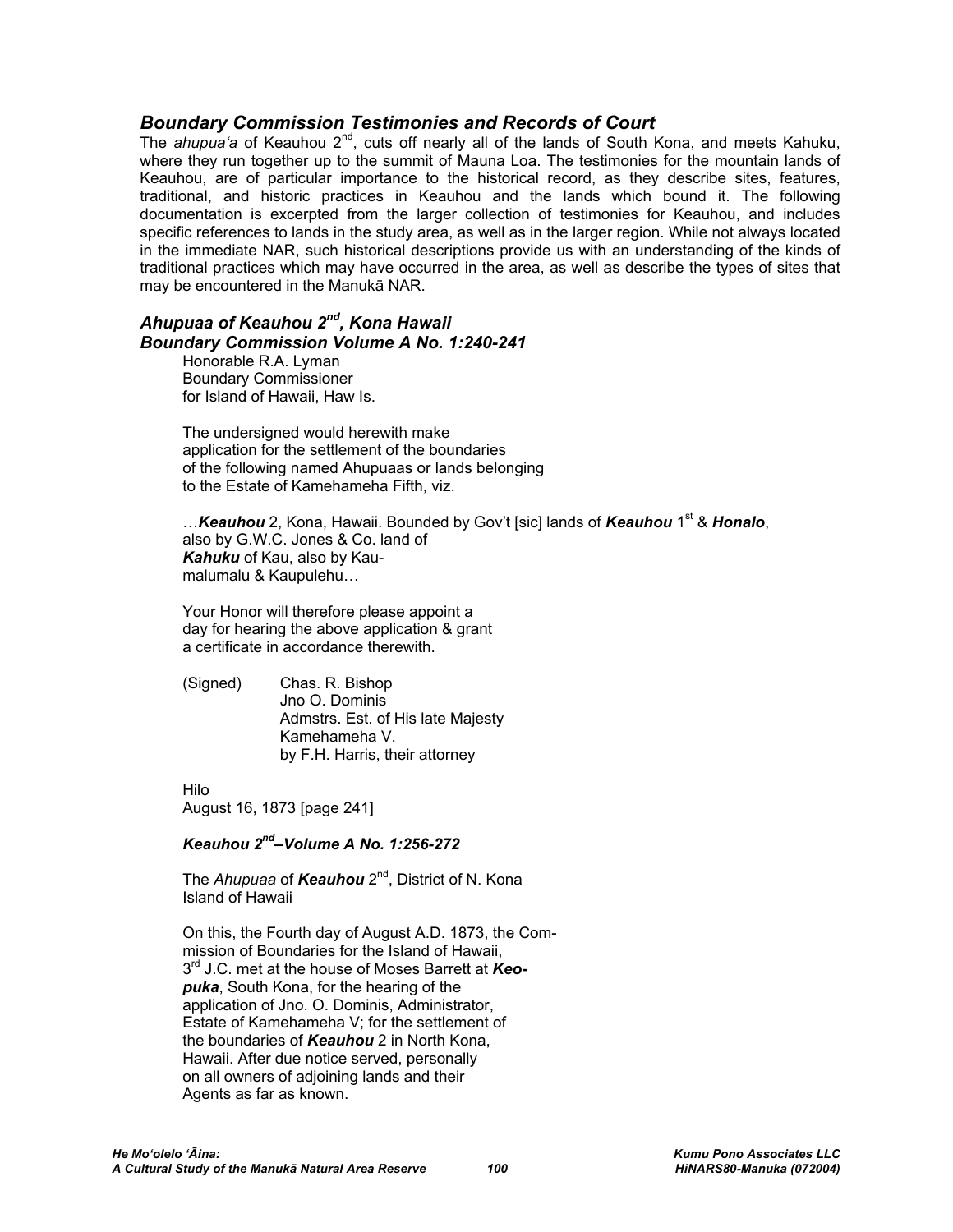Present: J.G. Hoapili for applicant, Estate of M. Kekuanaoa, C.R. Bishop, Hon. Mrs. C.R. Bishop, Madam Akahi, Her Excellency, R. Keelikolani and Kaopua.

Lumaheihei for Mrs. W.K. Lumaheihei; Reverend J.D. Paris for self.

For Petitioner see Folio 241

**Testimony** Keakaokawai, K. Sworn I was born at *Kealakekua* a few years before the death of Kamehameha  $1<sup>st</sup>$  [ca. 1816] (Note. this is the same witness that was on *Kahuku* boundaries). I moved at time of *Kaua o Kekuaokalani* (1820) to *Lehuula* (was grown at that time); I now live at *Hookukano*, North Kona and am a *kamaaina* of Kona.

I used to go on the mountain with my Father collecting sandal wood and catching birds; his name was Kauluahi, an old bird catcher and *kamaaina* now dead..

…In olden times, Keaumokunui, the *Alii nui* of *Keauhou* claimed all the geese on *Hookukano*, *Kealakekua* and other lands and used to divide the geese. The *uwao* [*uwau*] were left for *konohiki* of these lands. The land was not the property of the *Keauhou* chief when my father and I divided the geese with the *Keauhou konohiki*; but the *Uwao* we had to divide with the *Konohiki* of *Hookukano* and not with the *Konohiki* of *Keauhou*, unless we took the *uwao* on *Keauhou*… [page 257]

…I have forgotten the names of the places beyond here on the boundary of *Keauhou* and other lands along there. I have not been along there often. *Kanupa* is the place where *Keauhou* joins *Kaulanamauna*, a[t] *Kipapale ana*, junction of *Keauhou*, *Manuka* and *Kaulanamauna*. All kinds of trees grow there, also small spots of *pahoehoe* in the *aa*. I have only been there once when I went with my Father before I was fully grown. Do not know as I could find it now. **<sup>X</sup>** Thence *mauka* to *Kilohana*, on an *aa* flow where we used to catch birds and where *Kahuku* joins *Keauhou*. Thence along *Kahuku* to *Kulauala*, on Umi's road; From *Puuloa* to *Kanupa Keauhou* used to take the *pahoehoe* above the woods, and the Kona lands reached to the *mauka* edge of the woods from *Kilohana* along *Kapapala* to *Pohakuhanalei*, a hill on the top of the mountain; thence the boundary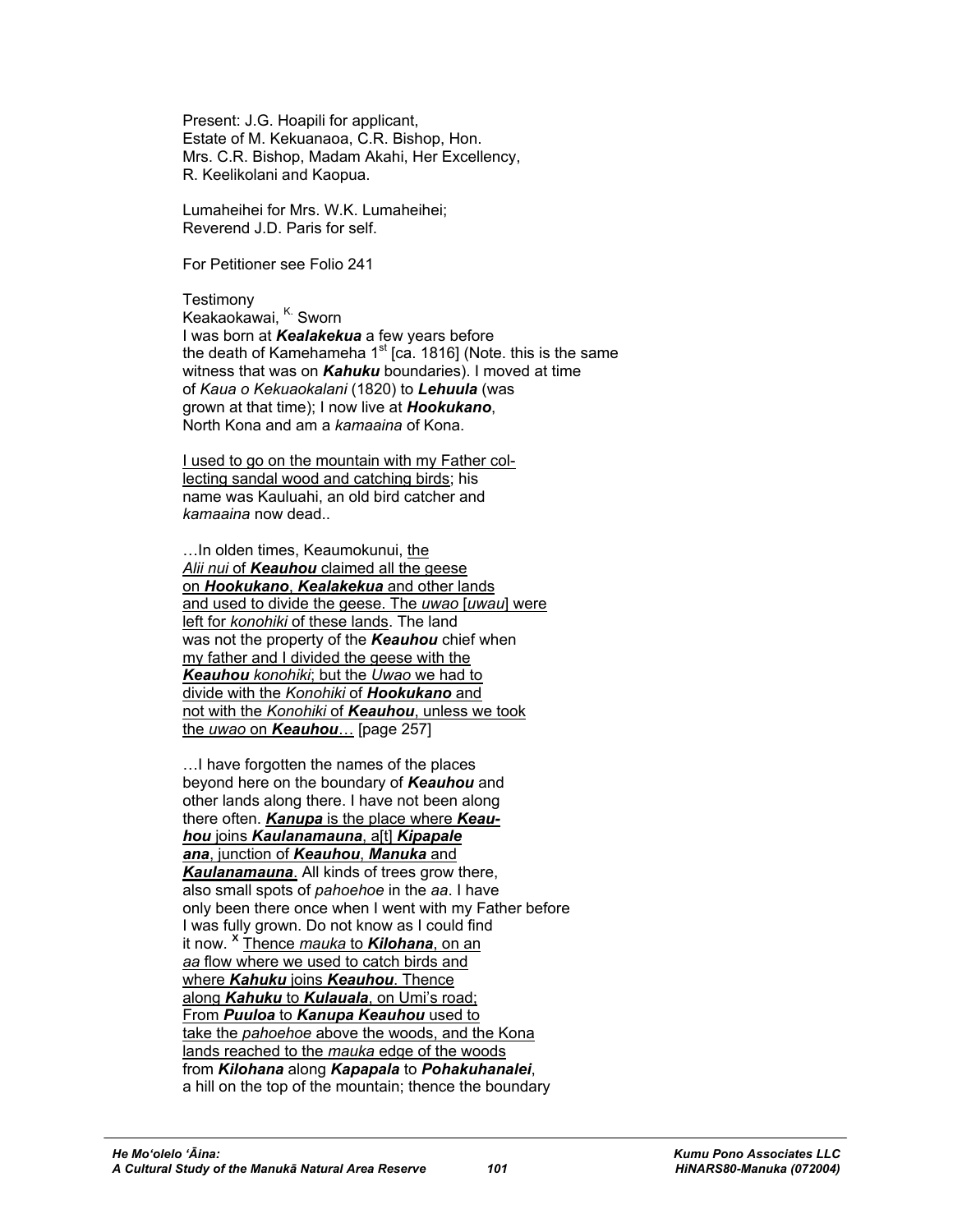runs down to *Kolekole*, a hill where *Humuula* joins *Keauhou* and cuts *Kapapala* off… [page 258]

…Hukiku was the *Konohiki* of *Keauhou* at the time I went with my father and others catching geese. He told us that one half of the geese caught belonged to *Keauhou*, [page 259] and he claimed the geese on all the different lands, but always used to divide them. I was not old enough to catch geese at that time, but only went along with my father…

…I have never seen *Puueleele* or *Ohialele*. I have never seen and do not know where the places called *Puukeokeo*, *Hanamauloa*, *Pohakuloa*, *Kaaalohi, Puuhoohia, Hapaimamo, Halepohaha*, or *Puulonalona* are. I do not know the boundaries between *Keauhou* and *Kahuku* near the woods but know them near the top of the mountain. Do not remember the name of the place where *Kapapala* and *Keauhou* cut *Kahuku* off…

 $...$ Continued until August  $5<sup>th</sup>$  A.D. 1873. Witnesses not having arrived.

R.A. Lyman Boundary Commissioner, 3<sup>rd</sup> J.C. [page 260]

Keopuka, August 5<sup>th</sup> A.D. 1873

Case continued by adjournment from the  $4<sup>th</sup>$ inst. Present: J.G. Hoapili, J.D. Paris, H.N. Greenwell, H. Cooper and others… [page 261]

Palea, <sup>K.</sup> Sworn

I was born at *Kalahiki*, South Kona, Hawaii and have always lived there; was born at the time of *Kuewai o ka Lae* [*Ku'i wai o Kalae; ca. 1772*]. Know the land of *Keauhou*. …I know the boundaries between *Kalahiki* and *Keauhou*. My Father, Kanahuna (now dead) was appointed by *Keauhou Konohiki* to watch the bird catchers on our land and other lands, to see if they did not take the geese and *uwao*, which belonged to *Keauhou*, and he told me the boundaries between these lands and *Keauhou*. He said that *Kalahiki* ran through the woods; small *ohia* trees, *kapiopio*, and *mamani* to the *pahoehoe*; then you come to *Keauhou*. I do not know where the boundary of *Kauhako* and *Kalahiki* on *Keauhou* is. Thence the boundary runs along the head of *Kalahiki* to *lae aa*, in *lae aa Waiea* joins *Keauhou* cutting off *Kalahiki*. Thence along above the *mamani* to *Lumia*,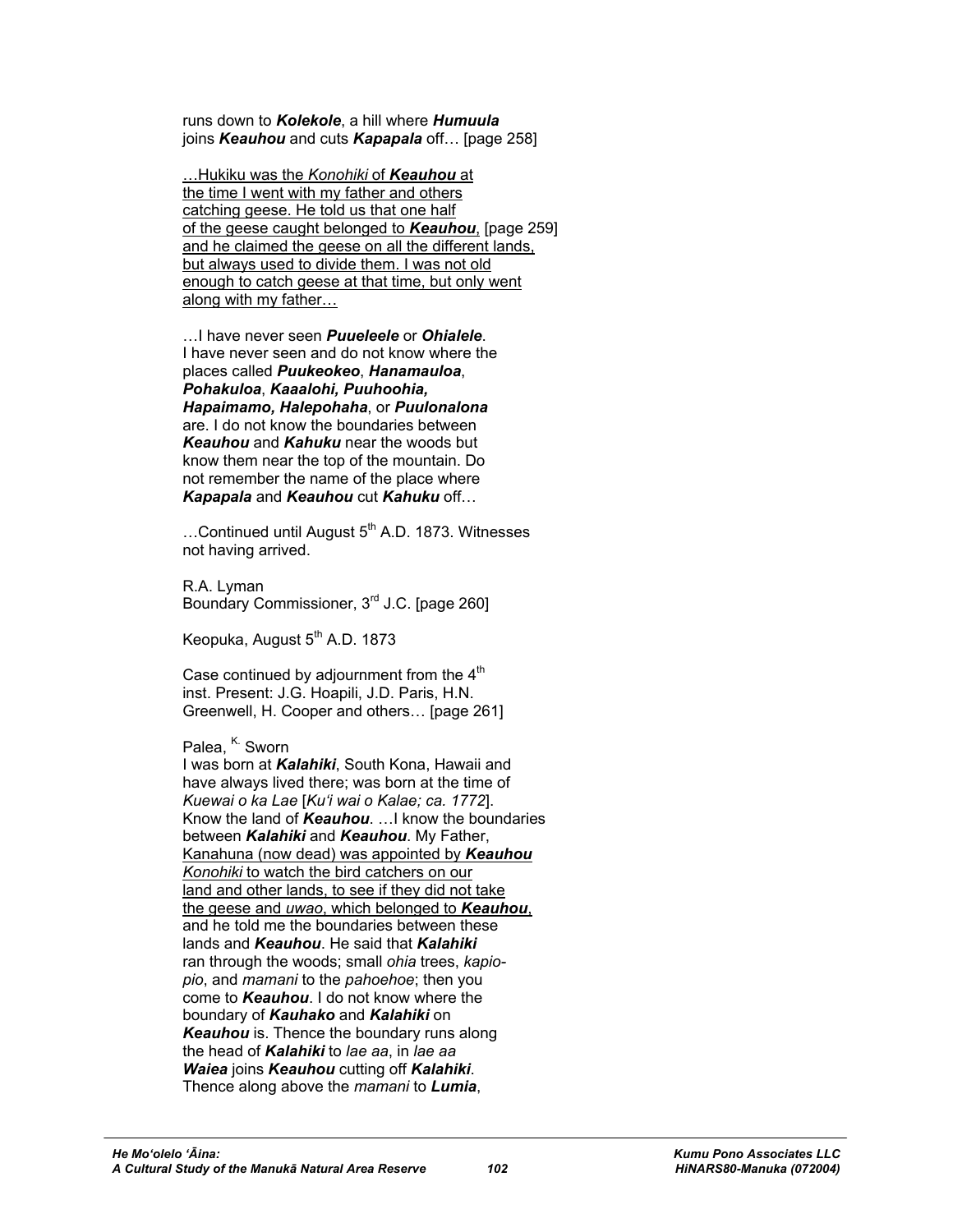junction of *Honokua* (a *punawai*) water hole on a hill. I do not know the boundaries beyond this point; Have seen Umi's road, when we were on the mountain gathering sandalwood. Have heard that *Kahuku* joins *Keauhou*… C.X.d. [page 263]

Kakio <sup>K.</sup> Sworn

I was born at *Keauhou* at the time Kamehameha came from Hilo to *Kealakekua* and from there to Honolulu, at the time of *Oku* [ca. 1804]. I have always lived here and know the land of *Keauhou* 2nd and its boundaries. I used to go after sandalwood on the mountain, with Kapohakaimokumaha (now dead). He was a *kamaaina* in the mountain and used to go across to Hilo… [page 266]

R.A. Lyman Boundary Commissioner 3rd J.C.

Boundary Commission met at *Keauhou* North Kona Hawaii August 11<sup>th</sup> A.D. 1873 according to adjournment from the  $9<sup>th</sup>$  inst. Present: J.G. Hoapili.

Waiau K., Sworn

I was born at *Kanauwaue* [Kanaueue], North Kona, Hawaii at the time Kamehameha 1<sup>st</sup> returned from Honolulu; at the time of Palakee. Lived at *Kainaliu* until about eleven years ago when I moved to *Kealia*, South Kona [page 268]. Know the land of *Keauhou*, used to go after birds with my father, Naume, an old bird catcher and he pointed out the boundaries to me, as it was *kapu* to go after birds and not divide them with the *Konohiki*; used to go frequently not very far above here…

…the boundary runs along *Kealakekua* to *Haliilaukoa*, a place near Umi's road; Kuluahi said it reached to Umi's road, but this place is only near it. It is on the soil across *aa*, where bird catchers used to live; thence to *Kukai*, along a grove of *koa* trees, small *pahoehoe*. I do not know the points between. We did not go beyond there in olden times. We used to fight with Kau people here. Kuluahi and Kalalahu's father were chased by Kau people a little above *Pupuawai*. [page 269]

## *Keauhou 2nd–Boundary Commission Volume A, No. 1:448-451*

The *Ahupuaa* of *Keauhou* 2<sup>nd</sup>, District of North Kona Island of Hawaii, 3<sup>rd</sup> J. C.

Continued from Folio 272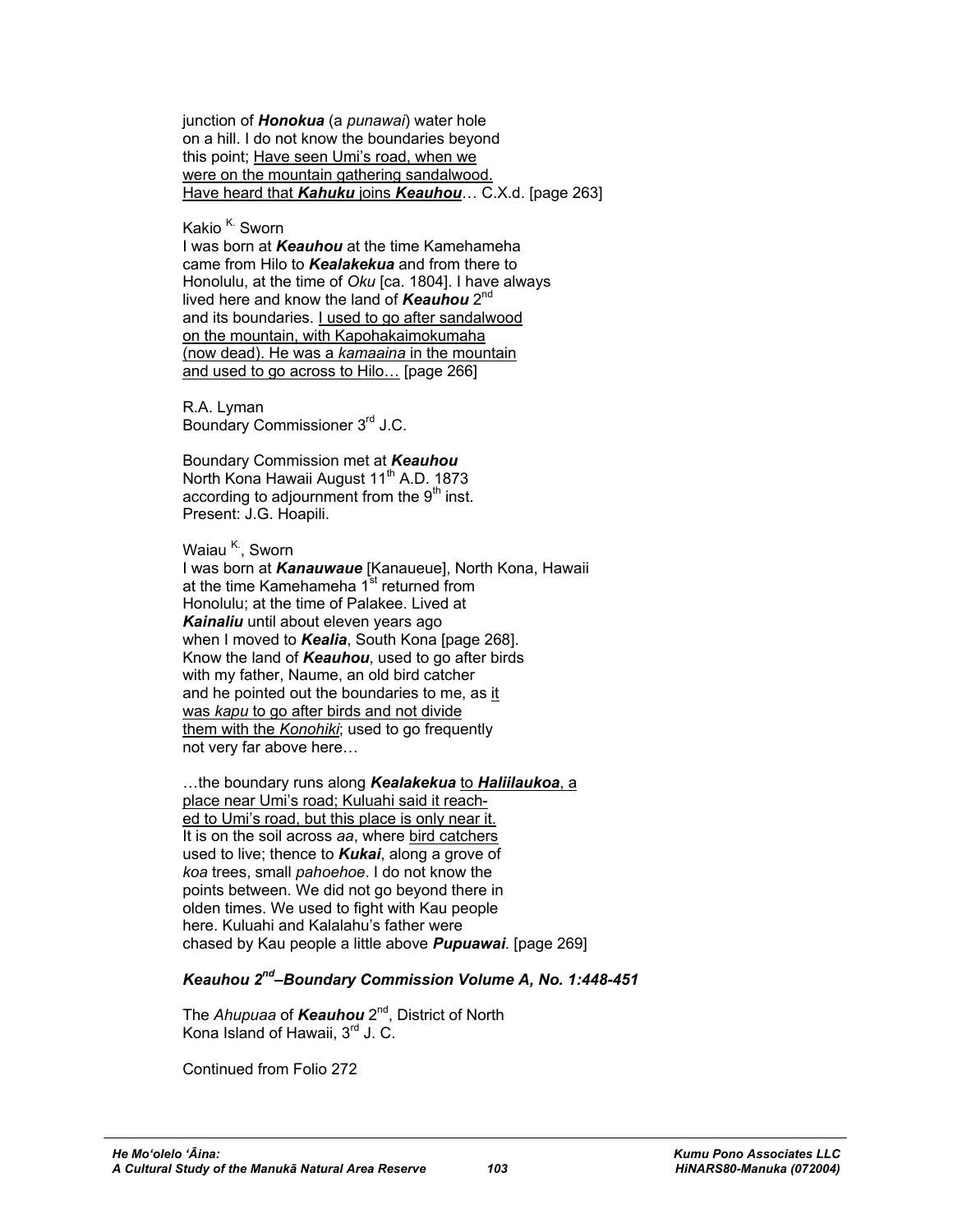Honolulu, March 12<sup>th</sup> 1874 Present S. K. Kaai

Kupakoa <sup>K.</sup> Sworn

I was born at Holualoa North Kona Hawaii at the time of building *Kiholo* [ca. 1810] lived at Kona until the year 1867, when I moved to Honolulu and I still reside here. Know the land of *Keauhou* and a part of its boundaries. Puhi<sup>K.</sup> a cousin of Keakaokawai's now living at *Kalihi*, pointed out the boundaries to me. He was a *kamaaina* of the mountain having been born and brought up there. (S.K. Kaai says he is old and sick). I do not know the boundaries at shore, only on the mountain…

## …*Keauhou* 2nd does not reach to

Mokuweoweo. Thence to *Pohakuhanalei*, a rock on the Southern slope of the mountain. Thence down to *Puulonalona*, a hill along *Kahuku*, where *Kapua* joins *Keauhou*. I have been there. Thence towards Kona along the *mauka* edge of the woods, cutting off South Kona lands, to *Honaunau*, to a place called *Ohiakuapu*, a grove of *koa* trees that runs *mauka*. *Honaunau* takes the *koa*; thence along *mauka* edge of woods, the grove of *koa mauka* being on *Keauhou* to *Keahou*, an old lava flow, junction of *Kealakekua*… [page 449]

## *Keauhou 2nd–Boundary Commission Volume B:253-259*

The *Ahupuaa* of *Keauhou* 2nd District of North Kona Island of Hawaii 3 J.C.

Case continued from March  $12<sup>th</sup> 1874$ . See Folio 451 Book A.

#### North Kona June 8, 1874

Case opened at the house of Chas. Hall, Honuaino North Kona on this, the 8<sup>th</sup> day of June A.D. 1874. Notice of hearing served by publication in the Hawaiian Gazette of May 20<sup>th</sup> 1874, and due notice personally served on owners or Agents of adjoining lands as far as known. Present J.G. Hoapili for applicant and Hawaiian Government.

Testimony

Chas. Hall K. Sworn. (same witness as on *Kahuku*) I have lived in Kona thirty-seven years, and know the land of *Keauhou* 2nd, am a *kamaaina* of Kona and know a part of the boundaries of *Keauhou*. Kahilo, Kuluahi, father of Keakaikawai, and Kini pointed them out to me at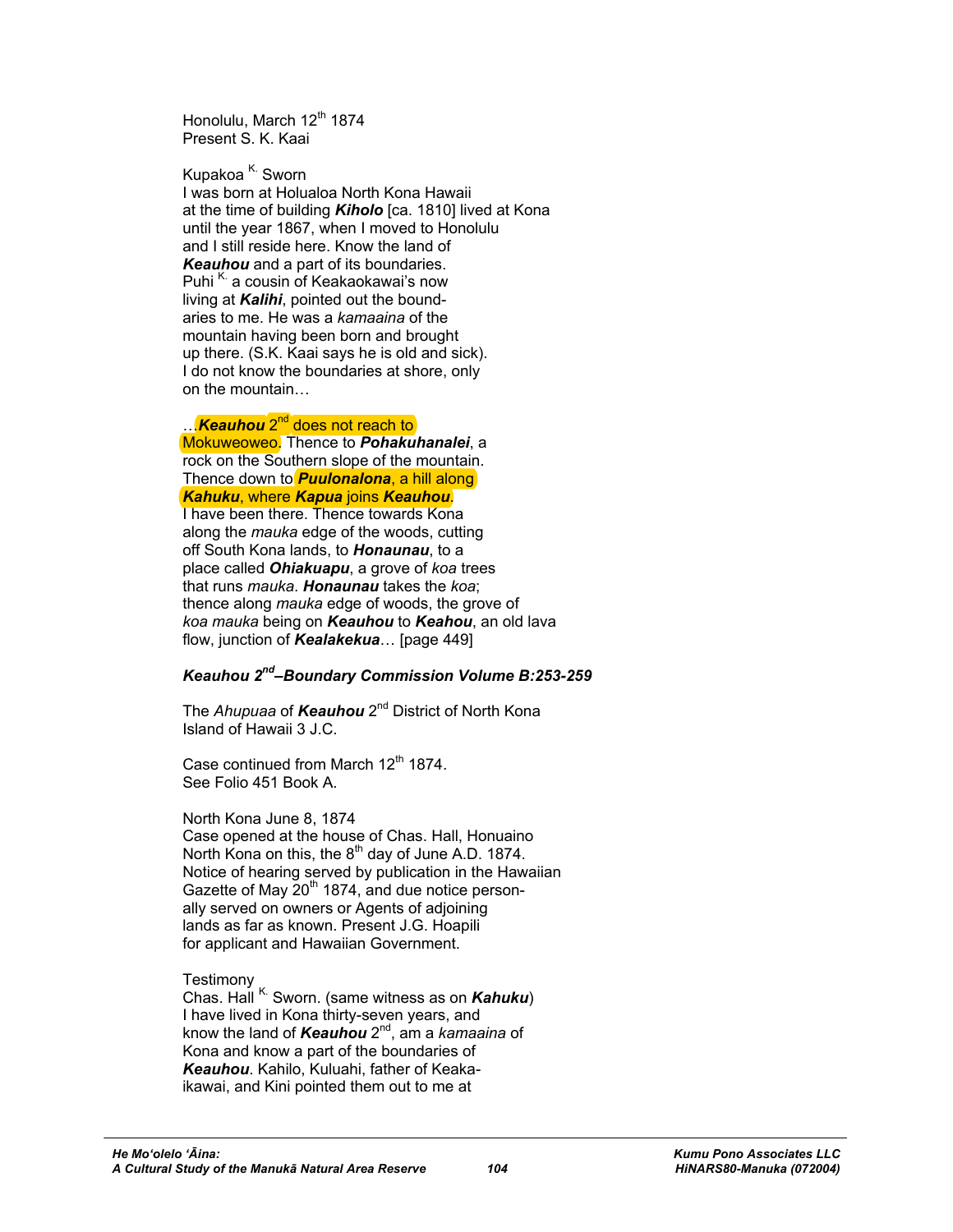different times… [page 253] Going to Kau with Kini we went from *Waiio* to *Hale o Umi*, since destroyed by the lava flow. I cannot give the boundaries from *Waiio* to *Kukuiopae* as I have not been along there in the woods.

*Keauhou* cuts *Manukaa* off to the westward of *Halepohaha*. I know the boundary as I used to drive goats there. I have always heard that *Keauhou* cuts all South Kona lands off at the *mauka* edge of the woods. On the North side Kahilo pointed out the boundary as running along the base of *Hualalai*, passing Kohala side of *Huaumi (or Ahuaumi)*. He is the only one who pointed this out to me…

...Evidence taken on **Kahuku** March 13<sup>th</sup> 1873 for boundaries of *Keauhou*, adjoining *Kahuku* as Mr. Hall states that he will give his testimony just the same as at that time.

See Folio 143 and 144, Book A.

Know the land of *Keauhou* in Kona. I have often gone onto the plains above the woods and have come across from Kona to Kau twice; above the woods. It was a long time ago. Came up through the woods to *Hale a Umi*, and looked at it, it is about eight or ten miles above the woods, but was covered up by the lava flow of 1845 or thereabouts. From there I went to *Ahuaumi* up above there and slept there in a crack of the *pahoehoe*. [page 254]

The father of Keakaikawai was my *kamaaina,* from there we went to the Bay. I think *Haleo Umi* is *mauka* of Kipahoehoe, the distance between this and *Ahua Umi* is about fifteen or eighteen miles. *Hale o Umi* is on *Keauhou*. Heard that *Ahua Umi* is on the boundary of Kau and Kona, about nine or ten miles from here. Kini was my *kamaaina* the second time I came across. Keakaikawai's father piloted me all over *Mauna Loa* and *Mauna Kea*. One *Ahua Umi* is near *Hualalai* (2<sup>nd</sup> Ahu a Umi); he told me *Kahuku* and *Keauhou* ran straight up *Mauna Loa*, following a ridge all the way…

…I could talk better native when I came across from Kona to Kau than at the present day. Came down here from *Ahua Umi*. I have been up from *Kapua* to *Ahu a Umi* and understood that *Keauhou* cuts off *Kapua* below *Ahu a Umi*. Also *Kaulanamauna* is cut off and from there the boundary of Kau and Kona runs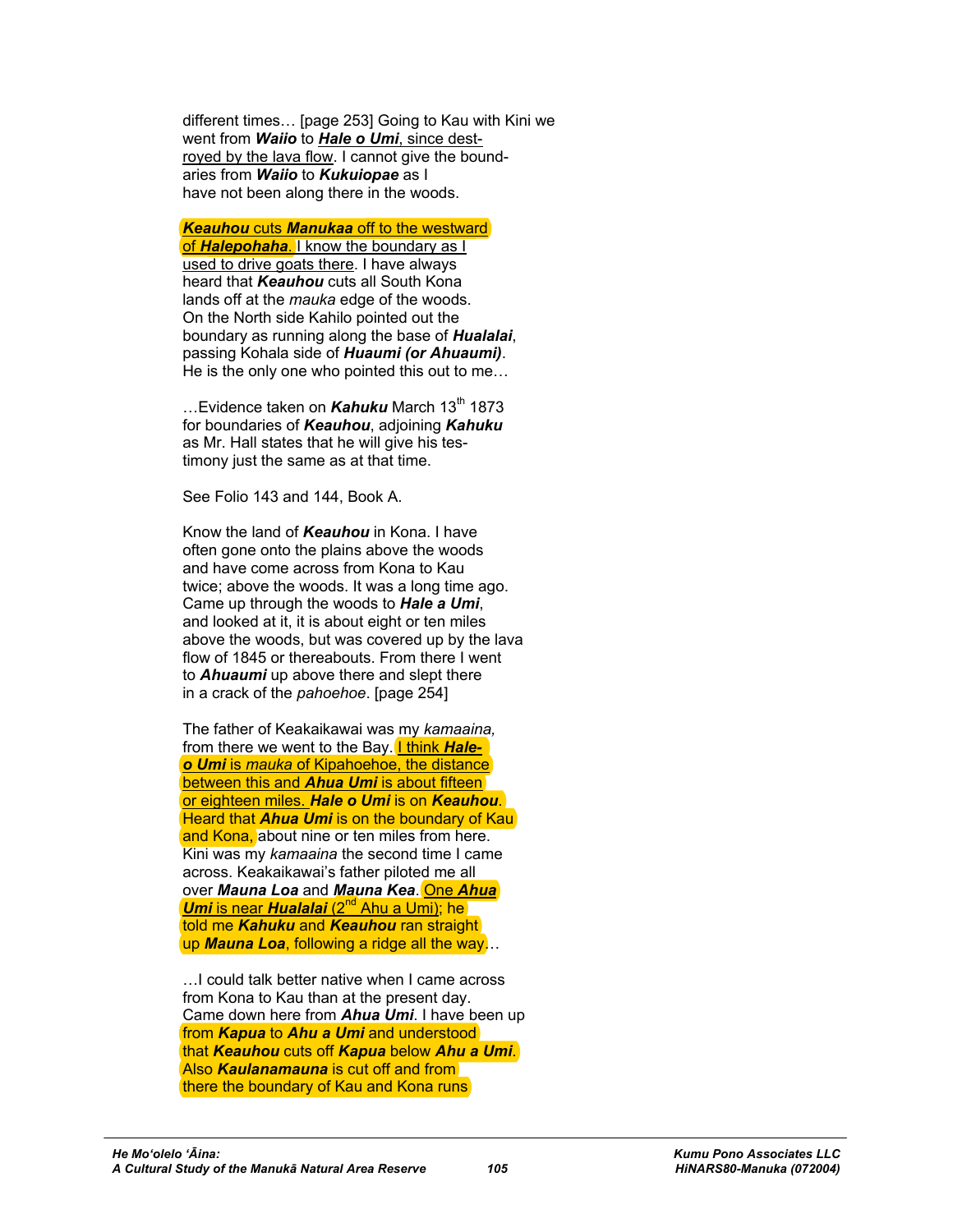direct to the top of the mountain. My opinion of the direction of the line of boundary between the Districts is based on the direction at shore. There is no land in South Kohala running side by side with Kona lands, to the top of *Mauna Loa*, cut off by Hamakua. Kona and Kau run to the top of the mountain… [page 255]

…Have never heard what land Mokuweoweo is on. Have always heard that *Kahuku* joins *Keauhou mauka* and that *Kahuku* and *Kapapala* join at *Pohakuhanalei*, on the northeast slope of *Mauna Loa*, but I do not know how far this way they join. Have worked in the woods and above *Kahuku mauka* of *Waiohinu*, catching goats and heard that *Waiohinu* cuts off all the lands of *Kapapala*. I can show pretty nearly the place where *Hale o Umi* was. **Hale o Umi** was built of six stones [mounds] and was so close to the mountain that I could not see far towards Kau or Kohala. At **Ahu a Umi** on the boundary of Kona there are four or five piles of stones in a *mawae* or crack; there are two red hills in an easterly direction from *Ahu a Umi*, and a water hole near one of them. From this point it is two or three miles directly towards the sea, before you come to the thick woods… [page 256]

## *Keauhou 2nd–Boundary Commission Volume B:319-320*

Land of *Keauhou* 2<sup>nd</sup> North Kona, Nov. 16, 1874 From Folio 259 of this book

Balance of the testimony of Komaka [Witness on land of *Kahuku*, Kau] From *Ka Hale o Umi*, junction of *Keauhou* and *Kahuku* I have always heard that *Keauhou* cuts off the Kona lands at the *mauka* edge of the woods. Do not know what lands run through woods. Heard *Kaapuna* ends at Ahinui, *Opihale 2nd* at Ulimau, a *punawai* about as far as [page 319] from here to Capt. Gates' house, above woods. Thence along edge of *koa* along *Opihali 1st*; thence along *Olelomoana 2nd*, along *koa* grove, thence along edge of woods along land of *Kolo*; thence along *Kukuiopae*, along *koa* grove. I pointed out this place to Keanapaakai. Thence to *Kukuiopae* 1<sup>st</sup> along hollow Kapai, *mauka* end of **Kukuiopae** 1<sup>st</sup>. Runs up as far as hollow extends. The Kau boundary is the Kona side of goat pen above the water hole where we got water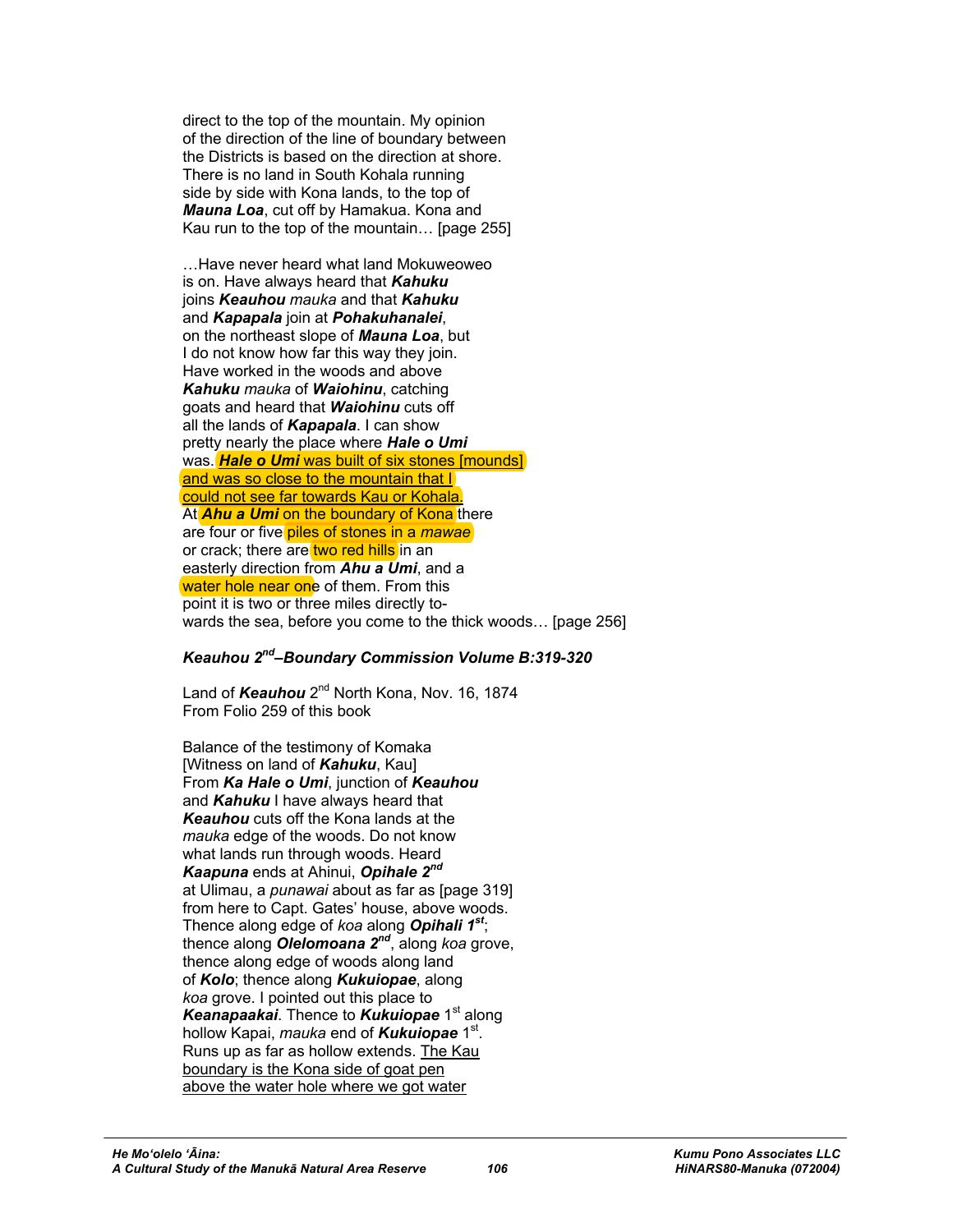the first night. Thence along *Kaohe* 5, 4, 3, 2, 1, along edge of woods. *Kaohe* of Kaopua ends *mauka* of Polewai at *Kapualei*, a short distance from where we ate. The lands this side of there end at the *koa*. Have heard Pahoehoe ends at Kamakaili, the *lae mamani* in *awaawa*; thence along *Alae* to *Puuoluamanu*; thence along *Honokua* 2 to Kaopapa, a cave near the *Koa*; thence along *Honokua* 1st… [page 320]

## *Kapua Ahupuaa District of South Kona, Island of Hawaii Boundary Commission Volume A No. 1 pages 242-244*

Honorable R.A. Lyman Boundary Commissioner Island of Hawaii

The undersigned would herewith make application for the settlement of the Boundaries of the following Ahupuaas & Lands belonging to Her Ex. R. Keliikolani; viz… [page 242]

*Kapualeiholaike* [Kapua] Kona, Hawaii adjoining lands Okoe, Kaulanamauna, Govt. & Keauhou, Est. Kam. V…

Your Honor will therefore please appoint a day for hearing the above application & grant a Certificate in accordance therewith.

(signed) R. Keliikolani per F.H. Harris Atty. at law Hilo, August 16, A.D. 1873 [page 244]

#### *Kapua Ahupuaa,*

*District of South Kona, Island of Hawaii, Boundary Commission, Hawaii, Volume B page 185-189* 

The *Ahupuaa* of *Kapua*, District of South Kona Island of Hawaii 3rd J.C.

On this the 3d day of June A.D. 1874 by adjournment from the first instant, the **Commission** of Boundaries for the Island of Hawaii, 3 J.C. met at the house of **Example 20** at **Hoopuloa** in the District of South Kona for the hearing of testimony for the settlement of the boundaries of *Kapua* situated in the District of South Kona, Island of Hawaii. Application made by J.O. Dominis, for Her Ex. R. Keliikolani. Notice served by publication in the *Hawaiian Gazette* of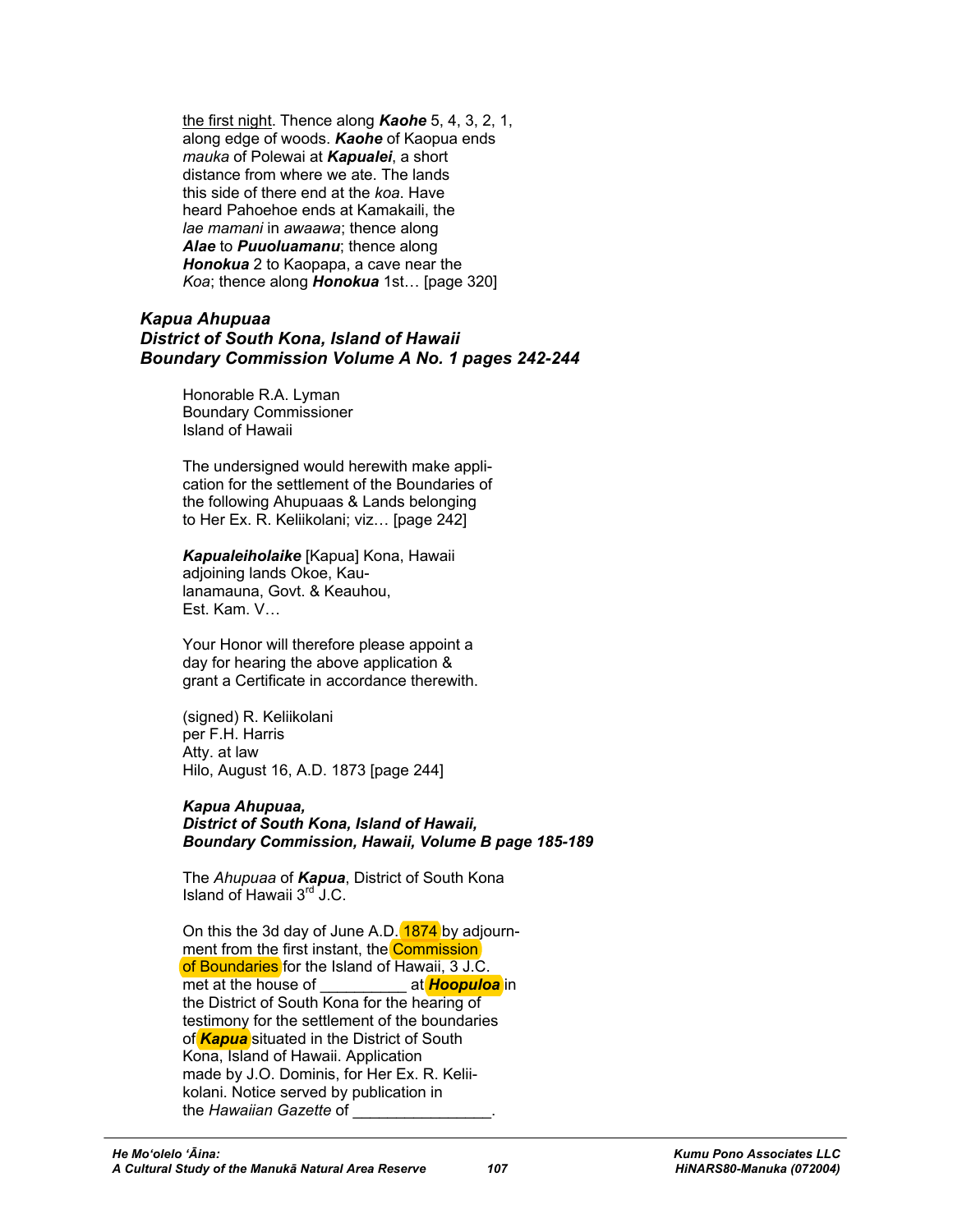Due notice personally served on owners or Agents of adjoining lands as far as known. Present Moi for Applicant; J.G. Hoapili for Hawaiian Government

For Petition see Folio 242 Book A.

**Testimony** 

Nakai<sup>W.</sup> Sworn.

I live at *Alika*, South Kona Hawaii. I was born at *Manuka* Kau at the time of *Apape welu kamaka Haikule*, before the *hoku weluwelu*. Know the land of *Kapua*, my parents used to live on *Kaulanamauna*. I have always lived there. I moved away from there at the time of the famine about the time the first steamer came to the Islands (J.G. Hoapili says this was about the time Kamehameha III went across the mountain.) Kaaloa my grandfather, lived on all three of these lands. My parents (now dead) told me the boundaries. In old times they were very particular about the boundaries of lands. *Kaulanamauna* bounds it on the Kau side. *Okoi* [Okoe] on the Kona side. I do not know the *mauka* boundary. The **boundary at the sea** shore on the Kau side is at a fishing place called *Ahuloa*, there is a large rock there called by that name; thence *mauka* to *Kaanamalu*, a cave; the boundary runs along near the Kona edge of the *aa* flow, but the cave is on the Kona side of the *aa* a long distance from the [page 185] boundary. The boundary is on the Kona side of the *aa*; thence to *Kulukahi* a cave with water in it; the boundary follows along the edge of the *aa* from the lower cave to this upper one; thence to Keahialoa, a small *ulei* bush inside of the wall on the *makai* side of the Government road; the boundary leaves the *aa mauka* of *Kulukahi* and then runs up a ridge till you get to *Keahialoa*, thence to Kona side of *Alala*; this is way in the woods. The old cultivating grounds along here belonged to *Kaulanamauna*. The road is not on the boundary, it is on the Kona side of a place called Waianeki, the boundary is at a very small stream of *aa* a long way on the Kona side of *Waianeki*; thence up the Kau side of the stream to *Kawiliwahine*, a *koa* grove; the boundary passing through the middle of the grove; there is a *kualapa* running along here; thence passing through the grove the boundary runs to a place covered with grass &c. This is as far as I know the boundaries on the Kau side. I have never heard where the land ends. I do not know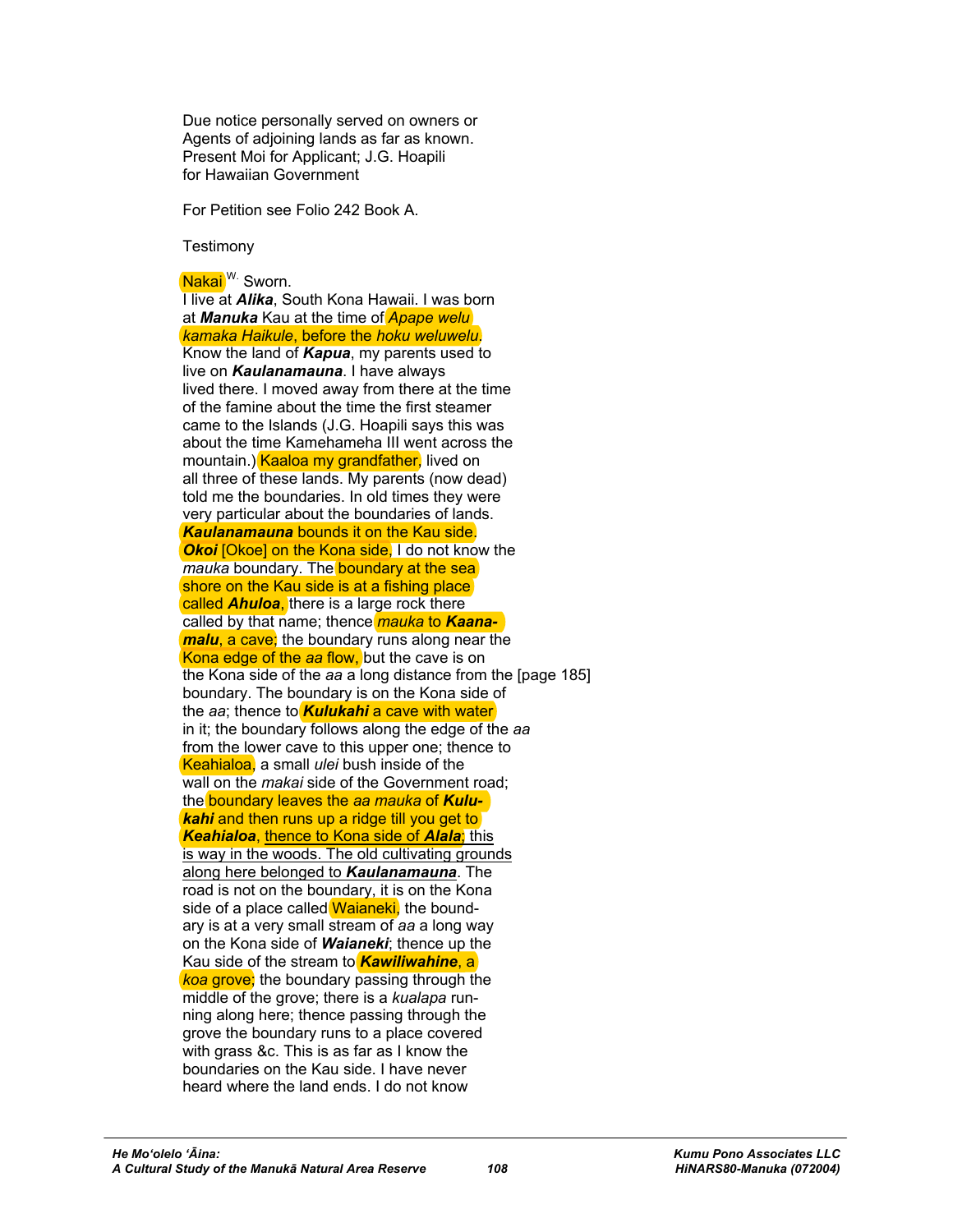any thing about the boundary on the Kona side. I can point out the boundaries on the Kau side.

C.X.d

## Makea<sup>K.</sup> Sworn

I was born at *Alika*, South Kona, Hawaii at the time of Umikaua and now live there. I lived at *Manuka* for a while. The last witness is my wife and she was the cause of my going there. I know the boundary of *Kapua* at the shore. Keau, my father (now dead), told me that *Ahuloa* was the boundary between *Kapua* and *Kaulanamauna*. From the shore to the Government road. I do not know

the boundaries; the boundary there is the *pa heiau* [temple enclosure] *makai* of the road. This is as far as I know the boundaries. I have never heard where *Kapua* ends.

C.X.d

## Haolelo<sup>K.</sup> Sworn

I was born in Kau after the *oku* [1804], now live at *Kapua*, District of South Kona. In Kameha- [page 186] meha's time I lived at *Kaulanamauna*; during Governor Adam's lifetime I moved to *Kapua*. I was old enough to cook food when I went to *Kapua*. I know the *makai* boundaries. When I formerly lived there, Kila was *konohiki* of *Kaulanamauna*, and Puhi was *konohiki* of *Kapua*. Kila showed me the boundary between *Kaulanamauna* and *Kapua*.

Commencing at the sea shore, at *Ahuloa*, the sand being on *Kaulanamauna*, and the *aa* on *Kapua*; thence to the Hilo side of *Keanamalu*, the boundary is at a ridge of *aa*; thence up the ridge to a place called *Napapa*, an old cultivating ground, where the boundary leaves the *aa*, thence along the *Kualapa* to *Keahialoa* an enclosed spot with an *ulei* bush in it; an old cultivating ground at the Government road, thence to *Alula*, an old cultivating ground. This place is not on the boundary, but in the middle of *Kapua*. It is near the boundary on *Kaulanamauna*. This is all I know. I do not know the boundaries on the Kona side.

## C.X.d

There is an *awaawa* on the Kona side called *Makalii* this runs *makai* to the sea. It runs from the Government road to the sea; I have forgotten the name. I do not know anything about fishing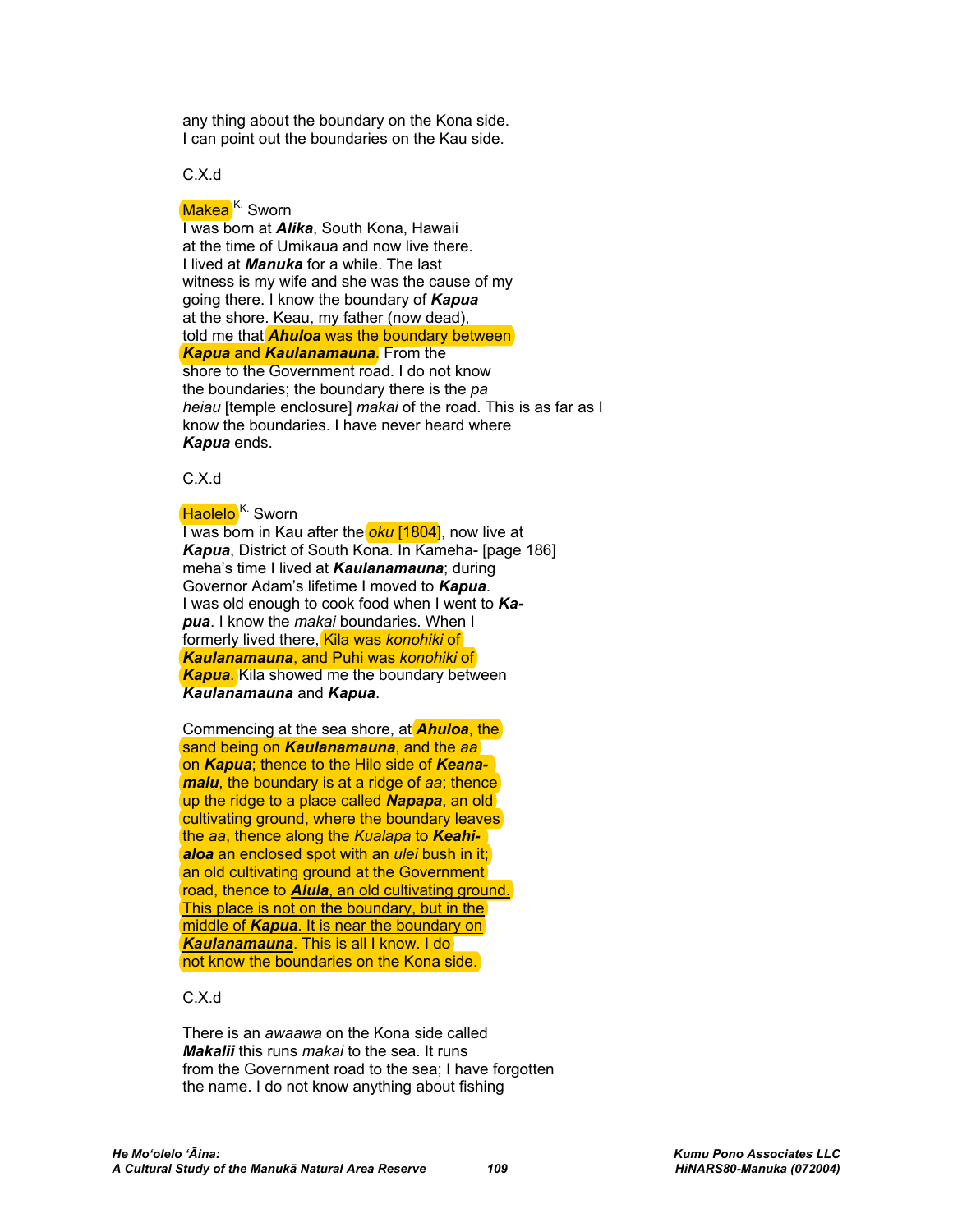rights. I have always heard *Kahuku* cuts *Kapua* off on the *mauka* end but I do not know where. I think *Kapua* ends *mauka* of the woods; it ends in the *ohia* woods. I do not know what land cuts it off *mauka*.

Note.

Commissioner declines to question him anymore.

Palapala<sup>W.</sup> Sworn (Rather a young woman) I live at *Kapua*, after I was married before I came here, it was about ten years ago when I moved to *Kapua*, and I have lived there ever since. The last witness told me the boundaries. My **husband** is dead. For two years previous to his death he had charge of the land. Before he was *Konohiki*, the last witness showed us the boundary. My husband was from Kau. *Ahuloa* is the boundary at the seashore on the Kau side between *Kapua* and *Kaulanamauna*. I have heard that the sand is on *Kaulanamauna*; thence to *Keanamalu*, on *Kapua*; thence along [page 187] the Kona side of a ridge of *aa* to an old resting place called *Kukuioioina*, a *kukui* tree near the cultivating ground called *Napapa*; thence up the ridge of *aa* to the Government road to an enclosed spot with an *ulei* bush in it thence to *Alula* a *kukui* grove. The boundary is on the Kona side of the grove; thence to *Alala* a place in the woods where they used to gather fern root; thence to the Kona side of *Waianeke*. I have heard that the boundaries end at *Keokeo*, a hill. I have heard *Manuka* cuts *Kapua* off. The sea bounds it on the *makai* side. The fishing rights extend out to the black sea. *Okoe* is the boundary on the Kona side. *Kipea* is the boundary at the sea shore. There is an *awaawa* there; thence up to *awaawa* to the Government road. This is as far as I know the boundaries. I have heard it follows up the road to *Makilileile* [sp?]. I have never been there. I have never heard of the boundaries *mauka* of this point.

## C.X.d

## Pupule <sup>K.</sup> Sworn

I was born at *Okoe*, Kona, Hema Hawaii, at the time of building the first Church at Kailua, have always lived there. My Grandfather pointed out the boundaries to me. *Okoe* bounds it on the Kona side. *Kaalapili* a point in the sea is the *makai* boundary; there is an *awaawa* there called *Mawae*; thence up the *awaawa* to the woods; to some water holes. *Waialohi* is on *Kapua*, *Pohokinikini* is on *Okoe*. *Honomalino* then bounds it. This is all I know about the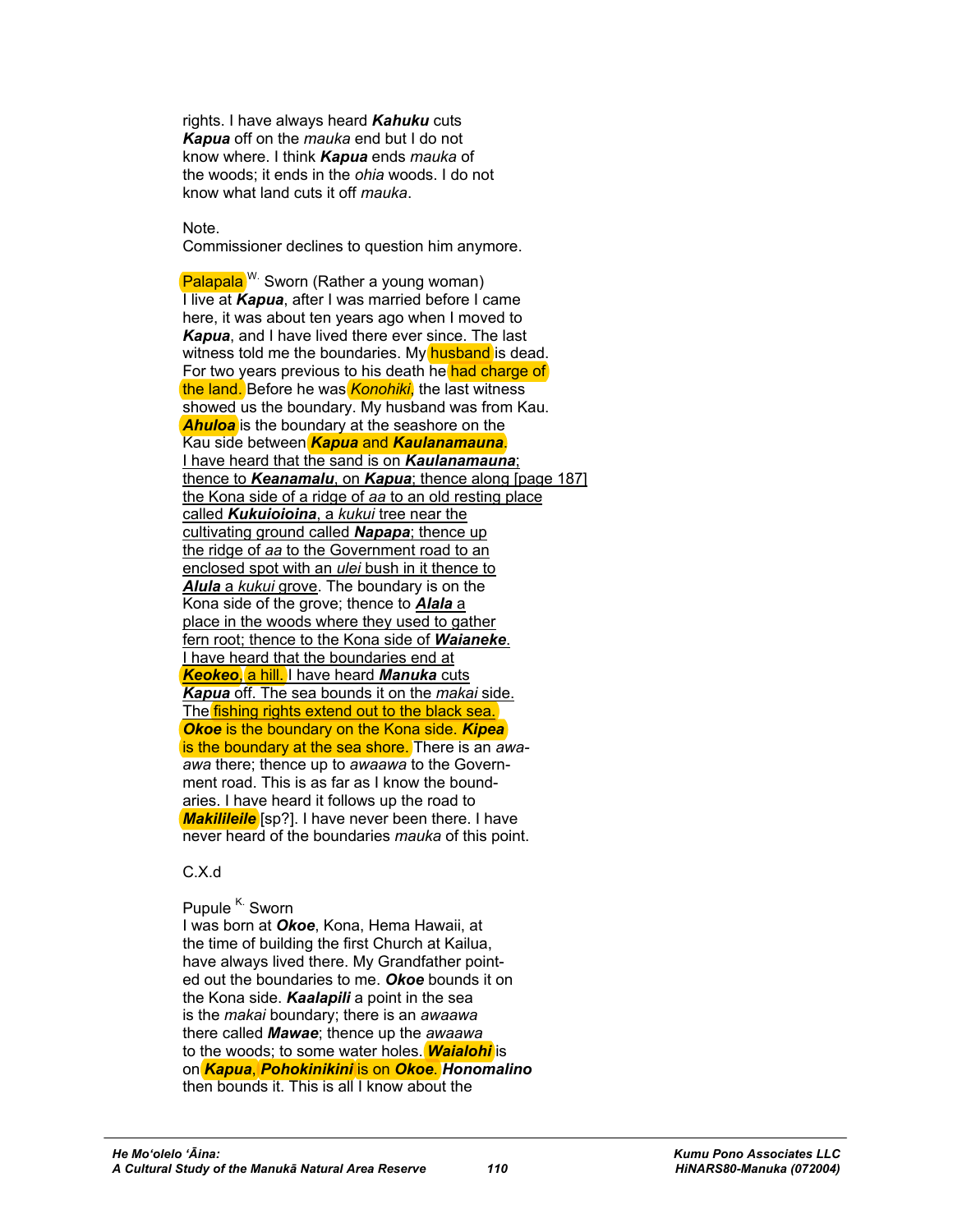boundaries. Bounded on the *makai* side by the sea; ancient fishing rights extending out to sea. I have heard that *Ahuloa* is the boundary at shore on the South side, but between the shore and the Government road, I do not know the boundaries. The boundary at the Government road is an enclosed spot *makai* of the road.

#### C.X.d

Kuakahela <sup>K.</sup> Sworn I live at *Honomalino*, was born at *Kaulanamauna* before Kukuinui, and lived there till 1848. I then married and came to *Honomalino*, and [page 188] have lived there ever since. Have heard a part of the boundaries of *Kapua*. My father in law told them to me. He belonged on *Kaulanamauna* but was *kamaaina* of a part of *Kapua*. I went with him and he showed me some and told me other points on the boundary of *Kapua*.

*Ahuloa* is at the sea shore, the sand is on *Kaulanamauna*; thence along the *aa* to *Kahepapa* where the boundary leaves the *aa* and runs up a short distance to *Keahialoa*; thence to *Uwo*, a wall with an *ulei* bush in it, at the Government road; thence to the Kona side of *Polula*; thence to the Kona side of *Alala*, in the woods; thence to the Kau side of *Puuki*, an *aa* flow; thence to and across the *aa* to *koa* woods, to a place called *Kawiliwahine* where they make canoes for both lands; thence to *Koolau* where *Kapua* ends, it is here cut off by *Kaulanamauna* and *Honomalino*, this is where *Kokoolau* grows, in the *koa*. Thence *makai* along *Honomalino* to *Mawae*; thence along the *awaawa* to *Pokinikini*, a water hole at the *mauka* corner of *Okoe*; thence along *Okoe*, along the *awaawa* to *Makalei*, at the sea shore. I can go and point out all the places I have been to and I can tell the marks the *kamaaina* showed me. Bounded *makai* by the sea, ancient fishing rights extending out to sea.

## C.X.d

## Pilialo<sup>K.</sup> Sworn

I was born in 1847 at *Honomalino* and have always lived there and know the boundaries of *Kapua*. The last witness' father in law pointed them out to me, when I was in the woods. *Ahuloa* is the boundary at shore, on the South side; thence *mauka* to *Keanamalu*; thence along a ridge of *aa* to *Keanipapa*, where the boundary leaves the *aa*, and follows up a ridge to *Uwo*, at the Government road; thence up to the Kona side of *Alala*; thence to *Kawili-*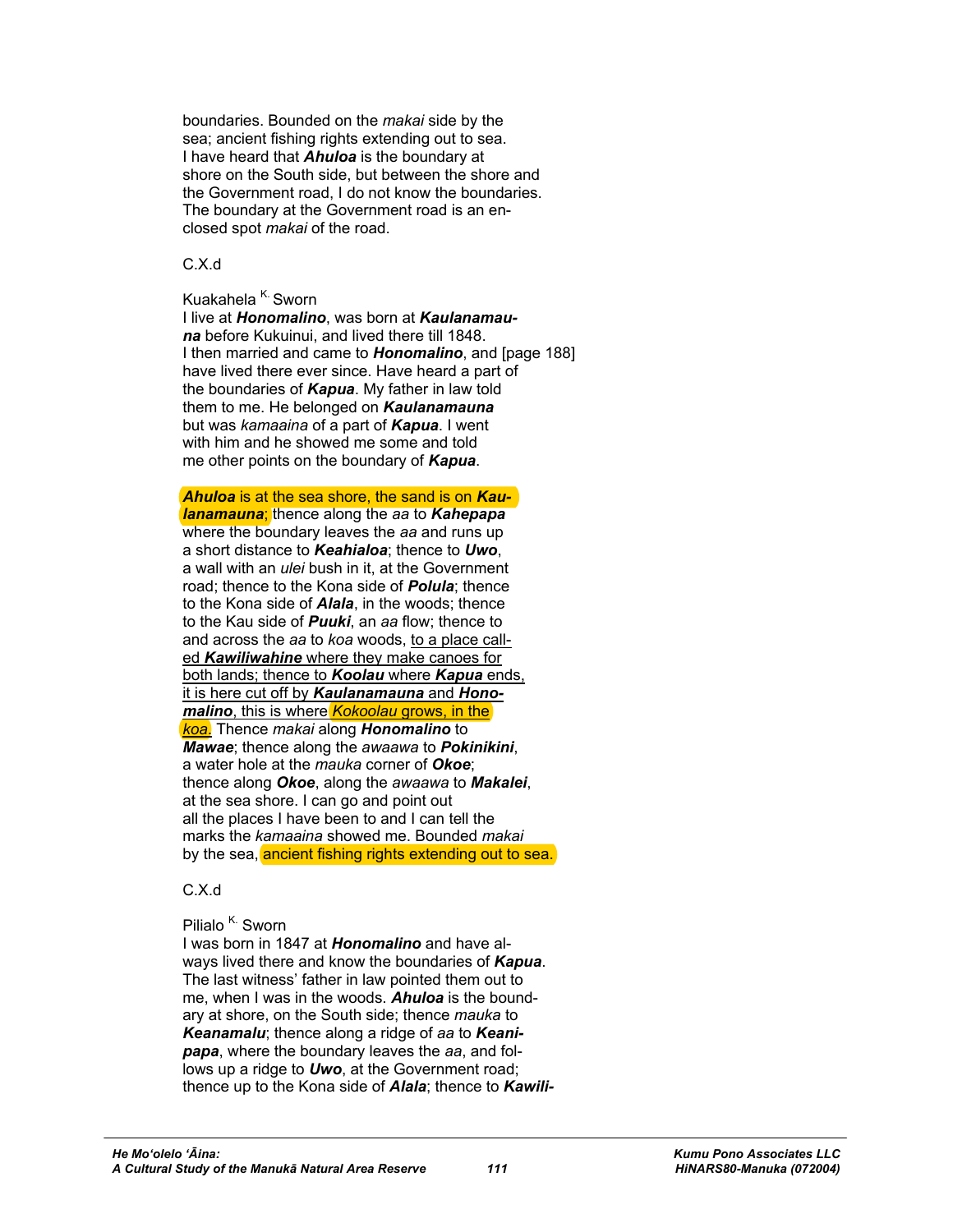*wahine*, thence to *Koolau* where it is cut off by Kau and *Honomalino*; thence *makai* to *Mawae*; thence down the *awaawa* to *Pohokinikini*, a *punawai*; thence down the *awaawa* along *Okoe*, to the sea shore. Bounded *makai* by the sea.

C.X.d

Case continued till further notice.

R.A. Lyman Commissioner of Boundaries 3d J.C..

For Certificate See Folio 23 & etc. I. No. 101 for costs see same folio.

Hilo June 14, 1876 Map and notes of survey filed. Could not find any *kamaaina* for boundary above woods, as I (D.H. Hitchcock) ran straight through on *aa*.

Boundaries decided to be as set forth in notes of survey Certificate of Boundaries to be issued as of today, R.A. Lyman.

For Certificate see No. 101, for costs see same folio Folio 231 Liber I. [page 189]

#### *Kapua Ahupuaa,*

*District of South Kona, Island of Hawaii Boundary Commission, Hawaii; Volume C, No. 3 pages 231-232* 

For evidence see Folio 185. Book B, or No. 2.

Land Boundary No. 101

Commission Hawaii 3d J.C.

Certificate of the Boundaries of *Kapua*, District of South Kona, Island of Hawaii, Third Judicial Circuit.

Upon the application of H. R. H. R. Keelikolani by F.H. Harris, Atty. at Law and by virtue of the authority vested in me by law, as Sole Commissioner of boundaries for the Island of Hawaii 3d J.C.

I hereby decide and certify the boundaries of the *Ahupuaa* of *Kapua*, Situated in the District of South Kona, Island of Hawaii, to be as hereinafter set forth. Given under my hand at Hilo, Hawaii This Fourteenth day of June A.D. 1878.

R. A. Lyman Commissioner of Land Boundaries Third Judicial Circuit.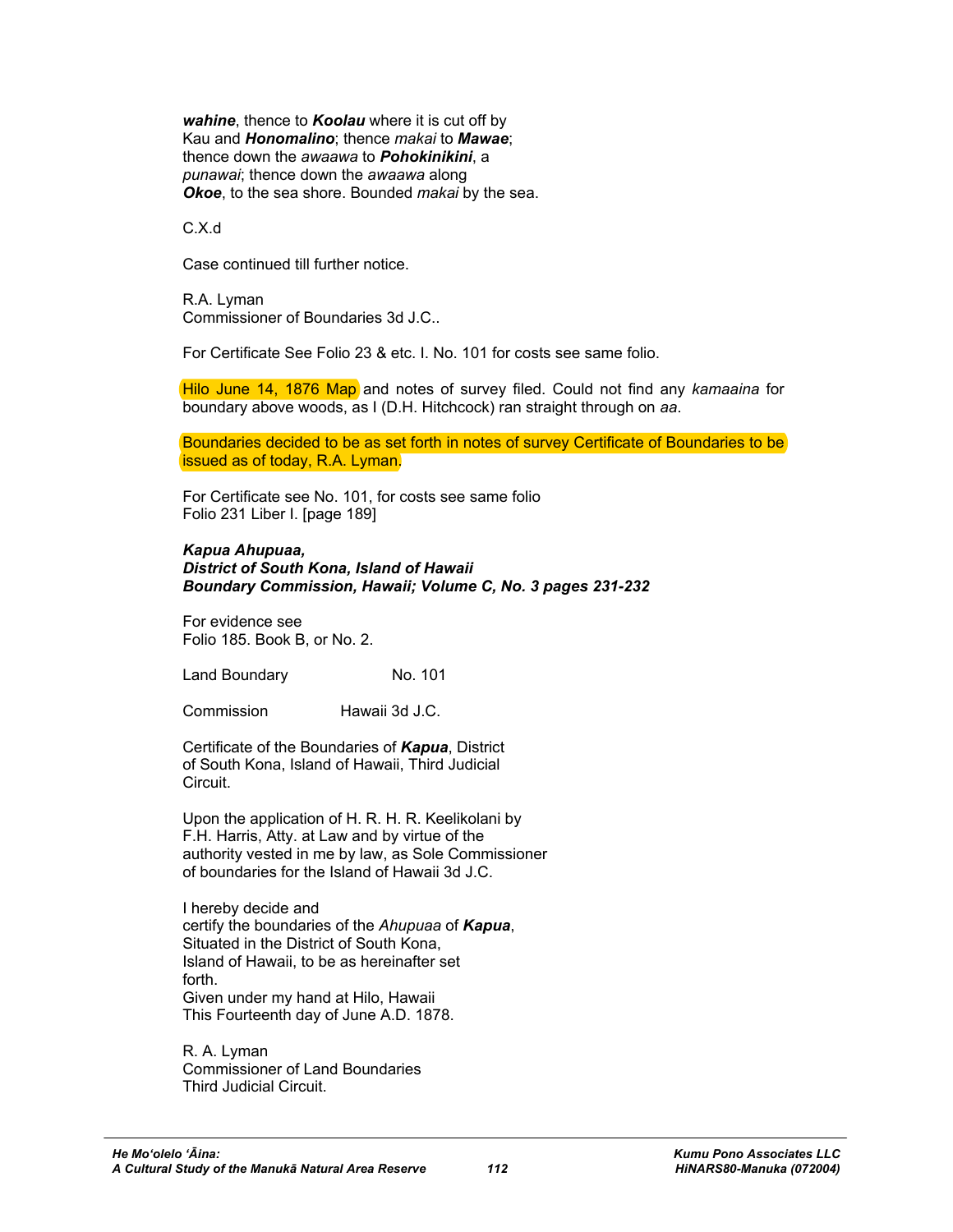## Boundaries of *Kapua*

Commencing at the Sea Coast on the Edge of *aa* flow boundary line of *Kaulanamauna* and running:

1. North 42 ½ º West 14,000 chains along the coast and

across the *aa* flow [page 231];

- 2. North 17º West 38.20 chains along coast;
- 3. North 33º West 28.25 chains along coast;
- 4. North 28.40 chains along coast to cocoanut grove No. 1;
- 5. North 4º East 15.88 chains along coast to cocoanut grove No. 2;

6. North 13º West 52.00 chains along coast to long point;

7. North 16 ½º East 76.20 chains to *Ahu* on *aa* on *Mawae*; Thence following *Mawae* along boundary of *Okoe* As follows:

8. North 64º East 153.20 chains to *ahu* on rock along *Mawae;*

- 9. North 59º East 41.00 chains along *Mawae;*
- 10. North 48 ½º East 24.00 chains along *Mawae;*
- 11. North 37º East 20.00 chains along *Mawae* to road;
- 12. North 54º East 420.00 chains through woods along *Okoe* and *Honomalino* to boundary line of *Kahuku*;
- 13. South 16º East 34.00 chains to *ahu* on boundary of *Kahuku*;
- 14. South 9º East 26.00 chains to *ahu* on boundary of *Kahuku*;
- 15. South 31º West 413.00 chains along line of *Kaulanamauna*;
- 16. South 44º West 339.00 chains along line of *Kaulanamauna*; to coast & point of Commencement and containing an area of 14,240 Acres.

R.A. Lyman

Commissioner of Land Boundaries Third Judicial Circuit.

Surveyed by D.H. Hitchcock…[page 232]

## *Kahuku Ahupuaa, District of Kau, Island of Hawaii, Boundary Commission, Hawaii, Volume A, No. 1:122-158*

The *Ahupuaa* of *Kahuku* District of Kau Island of Hawaii, 3rd J.C.

On this, the eleventh day of March A.D. 1873 the Commission of Boundaries for the  $3<sup>rd</sup>$  J.C., Island of Hawaii met at the Court House, *Waiohinu*, Kau, pursuant to notice in *Hawaiian Gazette* of February 5th and *Au Okoa* of February 6th, 1873, and notice personally served on owners of adjoining lands as far as known for the hearing of the application of *Kahuku* Ranch Co. for the settlement of the boundaries of *Ahupuaa* of *Kahuku* situated in the District of Kau, Island of Hawaii.

Present: G.W. Jones; L. Kaina; W.H. Reed and C.E. Richardson on part of applicants.

J.G. Hoapili for Crown Commissioners, Her Excellency R. Keelikolani, for Districts of Kona and Kau and Government Lands in Kona.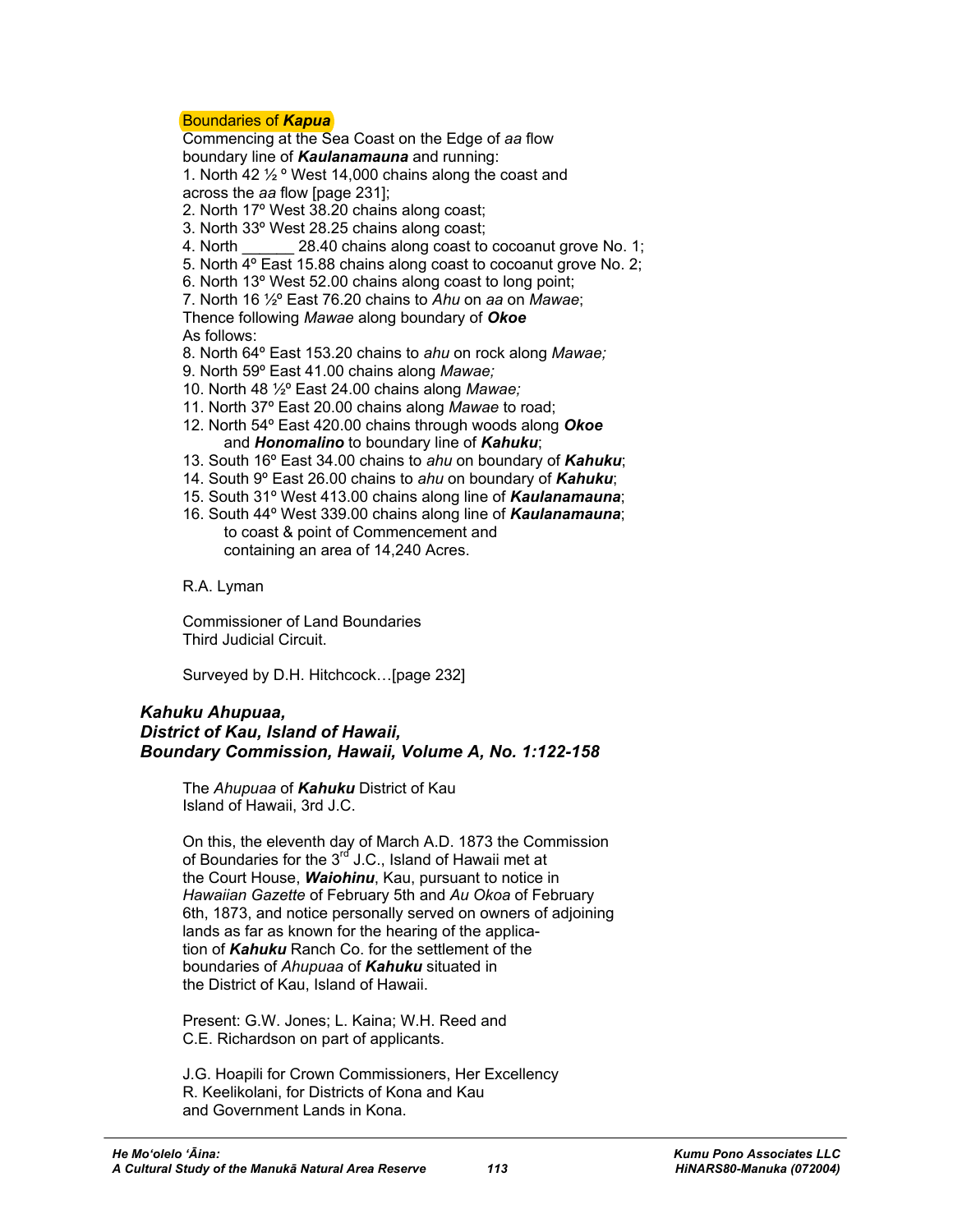J. Kauhane for Hawaiian Government, W.T. Martin for self and leasee of land of *Pakininui*, L.R. Macomber and others for self, and J. Kauhane for Kau Lands.

Petition read as follows

*Kahuku* April 8<sup>th</sup>, 1872 (Copy)

Hon. R.A. Lyman

Hilo

Sir: We wish to apply to you as the Boundary Commissioner for the Island of Hawaii for a settlement of the boundaries of the land of *Kahuku* Kau, recently purchased by us.

As near as we can ascertain, the lands joining *Kahuku* on the Kona side are: *Manuka*, belonging to the Government *Kaulanamauna*, belonging to the Government **Kapua**, belonging to the Govss. of Hawaii Okoe, belonging to the Government Honomalino, belonging to the Crown Omokaa, belonging to the Government Kalihi, belonging to the Government Milolii, belonging to the Government Hoopuloa, belonging to the Government Anapuka, belonging to the Government Papa 1<sup>st</sup>, belonging to the Government Papa 2<sup>nd</sup>, belonging to Kaopua Alika, belonging to the Government Kipahoehoe, belonging to the Government [page 122] Kaapuna, belonging to Kahaulelio and the land of *Keauhou* in Kona, the owners of which we are unable to give, but which we understand joins *Kahuku*, on the top of the mountain.

On the Kau side the lands adjoining *Kahuku* are: Paakini Nui owned by His Majesty Kiao, owned by W.T. Martin Palena, owned by W.T. Martin and B. Naihe Na Keaa owned by Govt. Waiopaa owned by Govt. Mohoai owned by Govt. Puueo owned by Govt. Kawela owned by Govss. of Hawaii Waiopua owned by L. Macomber Kau owned by Government Napapohaku owned by Government Kiolakaa owned by Government Waiohinu owned by Crown Hionaaa owned by Government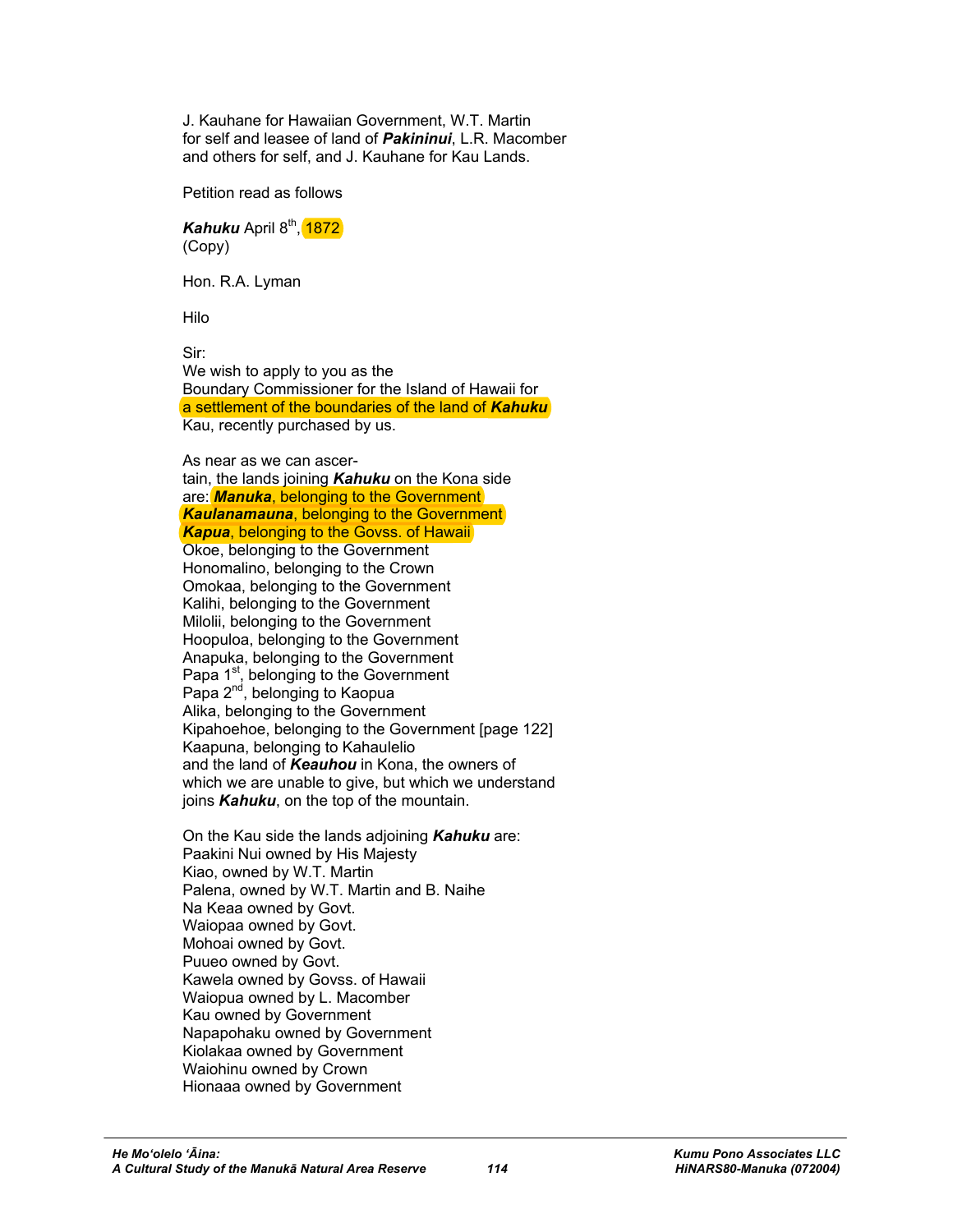Kalaiki owned by Government Na Hilea owned by His Majesty Ninole owned by Government Wailau owned by Government Punaluu owned by His Majesty Mohokea owned by Govss. of Hawaii Moaula owned by Government Makaka 2d owned by Government Paanau owned by Mrs. Bishop Kauhuuhuola owned by F.S. Lyman Wailoa owned by F.S. Lyman Keaiwa owned by F.S. Lyman Kaalaala owned by Government Kapapala owned by Crown

Very Respectfully yours (Sig) Kahuku Ranch Co.

#### **Testimony**

W.T. Martin Sworn I live at *Waiohinu*, Kau, Island of Hawaii. Have lived here twenty years, and am interested in a number of lands in Kau. They are *Kiao*, owned by me; *Manukaa* and *Kaulanamauna* and *Pakiniiki*, which I lease; *Keaa*, owned partly by me and partly by Government; and *Waiohinu*, leased from Crown Commissioner and Kiolaku. Have leased the *pulu* privilege on *Kaalaiki* from the Government Land Agent, Kauhane… [page 123] …Have heard of boundaries of *Manukaa* having leased and had charge of said land for about ten years; had been catching wild goats there. Have been told that the boundary at the beach is at a point called *Kalaehumuhumu* between *Manukaa* and *Kahuku*; thence *mauka* to a place called *Papale o Kamaiwa* near the old road. I have not seen the place; the boundary of the new road is at a place called *Puuhilea makai* of the road. Some men that were at work showed it to me. *Mauka* of said road is a large hole. Have heard the *mauka* boundary is at a place called *Puulonalona*, have since heard that the boundary at the road is at *Kahiawai*; heard this after the land was sold to Brown; have since heard that the boundary is between *Puuohilea* and *Kahiawai*, but do not remember the name of the place; did not hear of the last named boundary in old times. Kauwaa  $K$  and Keaka  $K$  pointed out boundaries to me. Kauwaa K. told me *Manukaa* was cut off by *Keauhou* and *Kaalaala* at *Pahoehoepoha*.

Have heard within the last few days from Nauka<sup>K.</sup> about the boundaries of *Keauhou*. I do not know the boundaries of *Manukaa*; the only places I have been to on the boundaries are *Puuohilea* and *Papaleokamaewa*. Cannot say what part of the point at sea shore is called *Kalaehumuhumu*.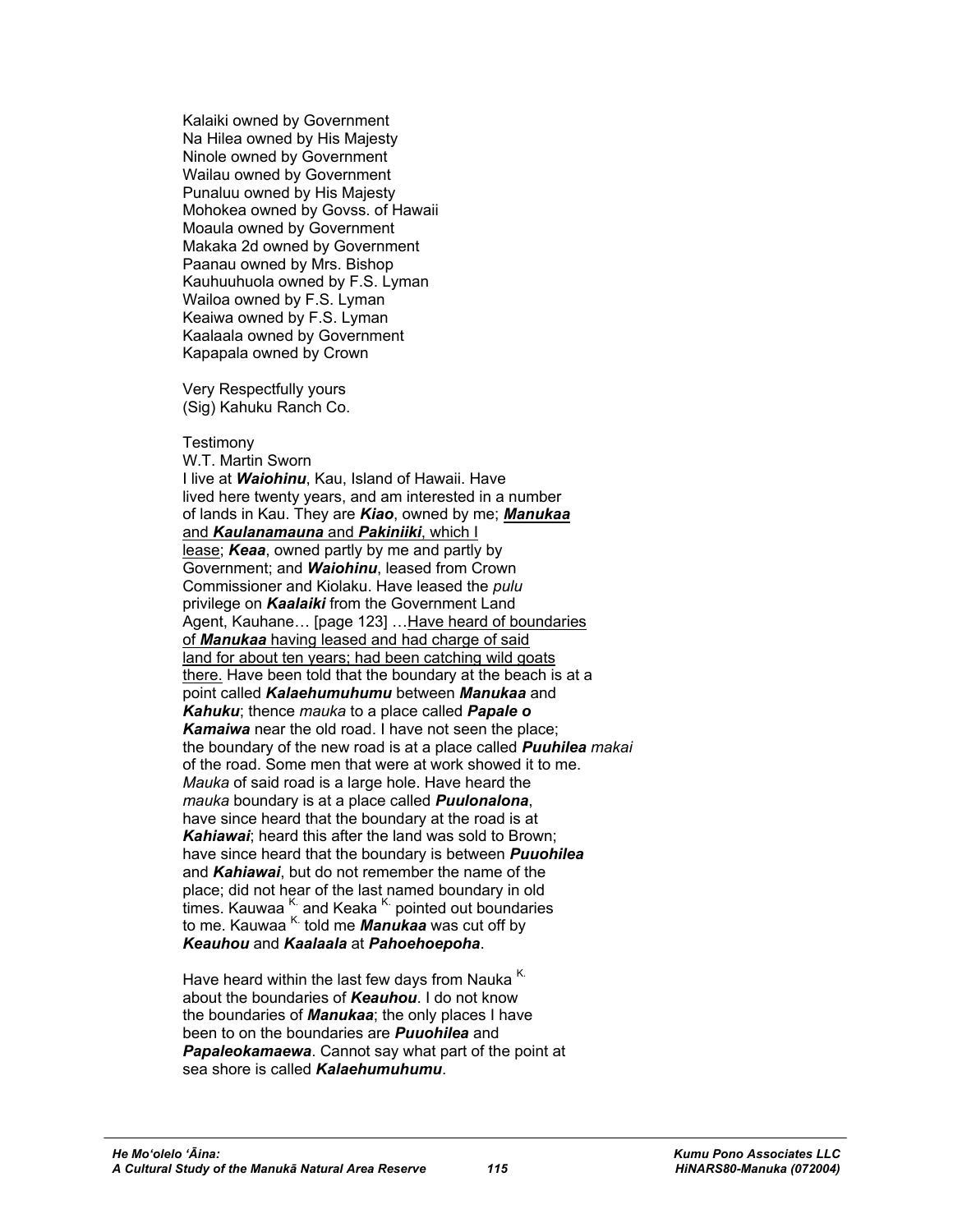I have seen an advertisement by Keka *ma* in the paper (I do not know what year it was printed) in which they mentioned a great many names of lands: *Puuulaula*, a red hill; *Kalaehumuhumu*; *Puulonalona*, also a place at the road, the name of which I forget. Do not remember the names of the other places. I was Government agent of the land of *Manukaa* at the time it was leased to Keaka *ma* by the year. I have had conversations with Mr. Jones about boundaries of lands and have told him the names of lands in Kona adjoining *Kahuku*. I think it was in the Coffee shop at *Waiohinu* where the conversation took place. I can point out boundaries of *Manukaa* [page 124] on the new road. Messers Spencer and Haley had an interest in *Kahuku* and *Manukaa* at the time the road was built

#### L.R. Macomber Sworn

I live in *Kau* in the District of Kau. First came into said place in the year 1853. As a witness Mr. Jones has not talked to me in reference to the boundaries of *Kau*. I have lived on *Kahuku* some length of time and know some of the boundaries. Am a carpenter by trade and have been in the habit of going into the woods after timber. Went after shingles for the Mission House in 1854 and the natives told me the *Koa* woods were on *Kahuku* and the *ohia* woods were on *Waiohinu*… [page 125] ... Have heard a water hole called *Waiokalala*, situated on the old road pointed out to me as the boundary between *Kahuku* and *Manukaa*. I would know the place if I saw it, as the natives have shown it to me a great many times. A large rock at a point on the Kau side at Seashore is the boundary of *Manukaa*. I think the name of the point is *Kalaehumuhumu* but have not been there. Have always heard *Kahuku* joined *Keauhou* in Kona on the mountain and *Kapapala* on the other side. An old man at Olaa told me *Kahuku*, *Kapapala*, *Keauhou* of Puna, and *Waiakea* all join at *Makapana*, a round hill on the Hilo and Puna slope of *Mauna* Loa. Kenoi <sup>K.</sup> said the same. Have always heard that *Kahuku* cuts off all Kona lands until it joins *Keauhou* on the slope of *Mauna Loa*. I do not know the Boundaries; it was said to contain over 300,000 Acres. I worked for Rev. Mr. Kinney on *Kahuku*. He obtained the privilege of cutting timber from Mr. Armstrong, who was then Minister of Public Instruction…

W.T. Martin Recalled. I have never heard of any *Ili aina* in *Kahuku* at Seashore but that *Kahuku* extends from *Pakininui* to *Manukaa*. [page 126]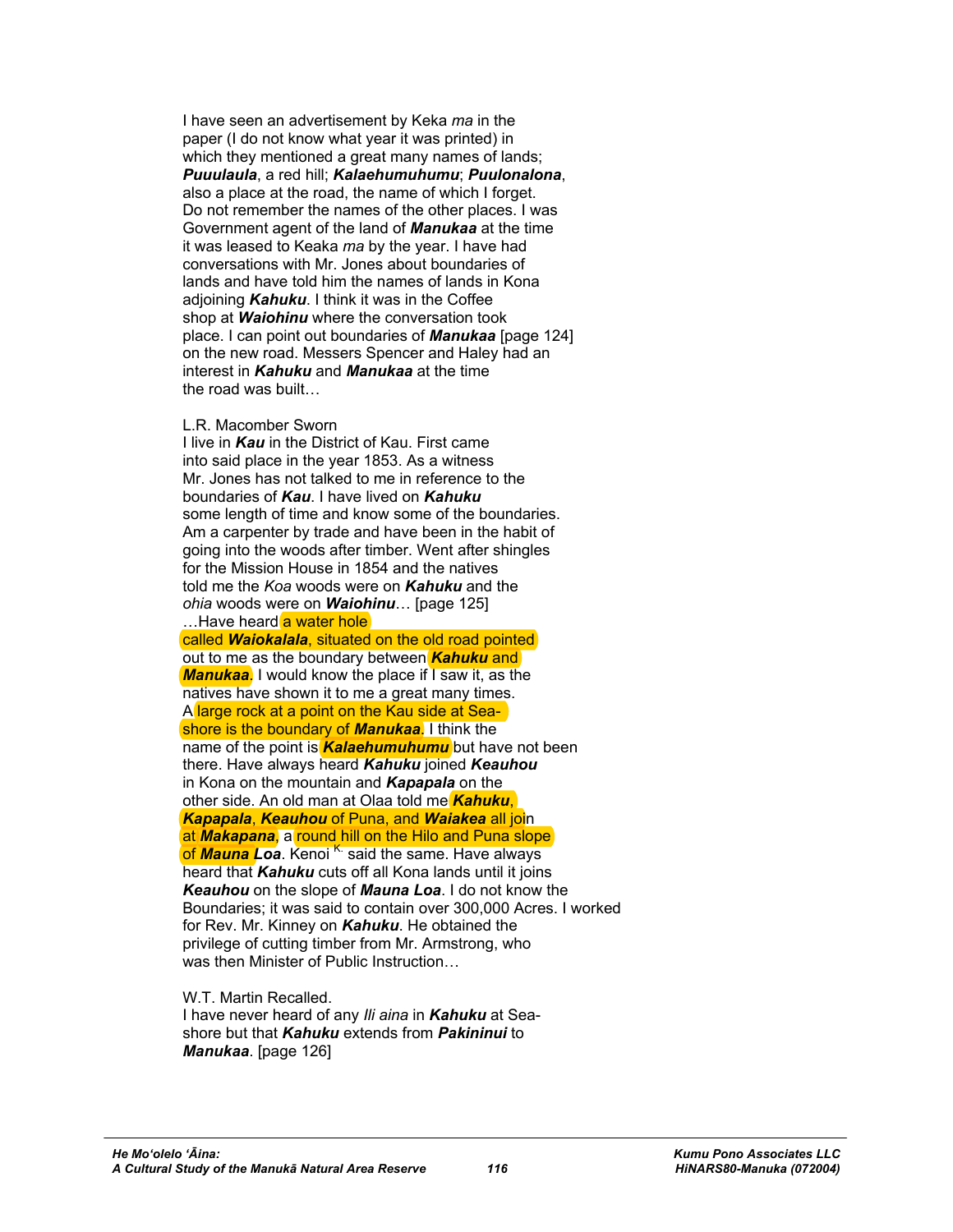#### Kumauna <sup>K.</sup> Sworn

I was born at *Kahuku* before Kamehameha 1<sup>st</sup> went to Maui, and before the building of the *Peleleu* canoes [before 1795]. My parents told me the boundaries of *Kahuku*. At night we used to go out and catch birds to eat, and I asked them the boundaries as I did not wish to trespass on other lands, as we belonged on *Kahuku*. If people of other lands came onto *Kahuku* their birds and property were taken away from them and given to our chiefs. I know the land of *Manukaa* and the boundary between said land and *Kahuku*; my grandfather told me; *Kalaehumuhumu* a ridge of stones at a point at the Seashore is the boundary between *Manukaa* and *Kahuku*. Thence the boundary runs *mauka* to *Pohakuloa*, a large stone, thence *mauka* to *Puainako*, a resting place on the old road, thence *mauka* to *Kahiawai*. A swail runs from the beach up to this place and belongs to *Manukaa*. The boundary of *Kahuku* being on the upper edge toward *Waiohinu*, said boundary not reaching the swail until you get onto the new road, thence from *Kahiawai* to *Kahonopu* (a large rock); thence to a large hole or crater, with trees growing in it, called *Puuohia*; thence runs along the *pali* to a cave called *Kumualii 1st*, thence the boundary between *Manukaa* and *Kahuku* runs toward Kona to *ana Ohialele* (a cave where natives used to live). *Kapua* being on the *makai* side and *Kahuku* on the *mauka* side, above the woods on the *pahoehoe*; thence to a large hill named *Puuelele*, woods being on the *makai* side of said hill. Thence to *Kumualii 2d*, a cave where *Kalahiki* joins *Kahuku*. Thence to *Heiau* of *Kaakaiokaaha*; thence to a cave *Keanahua*, where *Kahuku* joins *Keauhou*, thence to *Ahu a Umi*; thence to *Maunalei* on *Mauna Loa* where *Kahuku* joins Hamakua… have heard Keaka, Nauka, and another wish to put the boundary of *Manukaa* way into *Kahuku* and I have come to tell the true boundary and *pali aku…*

(Note Witness asked to go to *Kahuku* and point out the boundaries; he is old and deaf; applicants request that as the old man seems tired and confused his testimony be taken at *Kahuku* on some other day. Thursday, the set to take the testimony at **Kahuku**. [page 127]

Witness is a very old man and is tired and confused, is unable to hear or answer the questions put to him.)

## Kamakana<sup>K.</sup> Sworn

I was born on *Kahuku*. Am *Kamaaina* of the lands of *Kahuku* and *Manukaa*, having lived on both lands. I am now living on lands this side of *Kahuku*; was quite large when they collected Sandal wood. My Great Grandparents, Punoho and Nahea, had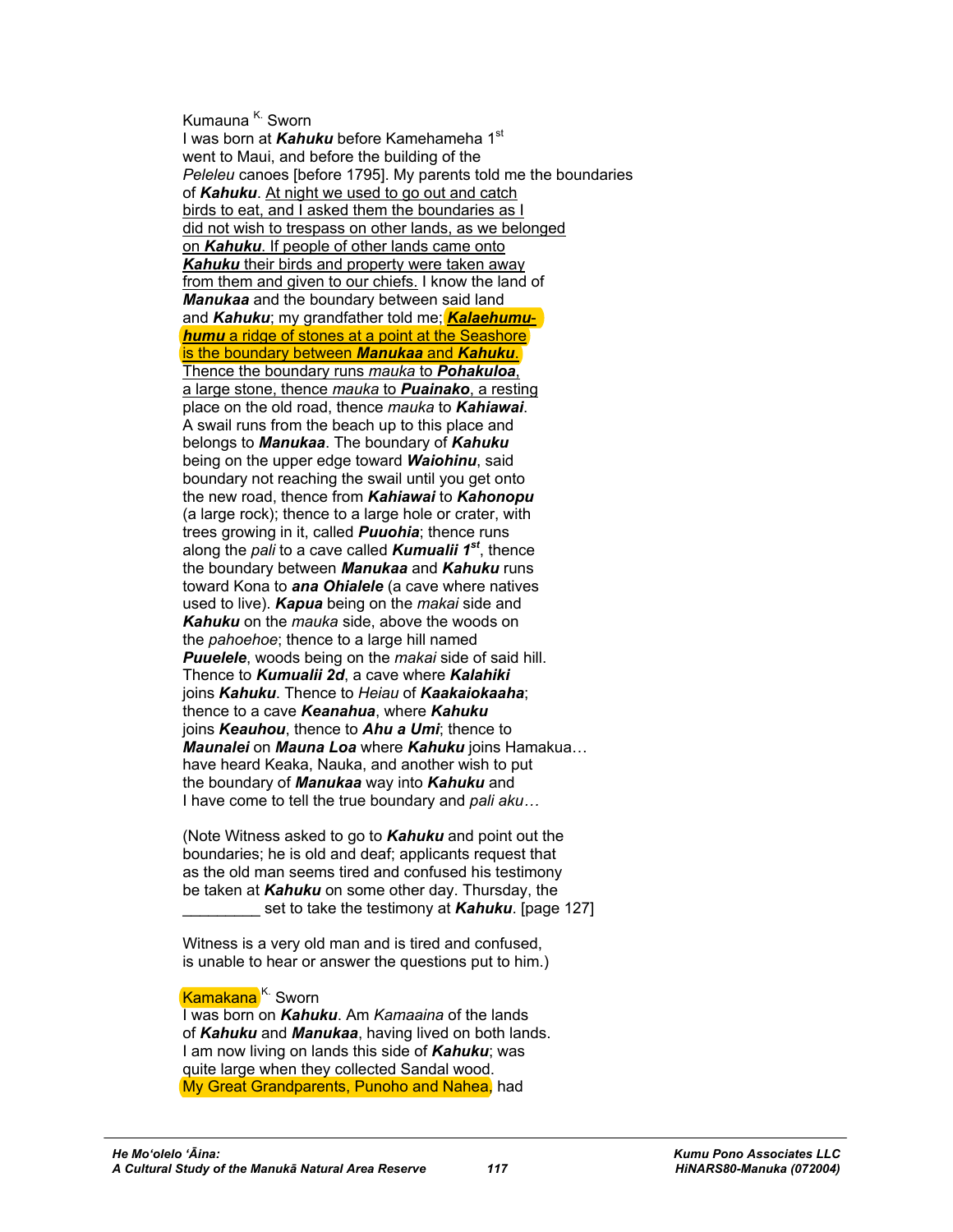charge of *Kahuku* and *Kiao*. Kumauna and Nauka told me the boundaries when I lived on *Kahuku* years ago.

Boundary, as told me by them, commences at Sea beach at a place called *Kalaehumuhumu*; thence to *Pohakuloa*, a large rock. Thence to *Puainako* on the old road to Kona; thence to *Kahiawai* a hollow this side of said hollow at the new Government road to Kona, is where *Kahuku* joins *Kahiawai*; thence to *Kahonupu* a hill; thence to long rock called *Pohakuloa*; thence to a hill called *Kahapaimamo*; thence to a hole or crater named *Puuohoohia* [Puu Ohohia], where there are whirlwinds (Note: I asked Nauka what lands are here; He told me it was the *mauka* boundary of *Manukaa*), this is *mauka* of the *koa* woods, on the *pahoehoe*; thence to *Kumualii*, a cave; thence to a hill; thence to cave of **Ohialele**, where the natives used to sleep; said cave is *mauka* of *Honomalino*. This is as far as I went with Kumauna and Nauka. They showed me the boundaries to said cave and told me *Kahuku* went clear to *Keauhou*. We always used to take goats off of the mountain beyond this cave of *Ohialele*, without opposition from anyone… [page 128]

…Kumauna and Nauka told me the boundaries of *Kahuku* from the shore of *Manukaa* to *Ohialele* is *Honomalino* (Note that is what I have testified to today.) And the same as to the east side of *Kahuku*. I can go and point these boundaries if you wish. *Ohialele* is *mauka* of *Honomalino*, not of *Kapua*. *Manukaa* is not very wide before you come to the land of *Kaulanamauna*. Nauka <sup>K.</sup> told me *Kaulanamauna* joins *Honomalino* in the *Koa* woods, cutting off *Kapua* and joining with *Kahuku* at Ohialeie.

Note: Kona witnesses having come a long way are now to be brought in and testify to Kona boundaries. The Kau boundaries to be taken up afterwards.

Nauka<sup>K.</sup> Sworn<sup>[11]</sup> I was born at *Kalihi* in South Kona at the time of Kauhiholua, and after the building of the *Peleleu* Canoes [ca. 1795]. Kaanalohe <sup>K.</sup> and Kakoo <sup>K.</sup> a son of his, both guides on the mountain, pointed out and told me the boundaries of *Kahuku* at the time I used to go on the mountain with them.

 $\overline{a}$ Nauka: It will be noted in the testimony of this witness that questions were raised as to the validity of his testimony. On March 12<sup>th</sup>, 1873, Nauka, returned to the Commissioner, and swore that his testimony had been "untrue." This said, there is some confusion as to what the witness actually meant in his "confession," as locations he named, such as "Hapaimamo," are given by other witnesses. The testimony is included here, as there are significant points raised, which are of importance to the descriptions of Manukā and practices on the mountain lands.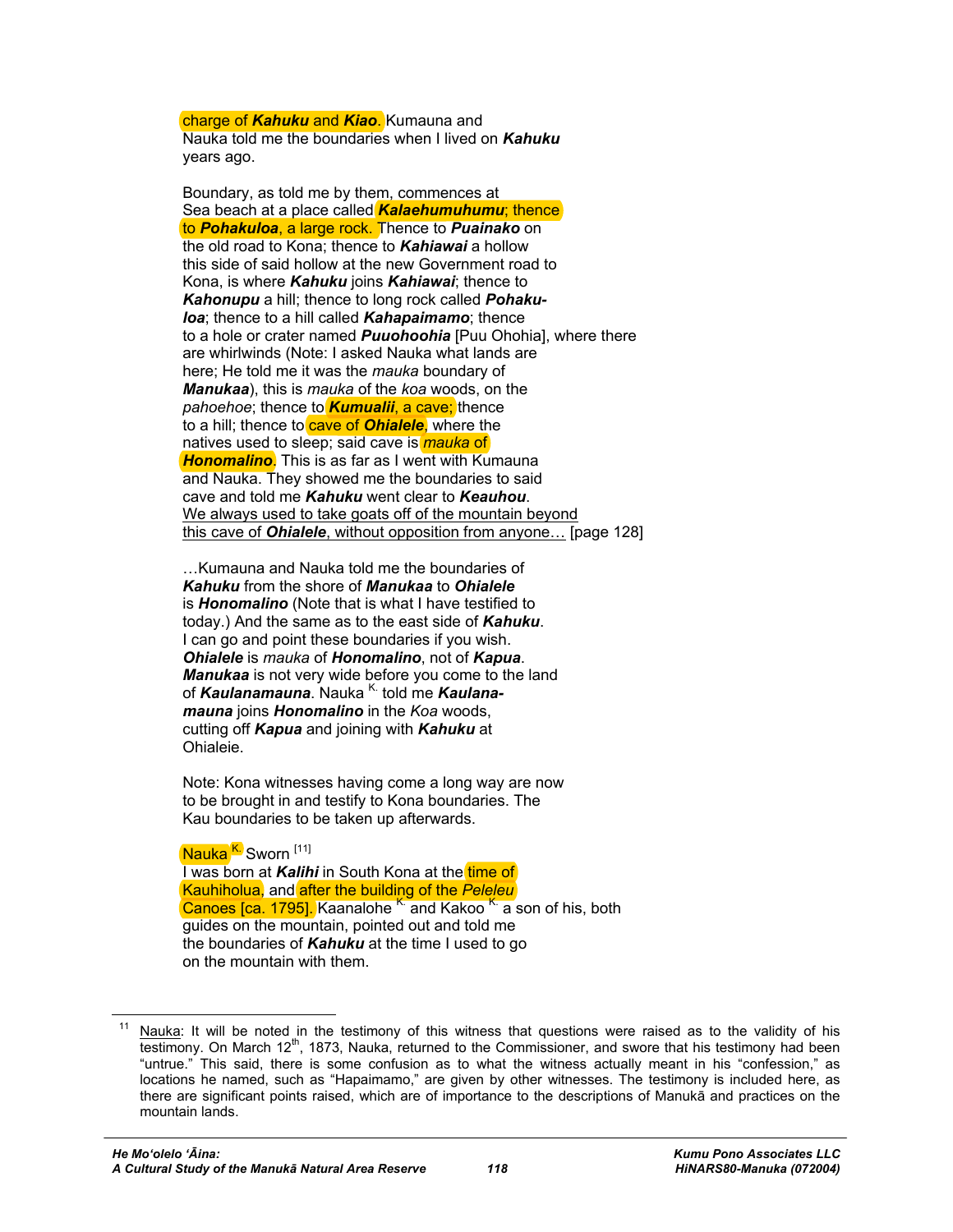(Note Witness kept saying he came to testify for his *Haku*, pointing to W.T. Martin. Was asked who his *Haku* was? And replied W.T. Martin sent for me.)

Commencing at the sea shore the boundary between *Manukaa* and *Kahuku* is at a place called *Kalaehumuhumu*; Thence to *Puulauula*, a red hill on the *pahoeho*e; thence to *Kaoma*, a *lae aa*; thence to Halepulekahiko [the old church]; thence to *Papalekumaiwa*, *makai* of the old Government road; thence to *Kamokulimu*, a cave of water on the *mauka* side of the New Government road; thence to *Haawikiaiki* [sp?], a point of trees (*lae laau*); thence to *Hinaawaawa*, a hollow [page 129] on the Kau side of a hill called *Puuolonalona*; thence between two hills; thence the boundary runs between two hills called *Puukuloa*, one hill being on *Manukaa* and the other on *Kahuku*. Thence to *Kapoalaala*, a brittle shiny lava which breaks through when stepped on. Here *Manuka* and *Kahuku* end. The *uwao* [*uwau*] all belonged to *Kahuku*, save a few in the woods which belonged to *Manukaa*; the geese all belonged to *Kahuku*.

*Kaalaala* of Kau cuts off *Manukaa* and *Kahuku*, and joins *Keauhou* of Kona. The *pahoehoe* near the edge of the woods, on the Kau side of *Kapeleoike*, is the boundary of *Kahuku* and *Kaalaala*.

Question. Do you solemnly swear that the above statement is true? That the *pahoehoe* near the woods on the Kau side of *Kapeleoike* is the boundary of *Kahuku* and *Kaalaala*?

Witness would not answer the question, but avoiding it kept on telling about other boundaries. After being warned several times he was fined for Contempt of Court.

*Kapeleoike* is an old lava stream from the top of the mountain into the woods and is the boundary of *Waiohinu*. *Kaalaala* cuts off *Kahuku* and *Manukaa* at the shiny *pahoehoe*. Just above the woods, *Waiohinu* is cut off by *Kaalaala* and not by *Kahuku*. *Puuhoohia* is the boundary between *Kaulanamauna* and *Manukaa*; said place belongs to *Manukaa*. *Kahuku* is cut off on the Kona side by *Manukaa*. The *pahoehoe* called *Kaalohi*, is the *mauka* boundary of *Kahuku* and *Kaalaala* runs along said *pahoehoe* and cuts off *Kahuku*. *Kapapala*, *Hilea* or *Punaluu* do not come near *Kahuku*. *Waiohinu* cuts off *Kahuku* on the Kau side at *Kahoolio* on *Kapeleioke* at a large rock called *Kapalio* near the upper edge of woods. Half of the *Peleioke* running into the woods belongs to *Waiohinu* and half to *Kahuku*. This is in the *koa* woods. From there I have not come down on the boundary and do not know the boundaries *makai*; have been there many times. I do not know the boundaries of *Pakininui*… [page 130]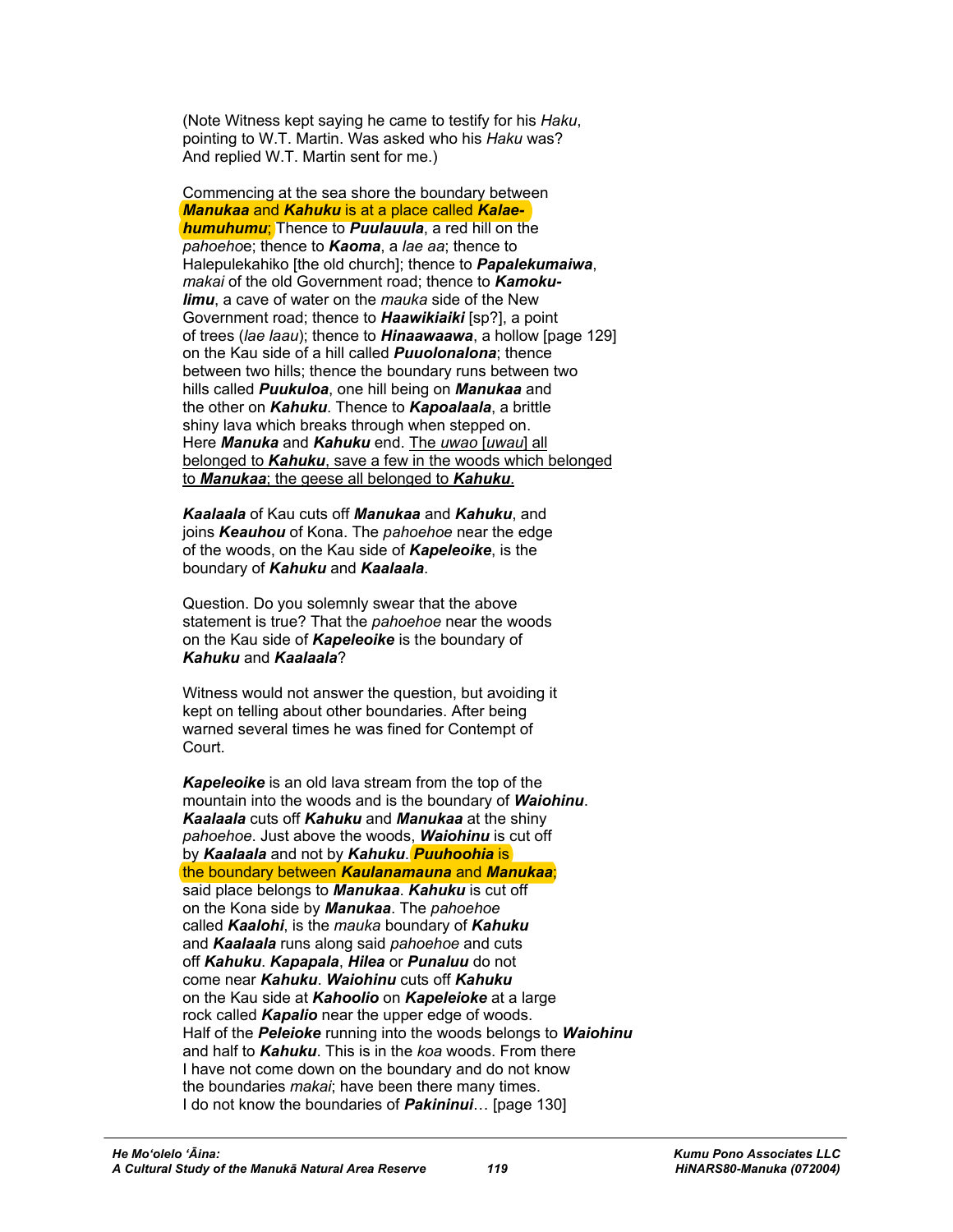Keaka told me to come and give correct evidence as to the boundaries between *Manukaa* and *Kahuku*; he said Martin sent for me. Had some conversation with Martin in regard to boundaries but no one has told me what to say. (I stated about *Kaalaala* cutting off all Kau lands clear to *Manukaa* of my own knowledge. I lived on *Manukaa* during Kamehameha 1<sup>st</sup> reign, at the time of Kuewaioka Lae [Kui wai o Ka Lae, ca. 1772], and was old enough to cook food at that time. Know the boundaries above the woods, but not in the woods. Know Kamakana <sup>K.</sup> having lived on **Manukaa** with him, but never went with him or showed him any boundaries. Know a place called *Peahi* on *Kahuku* in the centre of the *pahoehoe*, *mauka* of the *Koa* forest; the *Hapu* [*Hapuu*] is very large there. There is a grove of *Koa* trees Kau side of this place, but no water in the vicinity. *Halepohaha* is *makai* of this place toward Kona; *Halepohaku o Umi* is at that place. *Puainako* is a place on this side of the old road to Kona; this side of *Kahiawai*, an *awaawa* in the centre of *Manukaa*. The only place called *Pohakuloa* is an *Ahua pohaku* near (a good ways from) the shore *mauka* of *Puuapele*, two large hills on shore way in the land of *Manukaa*. Another place called *Pohakuloa* is a large rock in the centre of *Manukaa*. *Mauka loa*, a *puu mauka* of that is called *Hapaimamo*, said place taking its name from the color of the earth and stones being like to the yellow feathers of the *Oo* and the black feathers of the *mamo* bird, like on *amakiihi, iiwi.* (I have never made any different statement than the above.)

*Keauhou* comes across, *mauka* of *Honomalino* and joins *Manukaa* cutting off *Kapua* in the woods. *Kaulanamauna* runs to the cave *Kumualii* above the woods, cut off by *Honomalino* and *Manukaa*. *Puukeokeo* is at the shiny lava on the boundary between *Keauhou, Manukaa* and *Kaalaala*; thence *Keauhou* and *Kaalaala* run to a large red hill called *Puuulaula* near *Mauna Loa*; half way up the mountain on the Kona side there is a high ridge of stones running up the mountain. *Kaalaala* is on one side of this ridge and *Keauhou* [is on the] Kona side… [page 131]

I was born at the time of Kauheeholua they had around the island. Kalauni in Kohala and Kanihokawala at *Manukaa*, before *Kalaiana o ke Kiamoku* [making the sailing ship] at *Honaunau*. I was old enough to cook food at the time of the building of *Kiholo* [ca. 1811].

#### Keakaokawai <sup>K.</sup> Sworn

I was born at *Kaawaloa* shortly before Kamehameha 1<sup>st</sup> death [ca. 1818] and now live at *Hokukano*, North Kona. I know parts of the boundaries of *Kahuku, Maunukaa*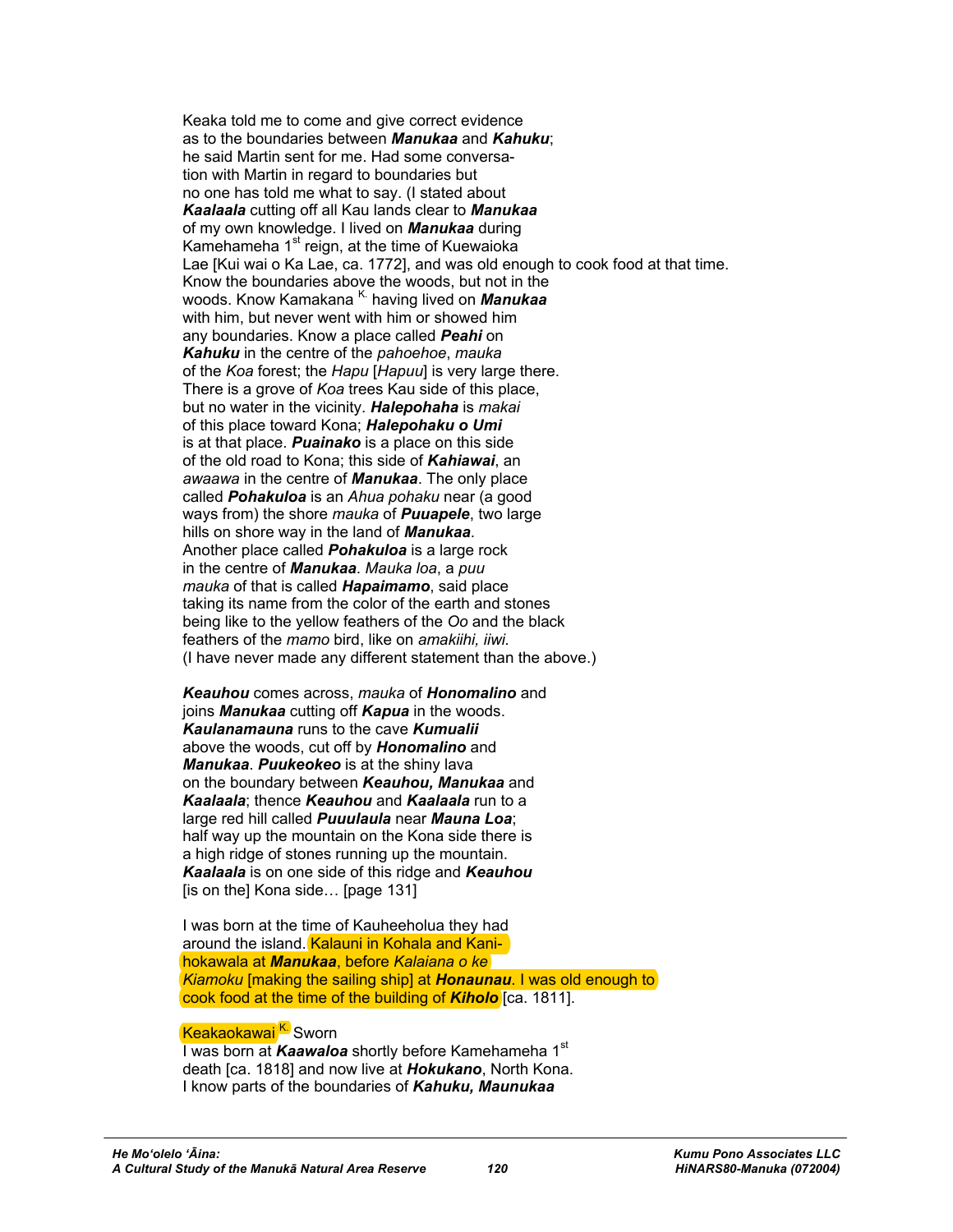and *Honomalino*. *Keauhou* of Kona runs up to *Mokuaweoweo*. Kapapala comes to the crater on the other side. *Humuula* and *Kaohe* join *Keauhou* at *Puukulua* on the plain between *Mauna Kea* and *Mauna Loa*. *Humuula* comes up the side of the mountain below *Pohakuhanalei*. This rock is a long way from *Mokuaweoweo*. *Kapapala* comes near to this rock. *Pohakuhanalei*, said rock was lost sight of during the earthquake time [1868]. There is a hill there now. I have been up there catching goats since the change made by the earthquake which was in 1868. *Kahuku* comes to this place. The steam first showed itself up there and afterwards the lava flowed out in the woods of *Kahuku*. A new crater *makai* of *Pohakuhanalei* is on the boundary between *Kahuku* and *Keauhou*. When we were upon the [page 132] mountain. *Honomalino* does not join *Kahuku*. *Keauhou* is the only land in Kona that does join it.

The *mauka* boundary of *Manukaa* joining *Keauhou* at a grove of *Koa* and *Mamani* trees, a short distance above the *koa* woods at a cave called *Kanupa* where Natives used to sleep, thence follows up a ridge of *aa* to the hill where *Pohakuhanalei* used to be.

I have not seen *Halepohaha*, but have heard that it is on *Kahuku*. The water on *Mauna Loa* is in a crack near *Mokuaweoweo* and is always frozen over. Said crack is on the Kona side of the crater…

…I went up to *Kaulanamauna* with my father and he pointed out the *mauka* boundaries of *Manukaa* and *Kahuku*, joining *Keauhou*; thence the boundary between *Kahuku* and *Keauhou* runs up a ridge of the mountain. We were after birds at that time and I have never been there since. I know the boundary well, up toward *Pohakuhanalei*, but cannot tell where it is near the woods…

…Witness has been quite sick for several days, is tired and requires rest. Court adjourned till  $12<sup>th</sup>$  inst. as it is now Eleven O'clock at night.

(Sig) R.A. Lyman B.C. 3rd J.C. [page 133]

## *Waiohinu March 12th 1873.*

Boundary Commission met according to adjournment from the  $11<sup>th</sup>$  inst; nine o'clock A.M.

Nauka  $<sup>K</sup>$ . His confession.</sup> All the testimony I gave yesterday is untrue. I make this statement, that I may correct what I said.

The boundary at *Kalaehumuhumu* is correct, but all the testimony I gave in reference to the boundaries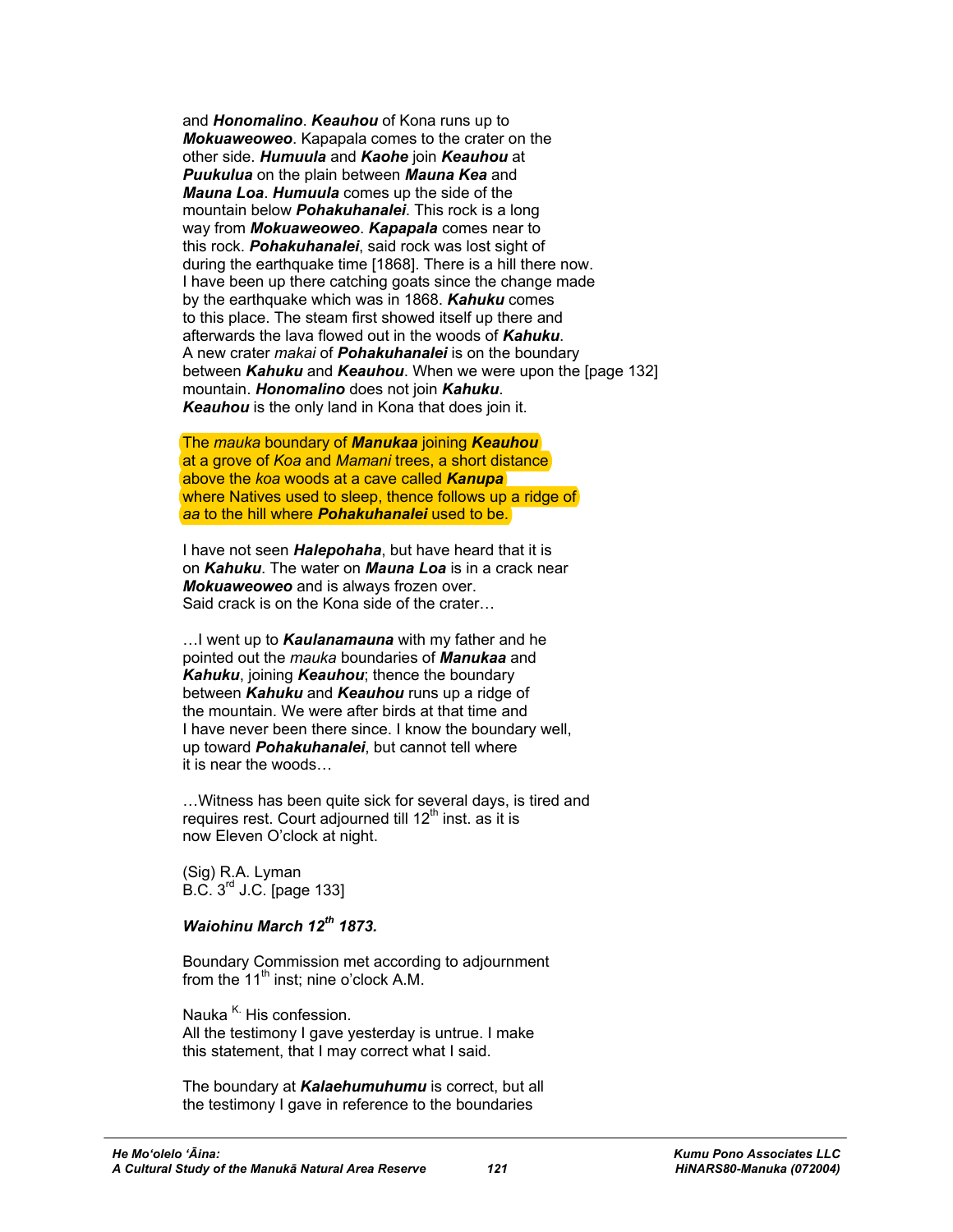between *Manukaa* and *Kahuku* is false, and also what I stated in reference to the boundaries between *Kaalaala* and *Kahuku* and between *Waiohinu* and *Kahuku* is untrue.

I solemnly swear that this statement is true and that the one I made yesterday is false.

Keaka  $K$  is the person that told me to come here, but all that I said was of my own free will. No one tried to influence me, and I have now asked a hearing that I might confess and do away with my fault.

(Note) Nauka  $K$ . Witness of yesterday having asked a hearing; it was granted by the Commissioner.

## Naihe  $K$ . Sworn.

I was born at Kohala, came to *Kahuku* in 1847 and have resided on *Pakini* or *Kahuku* most of the time since. I have been in the habit of catching wild goats on *Kahuku*. Keaka <sup>K.</sup> was my first *kamaaina* and pointed out the boundaries to me. We lived at a place called *Puueo* and first went after goats on the *pahoehoe* called *Kamania*, on *Kahuku*. Keaka said a place called *Kamiloaina*, beyond *Puainako* belonged to *Kahuku*. *Kahiawai* was on *Kahuku*, but if the wild goats went beyond the *awaawa* of *Kaheawai* we had to let them go as beyond that was on the land of *Manukaa*. Keaka, Kila, and others were with me at *Halepohaha* catching goats. We used to go as far as *Puulonalona* and *Kapuhonu* but beyond that they said the goats belonged to *Manukaa*. On the side toward Kona, we used to go *makai* of **Puuohoohia** [Puu Ohohia]. Kila K. who was *kamaaina* there said that the land below the *Koa* grove called *Kaewa*, belonged to *Manukaa*. At another time we went to **Kumualii** cave and slept there all night. In the morning we went as far as *Ohialele*, after goats. They said it was on *Kahuku*. We could look down to *Palilua* in Kona, from there. Keaka at that time lived on *Kahuku*; he moved onto *Manukaa* since 1860. [page 134]

We used to go after goats when the Board of Education owned *Kahuku* and also when Mr. Harris owned it. Have heard that Keaka advertised changing the boundary of *Kahuku* after he had moved to *Manukaa*. The boundary between *Paakini* and *Kahuku* at Sea shore on the east side of *Kahuku* is between *Kaunueaea* and *Palaki* is on *Kahuku*, a pile of stones marked the line thence to *Kaulukaumaha* where a pile of stones marks the boundary…

Kumauna<sup>K.</sup> was the *Kamaaina* who pointed out these boundaries to Mr. Alexander when we went to *Ohialele*. We here told him the boundary of *Kahuku* went to *Ahu a Umi*.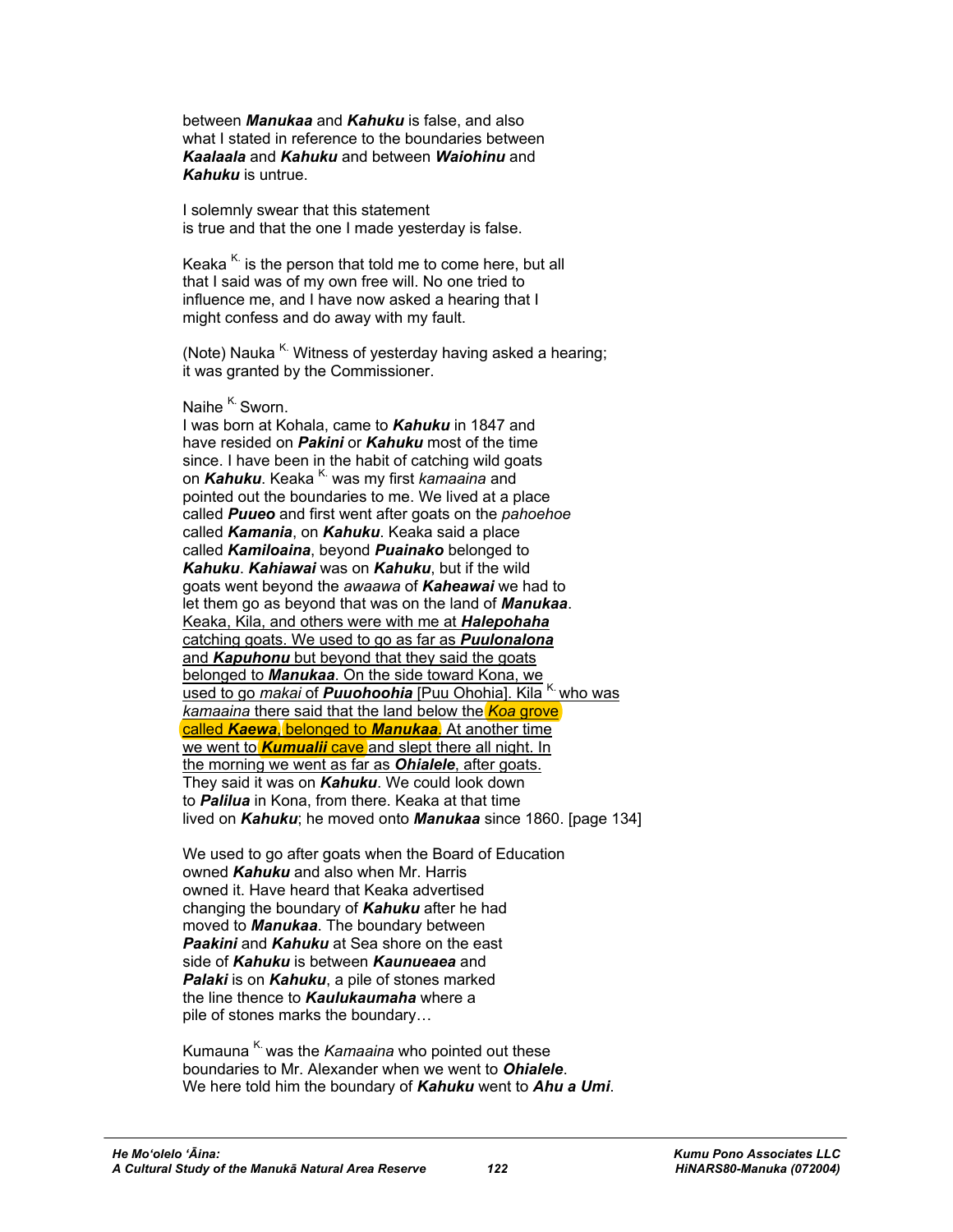We used to go after goats on the Kau side of *Kahuku* and were told *Waiohinu* was *makai* of *Kapeleaike*. We went after the goats on the *pahoehoe* which was said to belong to *Kahuku*, said *pahoehoe* being above *Punaluu* and *Moaula*. Was told the woods belonged to other lands. Have been to *aa Poohina*, heard that *Kapapala* and *Kaalaala* join *Kahuku* there…

If goats ran below *Kahipa* near *Punalonalona* below the *koa* groves, they were on *Manukaa* and the same way, going to *Kumualii* and *Ohialele*. *Kahuku* extends nearly to the woods and I have always heard that *Puukeokeo* belongs to *Kahuku*. The kamaainas told me all South Kona lands [page 135] were cut off by *Kahuku*. Kumauna's son, and Kila, now dead, showed me the boundaries…

…I first went after goats when Mr. Armstrong had charge of the land, and have been in the habit of going every year since. We used to go in gangs of eight or ten. Have been to *Ahu o Umi* and *Umi road*. Said road crosses *Kapapala*, from there you can look down on **Punaluu**. It is way above the woods. Was told the woods belong to *Waiohinu*. We went where we could see the *aa poohina*, but did not go to it.

Have been with Kenao  $K$  after goats, a few times, went with him on *Pakininui* boundary when it was surveyed. Went near enough to *aa poohina* to see dry trees, but was several miles off from it. The *Heiau* of Umi is at *Halepohaha* on Umi road. Know *Ahu o Umi* in Kau toward *Kapapala* also the famous one in Kona.

L.R. Macomber wishing to correct a name of a place that he gave yesterday, is allowed a hearing. Says:

There is a water hole near a hollow, said hole was called by me *Waiakalala*, the real name is *Kaheawai*, it is near the boundary of *Manukaa* and *Kahuku*.

Kenoi. K. Sworn.

I was born on *Kahuku* and lived there until I was 19 years of age. Since then I have lived in Honolulu, twenty-one years. Kahikilani, my father (now dead), told me my age. My older brother[s] Kaana, Kila, Kaleo and Kalua showed me boundaries when we went to catch wild goats. They showed me the boundaries between *Kahuku* and *Manukaa*. I had to chase the goats for them, as I was a boy.

*Kalaehumuhumu* is the boundary on the old road at shore. Thence the boundary runs to *Pohakuloa* to *Puainako*, thence to *Kahiawai*, an *awaawa* on *Manukaa*. This side of said *awaawa* is *Kahuku*;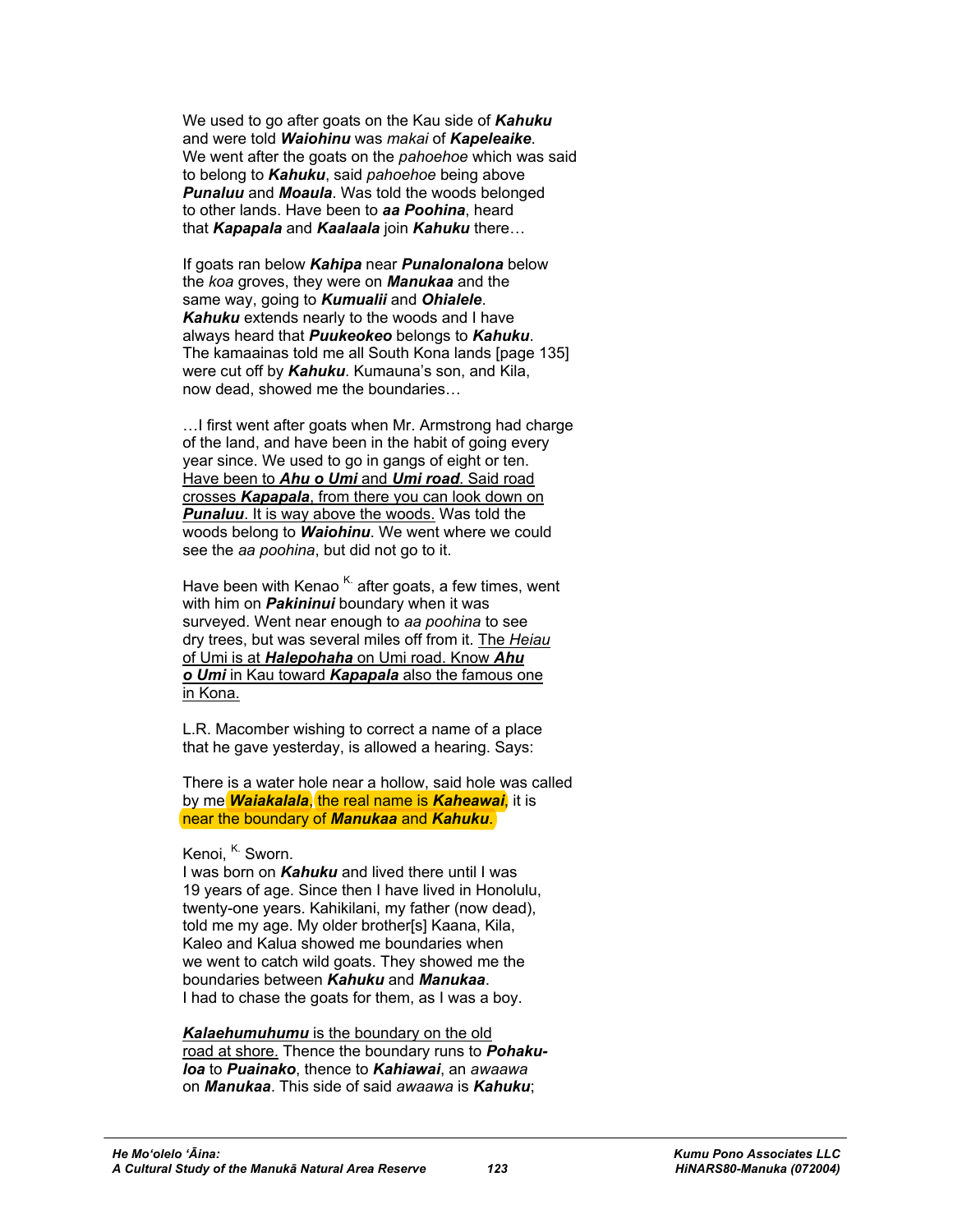thence the boundary runs to **Kahonopu**, a hill; thence to *Puuohoohia* [Puu Ohohia]; from thence the boundary turns [page 136] toward Kona and runs to *Kumualii*, a cave in a grove of trees; thence to *Ohialele*, a cave; *Kahuku* being *mauka* and Kona lands *makai* of said cave, which is situated in a grove of small trees; thence the boundary runs to *Puueleele*. Was not told the exact spot called *Puueleele*. We slept at *Ohialele* and went after goats to *Puueleele* as they said our goats were at that place; thence the boundary runs to *Kumualii*, a cave; thence to *Kakaiokaaha*, a *heiau*, and stone houses; thence to *Keanaohua*, a cave. I went as far as this place and could come back in a day to *Ohialele* by cutting across the land. I do not know what land in Kona cuts off *Kahuku*. Have heard that *Kahuku* runs to *Ahuaumi*. *Keanaohua* is some distance above the woods; between the woods and the mountain. I do not know the boundaries of lands on the top of the mountain or what land joins *Kahuku*. Have never been on the *Kilauea* side of the land above the woods, and do not know the boundaries there…

…The goats run all over the land, and so we used to go to all these places after them. *Kahonopu* is in the middle of the woods at *Puuohoohia*. At this place the trees are very small. We used to chase the goats when they went onto Kona lands. We did not go near *Ahuaumi*.

#### L.E. Swain Sworn

I have lived at *Waiohinu*, Kau, for the last ten years. I am a *kamaaina* on part of *Kahuku*, having lived there over three years catching wild goats and picking *pulu*. We used to catch goats on the mountain, and also toward the shore near the *Manukaa* boundary. I saw the plot of lower part of *Kahuku* boundary between *Manukaa* and *Kahuku* was at *Puupele* on sea shore, toward Kona and runs straight up through the road, *awaawa*. Keaka told me the boundary at shore was at a small hill on Kona side called *Kalaehumuhumu* and runs up to large *awaawa* at the Government road. Charley Spencer also pointed out this same *awaawa* to me the first time I went [page 137] to Kona, and told me it was the boundary of *Kahuku* and *Manukaa*. It is the largest *awaawa* from *Kahuku pali* to *Manukaa* houses; and is on the old road. I do not know the name of it. When I was picking *pulu* on *Papa* and *Honomalino* in Kona, in the years 1869 and 1870, Nauka told me *Kahuku* joined *Honomalino* just above the woods. I asked, as I wished to catch goats on the mountain, but he said the mountain belonged to *Kahuku* and that *Manukaa* did not run onto the mountain or have any goats there. I also had some conversation with Malaihi about it. I went as far as *Waiahiki*, it is just above the woods on the land of *Manukaa*. I have always heard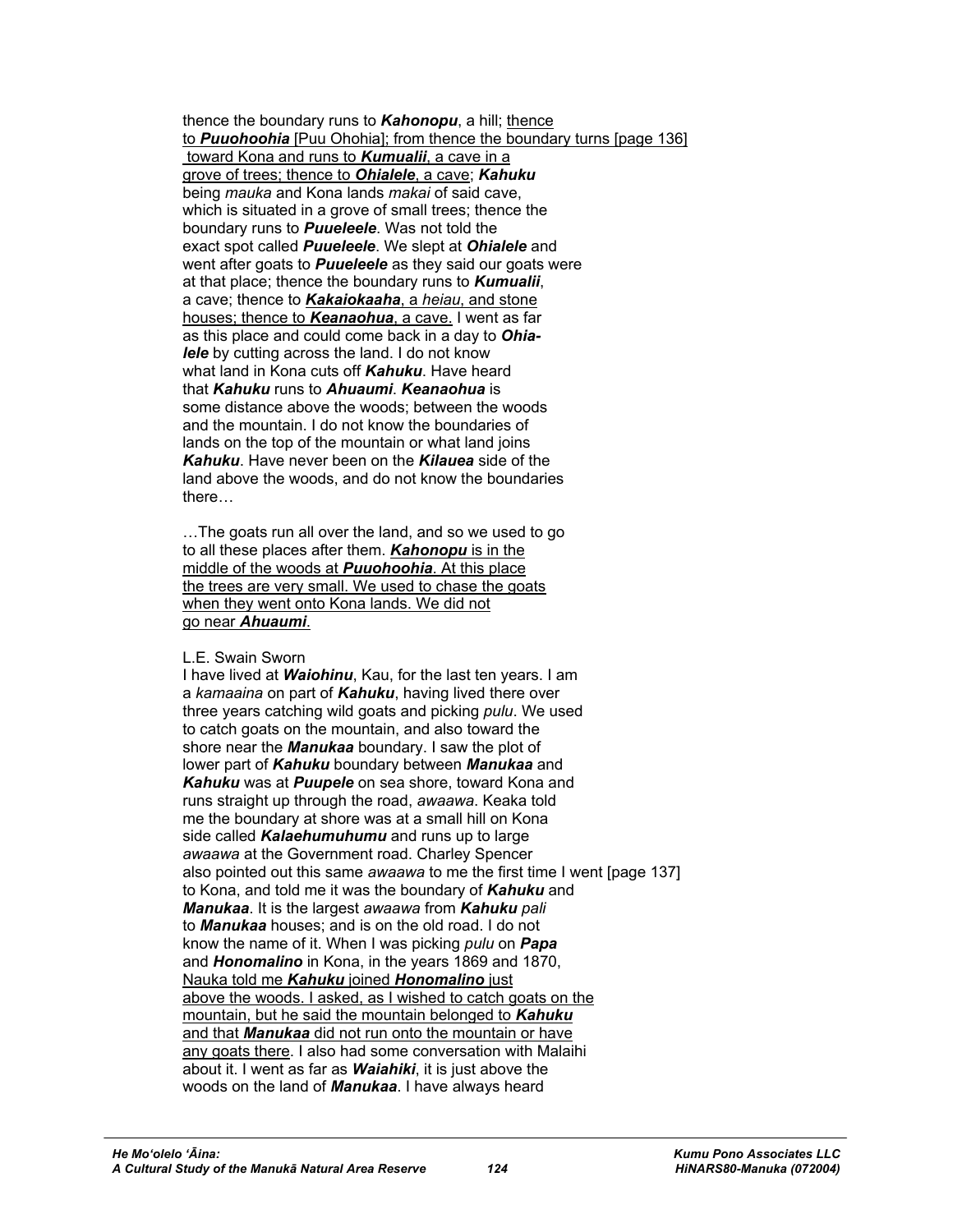that *Kahuku* cuts off all Kona lands, and at the boundary of *Keauhou* there is quite a large pile of rocks.

Kaiwi and Naihe told me about boundaries. At this point Kaiwi said he had seen the place and Kumauna was the one who told him it was the boundary.

After Keaka left my employ, he said the boundary of *Manukaa* was about two or three miles this side of where he pointed it out while with me. He moved to *Manukaa* and put a notice in the papers about the boundaries. The Browns, when they owned *Kahuku*, depended on the plan of lower part of land as surveyed by Alexander for their boundaries. I have seen the *ohia* tree in the woods which is marked. I understood it was the boundary between *Puueo* and *Waiohinu*. Kalakalohe said all the *koa* woods belonged to *Kahuku*. I do not know the boundaries on *Kapapala* side… [page 138]

#### Note.

J. Kauhane, Government agent declined to examine witness as he was much too young when on the mountain to learn anything of the boundaries of the lands; but agrees to the boundaries of *Manukaa* as given by Kamakana *ma* and to boundaries of *Pakininui*.

Commission adjourned to meet at **Kahuku** on the 13<sup>th</sup> Inst. at nine o'clock A.M.

Kahuku March 13th, 1873

Boundary Commission met according to adjournment

Kumauna  $K$  States: ... [page 140] From *mauka* boundary of *Manukaa*, *Kahuku* cuts off all the Kona lands above the woods to a cave called *Ohialele* and to *Puueleele*. Kapuna [*Kapua*] comes near this hill; thence to *Kumualii*, a sleeping place. *Kalahiki* is *makai* of said place, in the woods; thence to *heiau Kakaiokaaha* (*he heiau no Umi*) the place there is called *Kaalaehu*, where the people used to go down after food and water; thence to *Keanahua*, and a little beyond this place *Keauhou* joins *Kahuku*; thence the boundary between *Keauhou* and *Kahuku* runs *mauka* to *Ahuaumi*; thence to (*Maunalei*) or a large rock called *Pohakuhanalei*.

I have been told by my grandparents that *Kahuku* extends to *Ahuaumi*. Have been as far as *Keanahua* but could not see *Ahuaumi* from that place.

Hooupu told me these boundaries. He said *Pohakuhanalei* was the *mauka* boundary of *Kahuku*.

Nauka<sup>K.</sup> was very young at the time of **Kue wai o** *ka Lae*, he has never been with me on the mountain.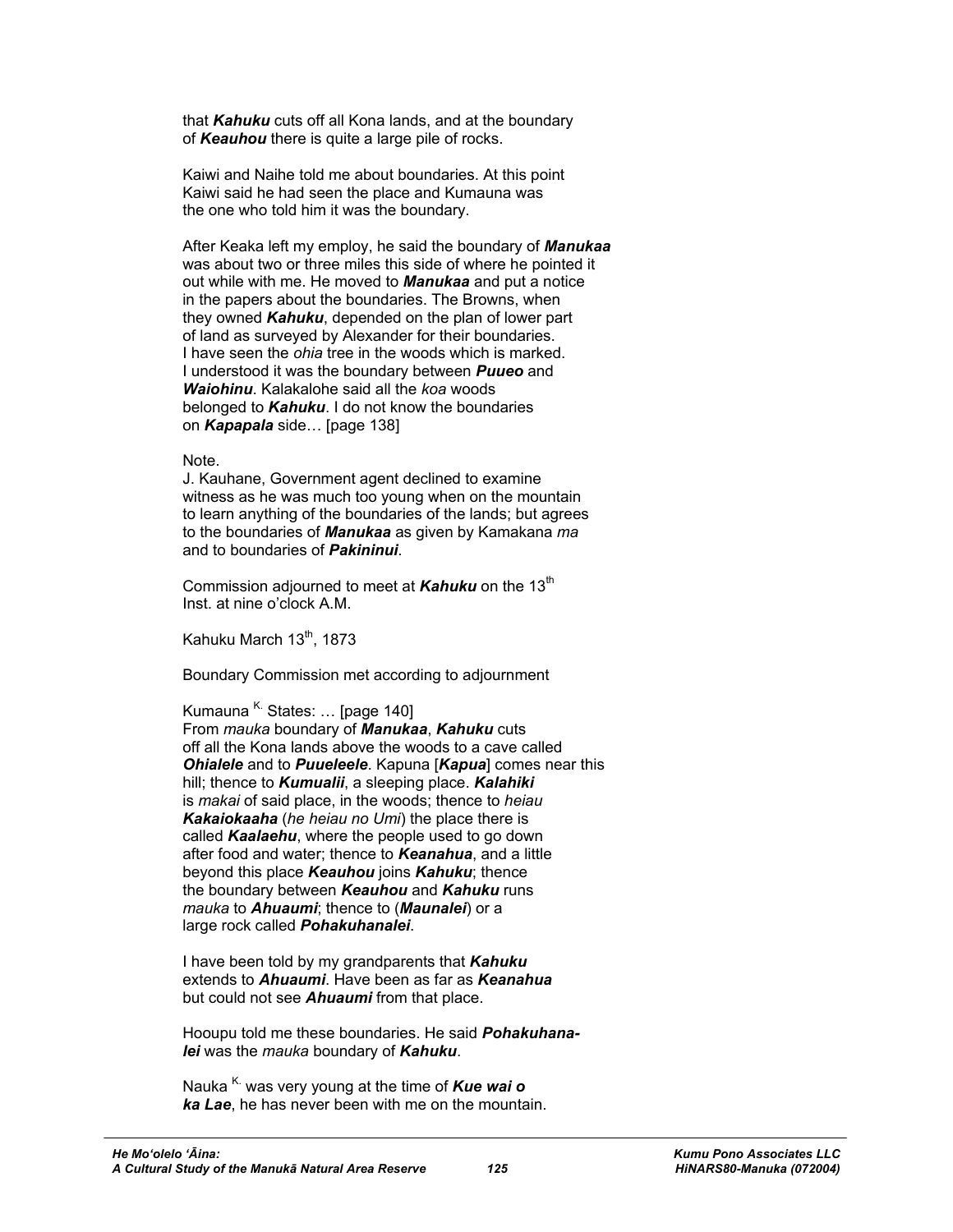Kamakana and my children have been frequently with me, and I have told them the boundaries. *K[e]anahua* is a small cave where we used to camp situated on the *pahoehoe* and *aa* nearer the woods than the mountain.

The sea bounds *Kahuku* on the *makai* side and the land had ancient fishing rights. The cave *Kanupa* is between *Puuolonolono*, *Puukeokeo* and *Pohaha* on the *aa*; a hill called *Hapaimamo* is on *Kahuku* and the boundary between *Kapuhonu* and [page 141] *Puuohia* [Puu Ohohia] runs *makai* of this hill. I am an old canoe maker.

C.X.d

*Kahuku* is an *Ahupuaa* of Kau, Hawaii. I am a *kamaaina* of Kau and used to follow the bird catchers. The children of Hooupu told me the boundaries.

Kaneakakaiuli  $K$  used to go into the mountain with his father. Keawekoa was the husband of Kaahaiea, daughter of Kaneakakaiuli<sup>K.</sup> parents of my wife. Ohuli K. was one of the old kamaainas. *Kumualii 2nd* is where the Hamakua natives had the fight, when they came onto *Kahuku* after birds.

In ancient days the people of *Kahuku* did not go fishing, but were after birds of all kinds to eat and this is the reason all the land on the mountain belonged to *Kahuku*. My *makuahonoai* and others always took their weapons with them as they used to have fights when they found people from other lands catching birds. The sandal wood belonged to *Kahuku*. There was none in Kona except on *Kapua*, and when the other Kona people came on *Kahuku* after it the *Kahuku* people would take it away. *Kaalaala* had scattering *koa*. \_\_\_[blank]\_\_\_ had large *koa* on it. *Kapua* and *Honomalino* are *makai* of *Ohialele*. **Puueleele** is a small hill. I do not know for certain what land is *makai* of it. Have heard *Papa* and **Opuloa** [Hoopuloa] are. It is not far from the woods or from *Kumualii 2nd* (small cave). From this point you can see the sea breaking on the points of *Kalahiki* and along the sea shore. I do not know the name of the land joining *Kahuku* at this place. *Kakaiokaaha heiau o Umi* on the road to Kona. *Kaala o Ehu* a small *heiau*, there are many stone houses there but I do not know the name of the place or land…

…There are *Hale o Umi* at *Halepohaha*, also a large number of them at the *heiau*, have not heard of any *Ahu o Umi* or *Kauhale o Umi* near *Pohakuhanalei* (Note Witness is old, deaf and feeble, suffering with asthma and has to rest frequently.) [page 142]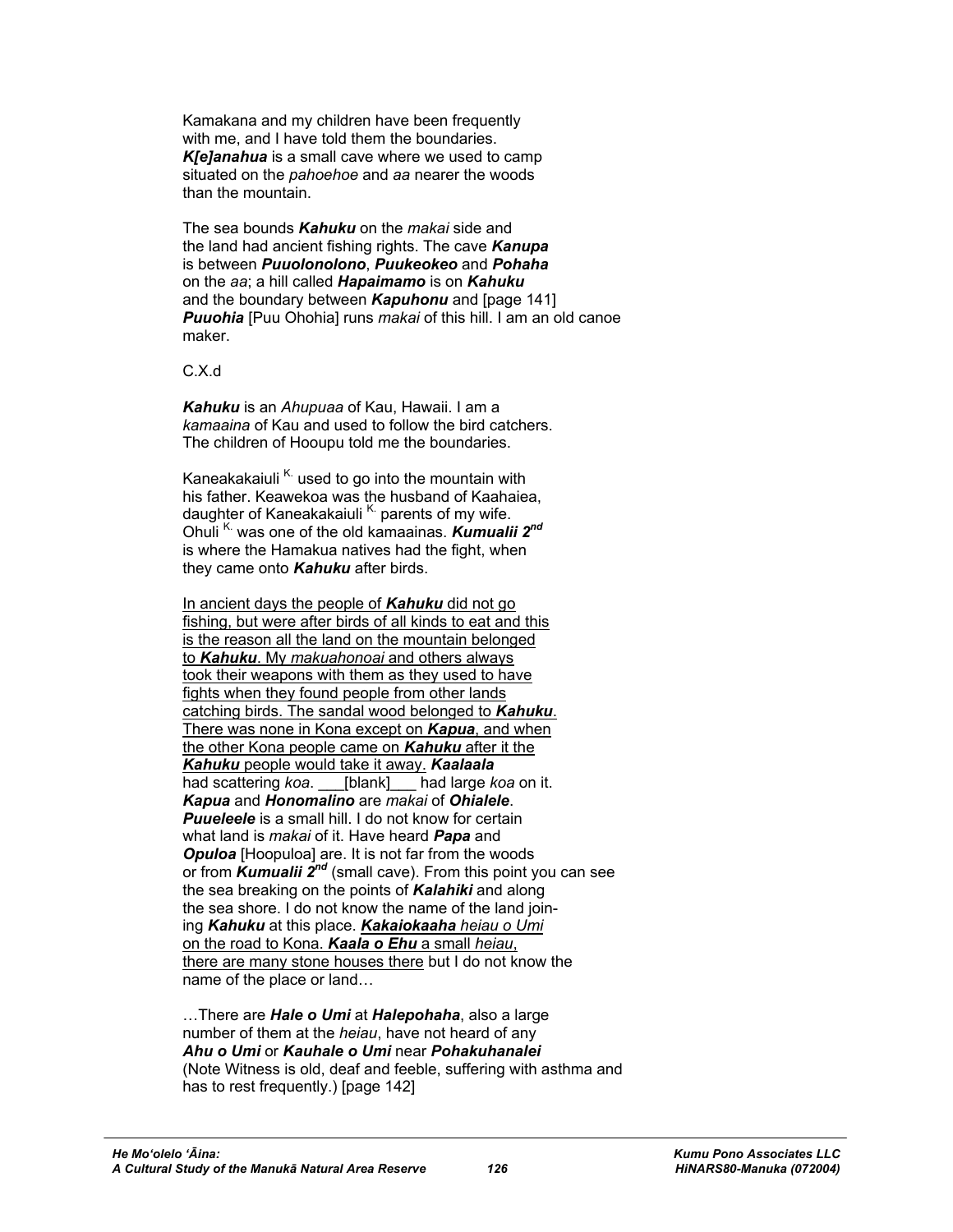C.X.d by Kauhane. *Kakaiakaaha* on the boundary of *Kaalaala* and *Kahuku*, is a small *heiau* on the *pahoehoe* above the woods. One of the stories of ancient days is, that a Chief got a great many birds on an *ohia* tree and carried it from the *heiau Kakaiokaaha* to *Puulonolono*…

C. Hall Sworn (Witness J.G. Hoapili) I live at *Kainaliu*, Kona Akau, have lived on these Islands over forty years, sometime in Hilo, but most of the time in Kona. Know the land of *Keauhou* in Kona. I have often gone onto the plains above the woods and have come across from Kona to Kau twice above the woods. It was a long time ago. Came up through the woods to *Hale o Umi* and looked at it. It was about eight or ten miles above the woods, but was covered up by the lava flow of 1845 or thereabouts, from there I went to *Ahuaumi*, up above here; slept there in a crack in the *pahoehoe* (The father of Keakaokawai <sup>K.</sup> was my *kamaaina*). From there we came to the Bay. I think *Hale o Umi* is *mauka* of *Kipahoehoe*, the distance between this and *Ahuaumi* is about fifteen or eighteen miles. *Hale o Umi* is on *Keauhou*. Heard that *Ahuaumi* is on the boundary of Kona and Kau about nine or ten miles from here.

Kini was my *kamaaina*, the second time I came across. Kekaokawai's father piloted me all over *Mauna Loa* and *Kea* [*Mauna Kea*]. One *Ahuaumi* is near *Hualalai* (2nd Ahuaumi). He told me *Kahuku* and *Keauhou* ran straight up *Mauna Loa* following a ridge all the way. I have heard that *Ahuaumi* near *Hualalai* is on *Keauhou*… [page 143]

…I could talk better native, when I came across from Kona to Kau than at the present day, came down from *Ahuaumi* here. I have been up from *Kapua* to *Ahuaumi* and understand that *Keauhou* cuts off *Kapua* below *Ahuaumi*, also *Kaulanamauna* is cut off and from there the boundary of Kau and Kona runs direct to the top of the mountain.

My opinion of the direction of the line of boundary between the Districts is based on the direction at shore. There is no land in South Kohala running side and side with Kona lands to top of *Mauna Loa* cut off by Hamakua. Kona and Kau run to the top of the mountain; *Humuula* runs up a long way but not to the top. There are two places on the mountain called *Pohakuhanalei*; one is a rock on the North East slope; the other a crater on the South slope; the latter is not pointed out as a boundary. I have only crossed the boundary they pointed out to me. A ridge running up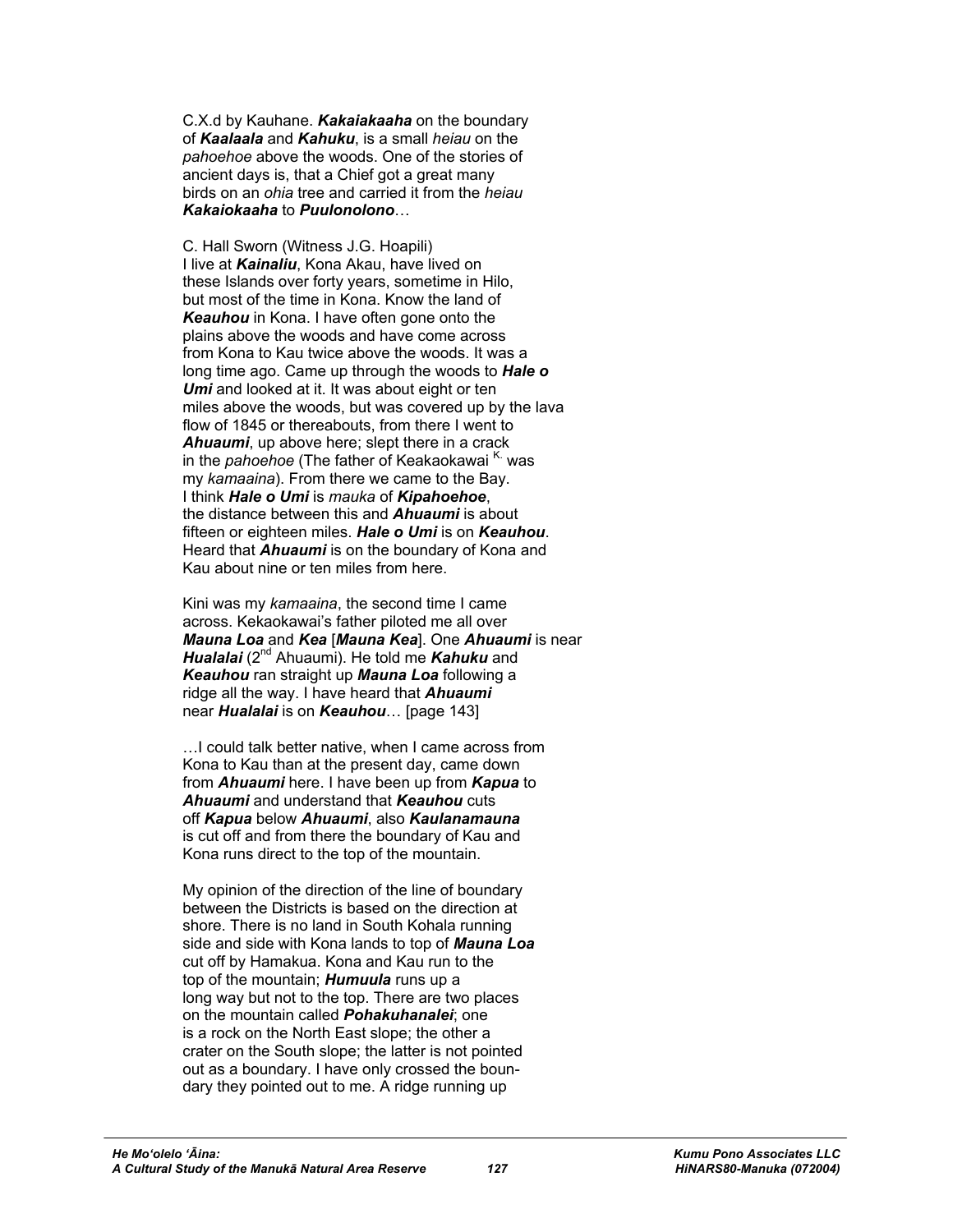to the top of the mountain and to the other side; said ridge running between the crater of *Mokuaweoweo* and *Pohakuhanalei*… … can show pretty nearly the place where *Hale o Umi* was. *Hale o Umi* was built of six stones, and was so close to the mountain that I could not see far towards Kau or Kohala. At *Ahuaumi*, boundary of Kona there are four or five piles of stones in a *Mawae* or crack; there are two red hills in an easterly direction from *Ahuaumi*, and a water hole near one of them; from this point it is two or three miles directly toward the sea before you come to the thick woods.

Commission adjourned to 9 A.M. March 14, 1873 [page 144]

Kahuku, March 14<sup>th</sup> 1873 Boundary Commission met according to adjournment.

J. Kaulia<sup>K.</sup> Sworn I live at *Waiohinu*, Kau, and according to my parents' statement, I was born about three years after the missionaries first arrived on the Islands [born ca. 1823]. Am *kamaaina* of *Kahuku* and some other lands in Kau. In 1848 was *Hope Luna Auhau* [assistant tax collector], Moke Keawe and Kaahulama were also *Hope Luna Auhau* of Kau and Pipi, *Luna Auhau*. Pipi ordered me to inquire about boundaries of land as it was at the time they were setting apart the *Ia kohu* [select fish] and the *Laau kohu o na konohiki* [select wood of the *Konohiki*]. Pipi had lived in Kau a long time, and told me the boundaries. He said *Kalaehumuhumu* was the boundary between *Manuka* and *Kahuku*, and *Kaumuuala* between *Kahuku* and *Pakini*; and *Kahiawai awaawa* belonged to *Manukaa*, and from there to *Kualapapili* \_\_\_\_[blank]\_\_\_ boundary of *Kahuku* and *Pakini*.

Haumea was *konohiki* of *Kahuku* at that time. *Uhu ia kohu* [*Uhu* was the select fish] *a*nd *Koa laau kohu* [Koa, the select tree]. Afterwards I came to live at *Kaanaholua* (near *Pohakuloa*) on *Kahuku* and near the boundary of *Manukaa* and *Kahuku*, catching goats.

Kawaa and Maewa and people of *Kahuku* pointed out the boundary to me. At time of making old road to Kona by S. Laanui *keiki o Lilikalani*. I wanted to get long poles and he told me to go to *awaawa* o *Kahiawai*, as those on this side belonged to *Kahuku* and were *kapu*; he was *konohiki* of *Manukaa* at that time.

After Kamehameha III went on to the mountain from *Kahuku*, I went up. Haalulu, an old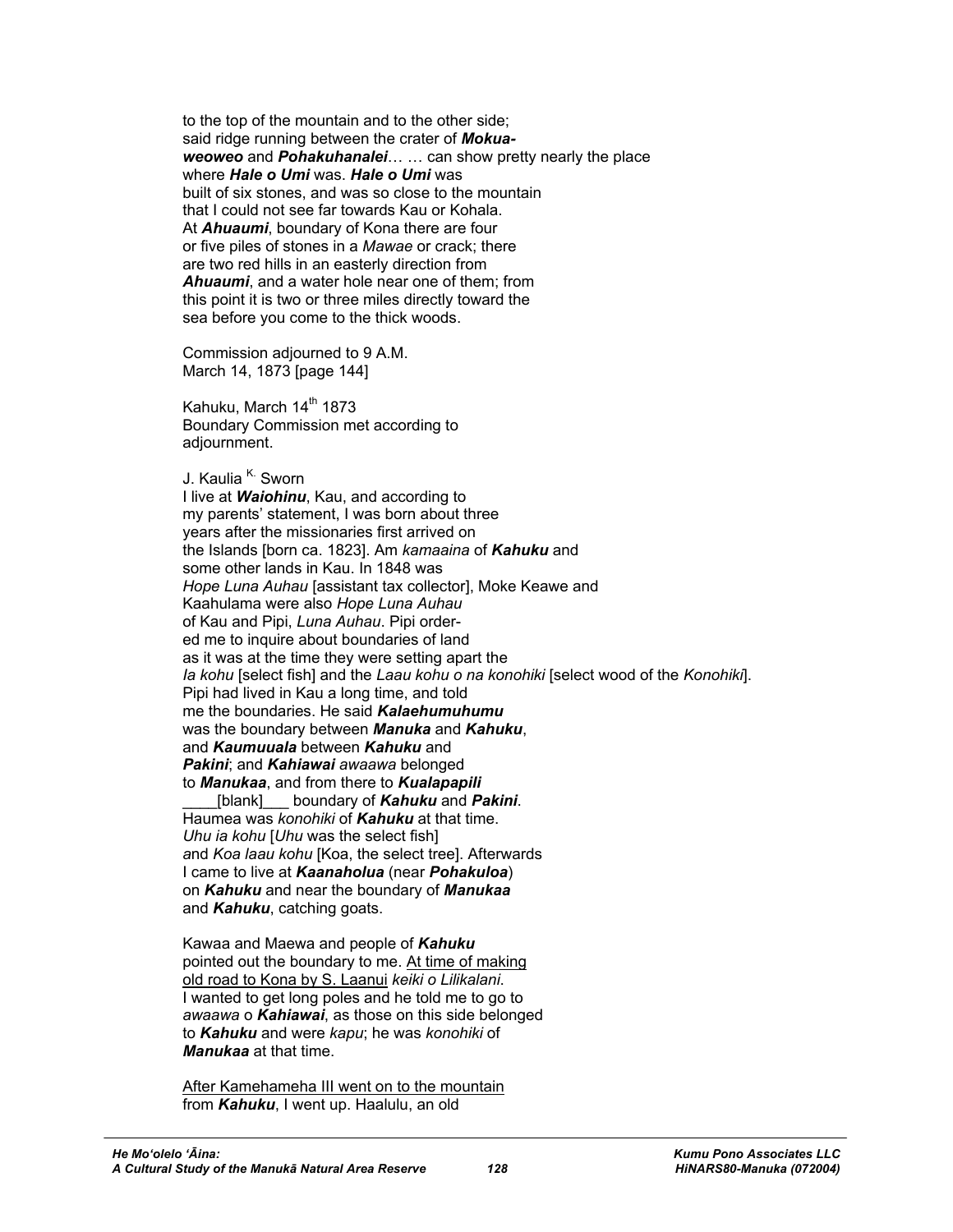*kamaaina* of *Kahuku* was my *kamaaina*. I do not know whether he is dead now or not. Paahao of *Kahuku* and others also went with us. Went to *Hale pohaku* and built a pen. Haalulu told me *Puuohoohia* [Puu Ohohia] was the boundary between *Manukaa* and **Kahuku**. We did not go there but went round to *Ohialele*, a cave which he said was the boundary between *Kahuku* and Kona. I think it is *mauka* of *Milolii*; did not say what land joins there. We were catching goats for Kila of *Kahuku* and I never heard of Kona people claiming them. [page 145] After *Kahuku* became School land I was *Kahu Kula* [school Master] and Mr. Armstrong made me *konohiki* of *Kahuku*. This was in 1850 or as near as I can remember between that year and 1854. I took charge of the land according to the boundaries that I have stated without opposition. In 1870 I was *konohiki* of *Manukaa* and used to catch wild goats with Keaka *ma*.

Kakio  $K$  claimed to be one of the lessees of land and got his *kuleana*. Keaka said the boundary was *Waiakaalala* near *Puuohilea*, between *Kahuku* and *Manuka* and tried to persuade me to catch goats there. Halulu told me *Kahuku* ran way beyond *Ohialele* and joined *Keauhou* of Kona. I went with him to *Puukeokeo* and he told me that *Ahuaumi* on Umi's road beyond *Keokeo* was the boundary between *Keauhou* and *Kahuku*. I have been two or three times to *Ohialele* and *Puukeokeo*. Umi's road was very distinct in olden times.

### C.X.d

Haalulu told me *Kahuku* went *mauka* of *Kukuiopae*. In 1857 I lived a year at *Kaapuna* in Kona, the natives there said there were wild goats on the land. I told them I had heard the *pahoehoe mauka* of the woods was on *Kahuku* and they said the goats were in the *Koa* woods.

#### Kaiwi Sworn

I was born at *Kahuku*, Kau at the time of *hookupu mamo ma ka Lae* [tribute of *mamo* feathers at Kalae in 1835], and have always lived there till a few weeks since. My *kupuna* and kamaainas pointed out boundaries to me as folks living on *Kahuku* were not allowed to take things from other lands. They told me *Kalaehumuhumu* was the boundary of *Kahuku* and *Manuka* at Sea shore, the sea bounding *Kahuku makai*; thence to *Pohakuloa*; thence to *Puuainako* on the old road; thence to a large stone near *awaawa*, *Kahiawai* near the new road; thence follow up the Kau side of the *awaawa* to *Kapuhonu*, from thence the next point on the boundary, that I know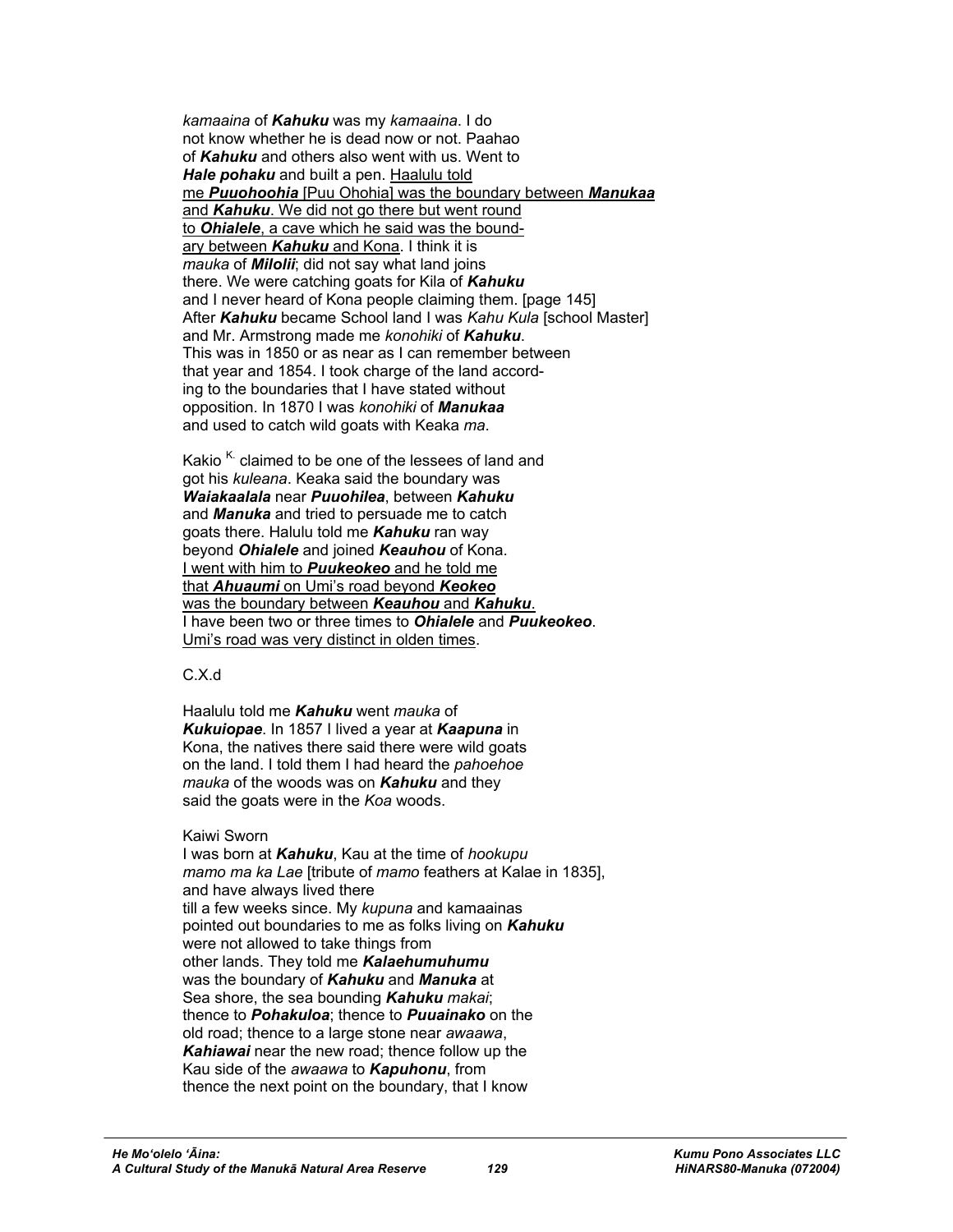of is *Puuohoohia* [Puu Ohohia] between *Kahuku* and *Manuka*; thence to *Kumualii*, a cave; thence to *Ohialele*, a cave on *pahoehoe*. I have been to *Ohialele* and this side of there since the lava flow. Saw a goat pen a little beyond *Kumualii* and close to the woods. Nauka  $K$  built it and told me it was on *Honomalino*. I have been up to a cave way beyond *Ohialele* on the *pahoehoe* with sons [page 146] of Kumauna (now dead) and brought goats from there to *Halepohaha*. It took two days to drive them. Since then, I do not remember how long since I lived at *Kukuiopae* and went up to catch goats. While there saw this cave called by them *Kaanapaakai* and recognized it as the one I slept in before. They said the land belonged to *Kukuiopae*, said cave is a half mile or more from the woods. Never heard of *Puuhilea* being the boundary of *Kahuku* before seeing the notice in the paper, which was published by Keaka. Have always heard *Keauhou* joined *Kahuku* on the mountain. When Keaka lived on *Kahuku* we always used to chase goats at *Puulonolono*. When he moved to *Manuka* he claimed *Puulonolono* for that land. I have seen two *Ahua o Umi*, on Umi's road way beyond *Puukeokeo*. I think they are further toward Kona than *Ohialele*. Have not seen a place called *Keanahua*. Have heard *Kahuku* joins *Kaalaala* on the mountain but do not know the boundaries.

C.X.d J.G. H. [Hoapili]

There are a good many places on the mountain called *Ahuaumi*, and *Hale o Umi*, and *Alanui o Umi* between *Kahuku* and Kona.

Paahao <sup>K.</sup> Sworn I was born and now live on *Pakini*; have lived on *Kahuku* and often chased goats there.

Kamakahuna and Haalulu, old kamaainas, pointed out some of the boundaries to me. Commencing at the sea shore at a place called *Kalaehumuhumu*; thence *mauka* to *Pohakuloa*; thence to *Puainako*; thence to *Kahiawai*; thence to *Kahonopu*; thence to *Puuohoohia*; from thence to *Kumualii*, a cave. *Manuka* ends at *Puuohoohia* and Kona joins *Kahuku* there.

Thence to *Ohialele*, was told *Kahuku* went up to *Keauhou*. Have been told by old kamaainas that *Kahuku* joins *Kaalaala* and *Kapapala* on *Mauna Loa*, but have never seen the boundary; have frequently been catching wild goats with Kaulia, now in court. He was our *luna*.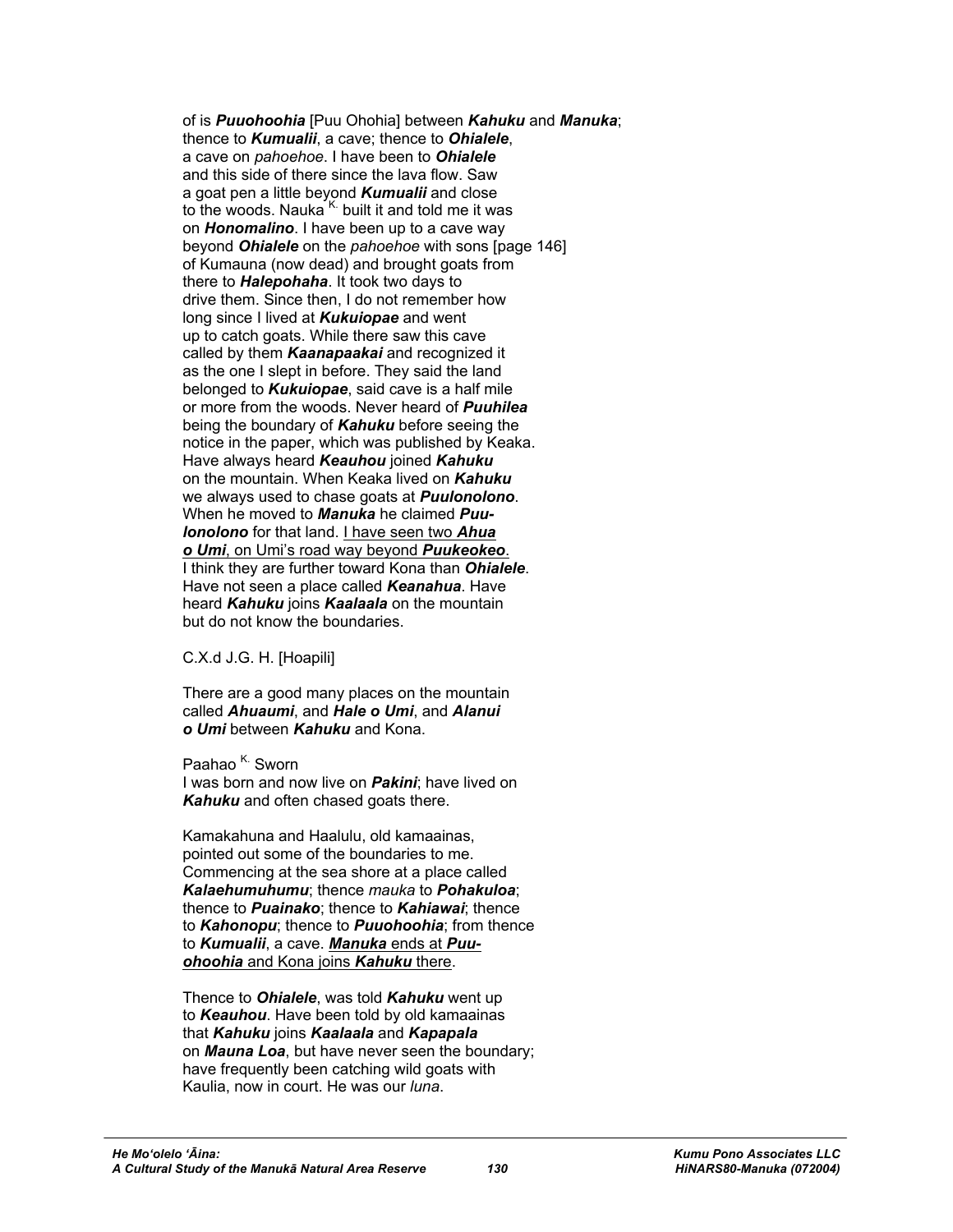I have often seen houses built by Kona natives and fires in them, and goats running down but have never seen the natives.

At the present time I am taking care of goats [for] W.T. Martin. [page 147]

C.X.d by J.G.H.

Have seen several *Kauhale o Umi* in the mountain and a *heiau o Umi*; once after chasing goats beyond *Keokeo*, on my way home I saw a road which kamaainas told me was Umi's road and lead to *Ahuaumi* in Kona. Have not heard that the road I saw is the boundary of *Kahuku* and have not seen the famous *Ahuaumi*. Have heard *Kahuku* and *Keauhou* join.

J. Kauhane, Agent of Government lands of Kau states that he is satisfied with the evidence as to boundary between *Manuka* and *Kahuku* and that he has no testimony to introduce as to that boundary, but reserved his right to bring in evidence as to boundaries of Government lands adjoining *Kahuku* on the East side. The evidence to be heard on the return of Commission from *Ohialele*.

Commission Adjourned until Monday the 17<sup>th</sup> day of March, when they will proceed at **Ohialele** to look at boundaries.

R.A. Lyman Commissioner of Boundaries, 3<sup>rd</sup> J.C.

Following adjournment of the above proceedings, J.G. Hoapili, wrote to John Dominis, describing problems encountered during the testimony, in confirming the boundaries between Kahuku and Keauhou, noting that through persistent questioning, it was learned that **several "Ahuaumi"** were known in both Kahuku and Keauhou:

## *March 17, 1873 – Waiohinu, Kau*

*J.G. Hoapili, Deputy Commissioner of Crown Lands; to Jno. O. Dominis, Commissioner of Crown Lands:* 

…Within four days, all of the testimony of all the witnesses was finished about Kahuku, as to its boundaries.

We have received the benefit for the two lands of Waiohinu and Kapapala, greater area of land, and plenty of *pulu* and *koa*.

The thing that greatly worries me is the boundaries of Kahuku joining Keauhou, in Kona, but, because I found another witness for our side joining Keauhou, and examining the truth of their testimony, so I am feeling better, because it was stated by their chief witness, that the boundary of Kahuku joining Keauhou, is Ahuaumi in North Kona. So I tried hard by cross-examining, then, the truth came out, that it was only hearsay on his part.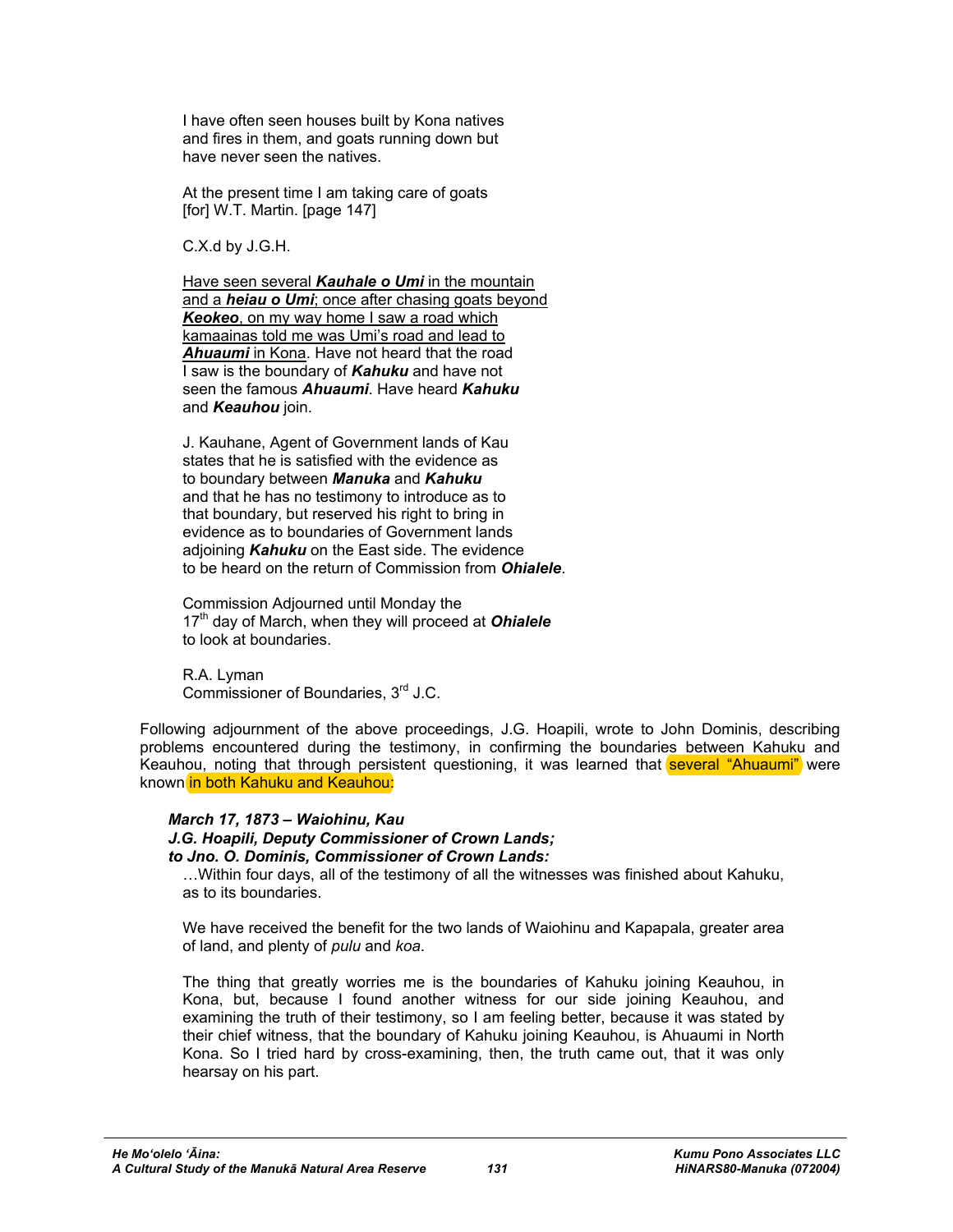And by examining other witnesses of theirs, they said, that ere were other Ahuaumi here in Kahuku, and other valuable testimony that Umi is here in Kau.

But, in all of the testimony, the true boundary of *Keauhou and Kahuku* are *mauka* of *Kapua and Honomalino*.

Therefore, we are going up with the Commissioner to ascertain the true boundaries of Keauhou and Kahuku in the mountain, bearing all of the difficulties, or the land will be grabbed up.

It seems that I am the only one, no other one is helping me in this work here.

I do not know what the Commissioner thinks, or what his decision will be. After we go up and examining the boundaries are over, then I believe I will return to attend to my own work. Am I to go to where the Commissioner is going to render his decision?

The decision is to be rendered this coming May… [HSA, Interior Department, Lands]

### *The Boundary Commission met according to adjournment and proceeded to Ohialele, March 17th 1873.*

#### *Journal of trip to Ohialele.*

We left *Kahuku* Monday March 17<sup>th</sup> 1873 at 7 A.M. Party: R.A. Lyman, C.E. Richardson, J.G. Hoapili, Geo. W.C. Jones, W.K. Moi, C. Macomber, Naihe, Kaiwi, Kenao, Kamakana, Kumauna and others.

On the way we visited a large boulder on Kau side of *Kahiawai*, a short distance *makai* of the Government road, at an elevation of 1800 feet. Said boulder overhangs the *awaawa*. At the Government road there is a pile of stones erected and whitewashed and *Kahuku* is cut in the *pahoehoe* near the *awaawa*. Saw *Kahonupuu* in the distance. It bears N. 30 E. by pocket compass from the **pile** of white washed stones.

Kumauna remained at *Manuka* and Keaka joined us there, elevation 1660 feet.

Lunched at *Kapua*, elevation 1500 feet. Thence [page 148] to *Honomalino* where Nauka's son Pilialo joined us; thence to the upper edge of the woods on the *mauka* part of *Honomalino* where we pitched camp at an elevation of 5500 feet.

## March  $18^{th}$  1873

Went from camp to *Ohialele* on foot over a road of rough *pahoehoe* covered with bushes and grass. *Ohialele* is a rocky knoll, of scrub *ohia* with a number of caves on it, a short distance below the *Koa* woods. There is a clump of *Koa* trees a few hundred feet *makai*. Erected a pile of rocks and cut the name *Ohialele* on the *makai* side, elevation 5900 feet.